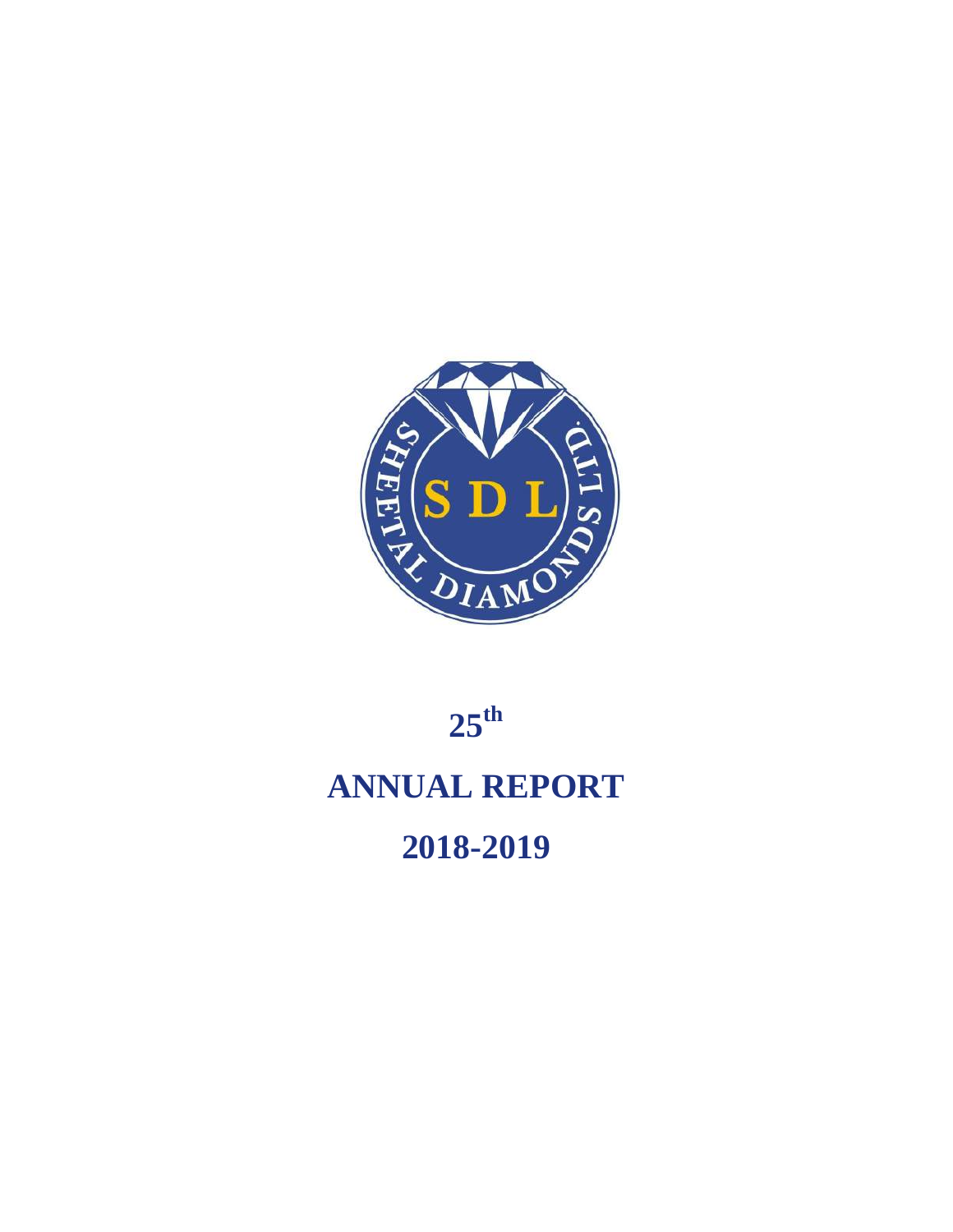

# **BOARD OF DIRECTORS AND KMP:**

SHRI VINOD T. SHAH (Din - 01859634) Managing Director SHRI ATUL J. KOTHARI Additional Director

INDEPENDENT DIRECTOR SHRI PANKAJ V. SHAH (Din -03579870) Director SMT NITA P SHAH (Din- 07144690) Director

# **AUDITORS:**

A.T.JAIN & CO. CHARTERED ACCOUNTANTS, MUMBAI

# **CONSULTANT:**

RUSHABH DOSHI COMPANY SECRETARY, MUMBAI

### **BANKERS :**

VIJAYA BANK,

|    |                                                                | Pages     |
|----|----------------------------------------------------------------|-----------|
| C. | <b>Board of Directors</b>                                      | 1         |
| 0  | <b>Notice</b>                                                  | $2 - 5$   |
| N  | <b>Directors Report</b>                                        | $6-9$     |
|    | Annexure to the director's Report Corporate Governance Report. | $10-14$   |
| E  | Annexure I Form No: AOC 2                                      | 15        |
| N  | Annexure II Form MGT.9                                         | $16-19$   |
|    | Annexure III                                                   | 20        |
| S  | Annexure IV Form No. MR-3 Secretarial Audit Report             | $21 - 22$ |
|    | Management discussion and Analysis Report-2017                 | 23        |
|    | <b>Auditors Certificate</b>                                    | 24-25     |
|    | Annexure to the Independent Auditors Report                    | $26 - 29$ |
|    | <b>Independent Auditors Report</b>                             | 30-33     |
|    | <b>Balance Sheet</b>                                           | 34        |
|    | Profit & Loss Account, Cash Flow & Other Equity                | $35-37$   |
|    | Schedule Notes of Accounts (1 to 26)                           | 38-48     |
|    | Notes forming part of the Financial Statements                 | 49-51     |

# **REGISTERED OFFICE:**

BW-2030, Bharat Diamond Bourse, BKC, Bandra (East), Mumbai- 400051

# **SHARE REGISTRAR & TRANSFER AGENT:**

PURVA SHAREGISTRY INDIA PRIVATE LIMITED 9,Shiv Shakti Industrial Estate, J.R Boricha Marg, Opp Kasturba Hospital, Lower Parel (East), Mumbai – 400 011 Tel: 022 23018261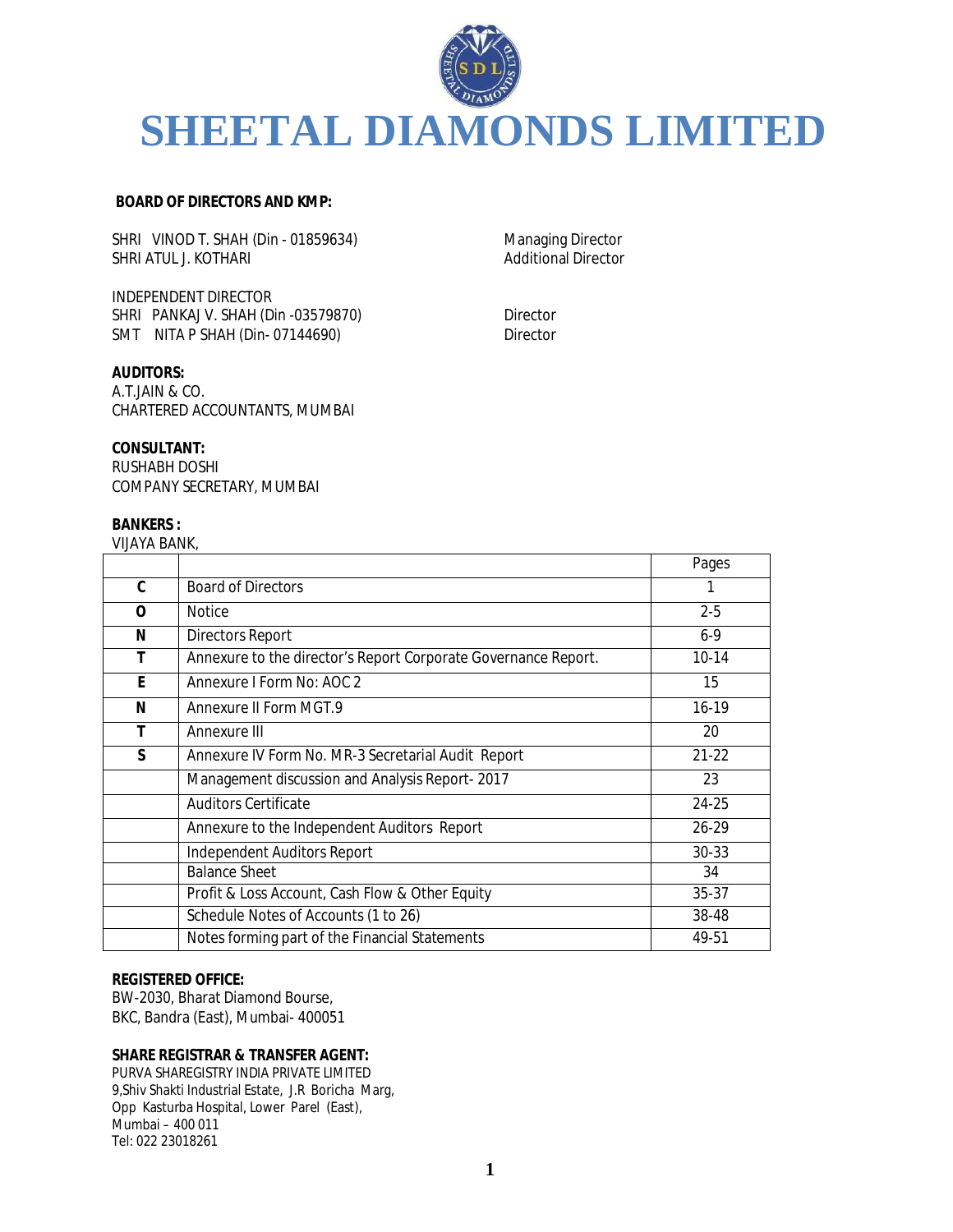

#### **NOTICE**

NOTICE is hereby given that the 25<sup>th</sup> Annual General Meeting of the members of <u>SHEETAL DIAMONDS LIMITED</u> will be held on Saturday, the 28<sup>th</sup> day of September, 2019 at 4.30 p.m. at Bw-2030, Bharat Diamond Bourse, Bandra Kurla Complex, Bandra (East), Mumbai- 400051 to transact the following business :

### **ORDINARY BUSINESS:**

- 1. To receive, consider and adopt the Directors' and Auditors' reports and Audited Balance Sheet as at 31<sup>st</sup> March, 2019 and Statement of Profit and Loss for the year ended on that date.
- 2. To appoint a Director in place of Mr. Vinod Shah who retires by rotation and being eligible offers himself for re-appointment.
- 3. To appoint M/s. A. T. Jain & Co., Chartered Accountants, to hold office from the conclusion of this meeting until the conclusion of the next Annual General Meeting and to fix their remuneration.

#### **SPECIAL BUSINESS:**

4. To appoint Mr. Atul Kothari as Director of Company, who was appointed as Additional Director at the Board Meeting.

To consider and, if thought fit, to pass with or without modification(s), the following resolution as ordinary Resolution:

"RESOLVED THAT pursuant to the provisions of Sections 149, 152 and any other applicable provisions of the Companies Act, 2013 and the rules made thereunder (including any statutory modification(s) or re-enactment thereof for the time being in force) Mr. Atul J. Kothari (DIN: 08455367), who was appointed as Additional Director on May 22, 2019 and in respect of whom the Company has received a notice in writing from a member proposing his candidature for the office of Director, be and is hereby appointed as Director of the Company liable to retire by rotation.

RESOLVED FURTHER THAT Directors of the Company, be and is hereby severally authorized to file necessary returns/forms to the Registrar of Companies and to do all such acts, deeds and things that may be necessary, proper, expedient or incidental for the purpose of giving effect to the aforesaid resolution."

#### **Notes :**

1. A member entitled to attend and vote at the Annual General Meeting (the "Meeting") is entitled to appoint a proxy to attend and vote on a poll instead of himself and the proxy need not be a member of the Company. The instrument appointing the proxy should, however, be deposited at the Registered Office of the Company not less than Forty-eight hours before the commencement of the Meeting.

A person can act as a proxy on behalf of members not exceeding fifty and holding in the aggregate not more than ten percent of the total share capital of the Company carrying voting rights. A member holding more than ten percent of the total share capital of the Company carrying voting rights may appoint a single person as proxy and such person shall not act as a proxy for any other person or shareholder.

- 2. Corporate members intending to send their authorized representatives to attend the Meeting are requested to send to the Company a certified copy of the Board Resolution authorizing their representative to attend and vote on their behalf at the meeting.
- 3. A Statement pursuant to Section 102 of the Companies Act, 2013, relating to the Special Business to be transacted at the Meeting is annexed hereto.
- 4. Members are requested to bring their attendance slip along with their copy of Annual Report to the Meeting.
- 5. In case of joint holders attending the Meeting, only such joint holder who is higher in the order of names will be entitled to vote.
- 6. The Register of Members and Share Transfer Books shall remain closed from Sunday,  $22^{nd}$  September, 2019 to Saturday,  $28^{th}$ September, 2019 both days inclusive.
- 7. Members holding shares in electronic form are requested to intimate immediately any change in their address or bank mandates to their Depository Participant with whom they are maintaining their demat accounts. Members holding shares in physical form are requested to intimate immediately any change in their address or bank mandates immediately to the Company.
- 8. Members holding shares in single name and physical form are advised to make nomination in respect of their shareholding in the Company.
- 9. Members who have not registered their e-mail address so far are requested to register their e-mail address for receiving all communication including Annual Report, Notices, Circulars, etc., from the Company electronically.
- 10. In compliance with provisions of Section 108 of the Companies Act, 2013 read with Rule 20 of the Companies (Management and Administration) Rules, 2014, the Company is pleased to offer e-voting facility as an alternative mode of voting which will enable the Members to cast their votes electronically on the resolutions mentioned in the notice of 25<sup>th</sup> Annual General Meeting of the Company.
- 11. The e-voting period begins on Wednesday, 25<sup>th</sup> September, 2019 at 9.00 a.m. and ends on Friday, 27<sup>th</sup> September, 2019 at 5.00 p.m. During this period shareholders' of the Company, holding shares either in physical form or in dematerialized form, as on the cut-off date of 21<sup>st</sup> September, 2019, may cast their vote electronically. Thereafter the e-voting module shall be disabled by NSDL for voting.
- 12. The voting rights of shareholders shall be in proportion to their shares of the paid up equity share capital of the Company as on the cut-off date of 21<sup>st</sup> September, 2019.
- 13. A copy of this notice has been placed on the website of the Company and the website of NSDL.
- 14. M/s Rushabh Doshi, Practicing Company Secretary (Certificate of Practice Number 11412) has been appointed as the Scrutinizer for conducting the e-voting process in a fair and transparent manner.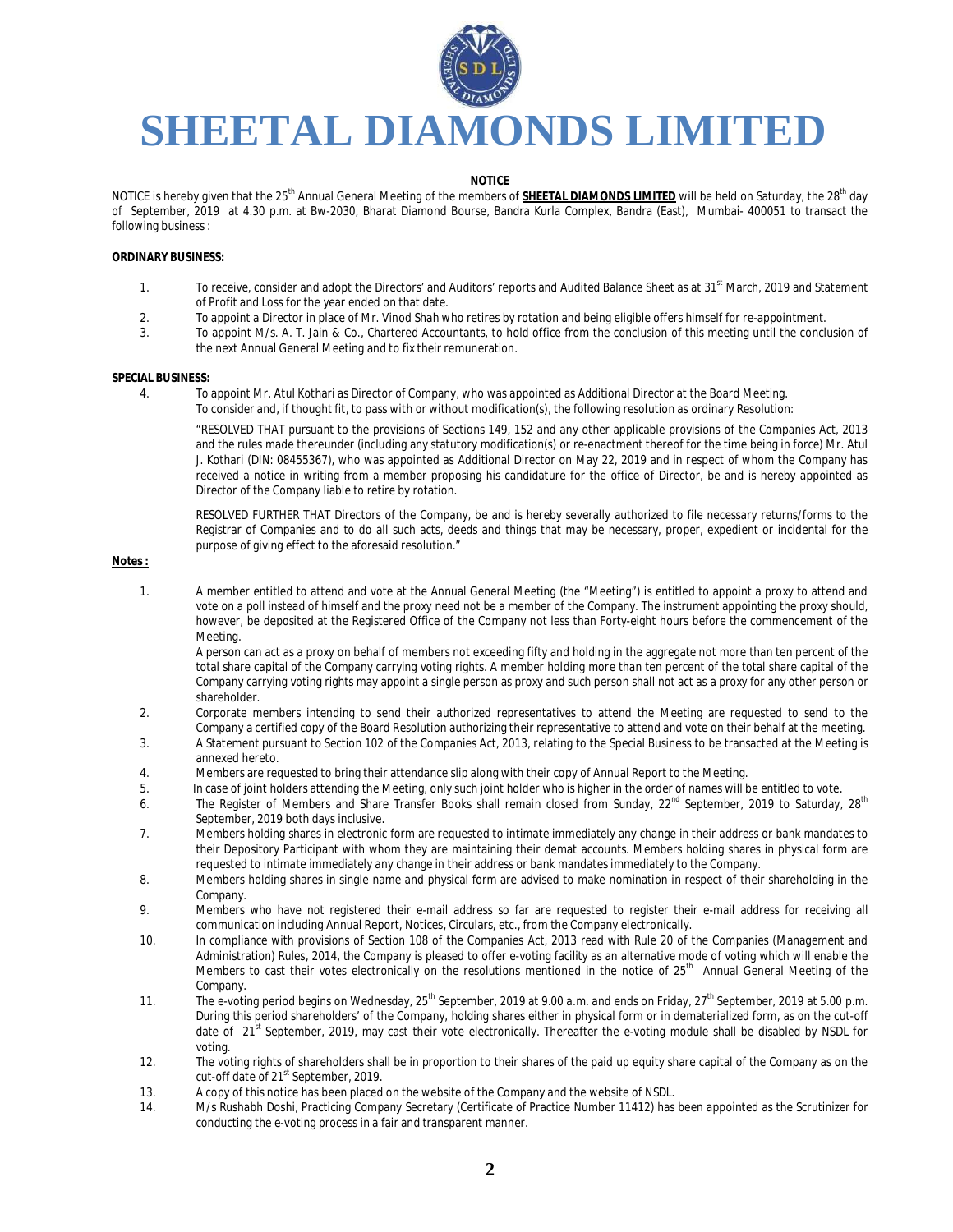

- 15. The Scrutinizer shall within a period not exceeding three (3) working days from the conclusion of the e-voting period unblock the votes in the presence of at least two (2) witnesses not in the employment of the Company and make a Scrutinizer's Report of the votes cast in favour or against, if any, forthwith to the Chairman.
- 16. Pursuant to the provisions of Section 108 of the Companies Act, 2013 read with Rule 20 of the Companies (Management and Administration) Rules, 2014 and Clause 35B of the Listing Agreement, Members have been provided with the facility to cast their vote electronically, through the e-voting services provided by Central Depository Services Limited, on all resolutions set forth in this notice.

The instructions for shareholders voting electronically are as under:

- I. The voting period begins on  $25^{th}$  September, 2019 at 9.00 a.m. and ends on  $27^{th}$  September, 2019 at 5.00 p.m. During this period shareholders of the Company, holding shares either in physical form or in dematerialized form, as on the cut-off date of 21<sup>st</sup> September, 2019. May cast their vote electronically. The e-voting module shall be disabled by NSDL for voting thereafter. The shareholders should log on to the e-voting website www.evotingindia.com.
- II. Shareholders who have already voted prior to the meeting date would not be entitled to vote at the meeting venue.
- III. Now, select the "Sheetal Diamonds Limited" form the drop down menu and click on "SUBMIT"
- IV. Now Enter your User ID
	- a. For CDSL: 16 digits beneficiary ID,
	- b. For NSDL: 8 Character DP ID followed by 8 Digits Client ID,
	- c. Members holding shares in Physical Form should enter Folio Number registered with the Company.
- V. Next enter the Image Verification as displayed and Click on Login.
- VI. If you are holding shares in demat form and had logged on to www.evotingindia.com and voted on an earlier voting of any company, then your existing password is to be used.
- VII. If you are a first time user follow the steps given below:

|                           | For Members holding shares in Demat Form and Physical Form                                                                                                                                 |
|---------------------------|--------------------------------------------------------------------------------------------------------------------------------------------------------------------------------------------|
| <b>PAN</b>                | Enter your 10 digit alpha-numeric *PAN issued by Income Tax Department (Applicable for both demat shareholders as well as<br>physical shareholders)                                        |
|                           | Members who have not updated their PAN with the Company/Depository Participant are requested to use the sequence<br>number which is printed on Attendance Slip indicated in the PAN field. |
| <b>DOB</b>                | Enter the Date of Birth as recorded in your demat account or in the company records for the said demat account or folio in                                                                 |
|                           | dd/mm/yyyy format.                                                                                                                                                                         |
| Dividend Bank             | Enter the Dividend Bank Details as recorded in your demat account or in the Company records for the said demat account or                                                                  |
| Details                   | folio.                                                                                                                                                                                     |
| OR Date of Birth<br>(DOB) | • If both the details are not recorded with the depository or company please enter the member id / folio number in the<br>Dividend Bank details field as mentioned in instruction (v).     |

- VIII. After entering these details appropriately, click on "SUBMIT" tab.
- IX. Members holding shares in physical form will then directly reach the Company selection screen. However, members holding shares in demat form will now reach 'Password Creation' menu wherein they are required to mandatorily enter their login password in the new password field. Kindly note that this password is to be also used by the demat holders for voting for resolutions of any other company on which they are eligible to vote, provided that company opts for e-voting through NSDL platform. It is strongly recommended not to share your password with any other person and take utmost care to keep your password confidential.
- X. For Members holding shares in physical form, the details can be used only for e-voting on the resolutions contained in this Notice.
- XI. Click on the EVSN for Sheetal Diamonds Limited on which you choose to vote.
- XII. On the voting page, you will see "RESOLUTION DESCRIPTION" and against the same the option "YES/NO" for voting. Select the option YES or NO as desired. The option YES implies that you assent to the Resolution and option NO implies that you dissent to the Resolution
- XIII. Click on the "RESOLUTIONS FILE LINK" if you wish to view the entire Resolution details.
- XIV. After selecting the resolution you have decided to vote on, click on "SUBMIT". A confirmation box will be displayed. If you wish to confirm your vote, click on "OK", else to change your vote, click on "CANCEL" and accordingly modify your vote.
- XV. Once you "CONFIRM" your vote on the resolution, you will not be allowed to modify your vote.
- XVI. You can also take out print of the voting done by you by clicking on "Click here to print" option on the Voting page.
- XVII. If Demat account holder has forgotten the same password then Enter the User ID and the image verification code and click on Forgot Password & enter the details as prompted by the system.
- XVIII. Note for Non Individual Shareholders and Custodians.
	- Non-Individual shareholders (i.e. other than Individuals, HUF, NRI etc.) and Custodian are required to log on to www.evotingindia.com and register themselves as Corporate.
	- A scanned copy of the Registration Form bearing the stamp and sign of the entity should be emailed to helpdesk.evoting@cdslindia.com.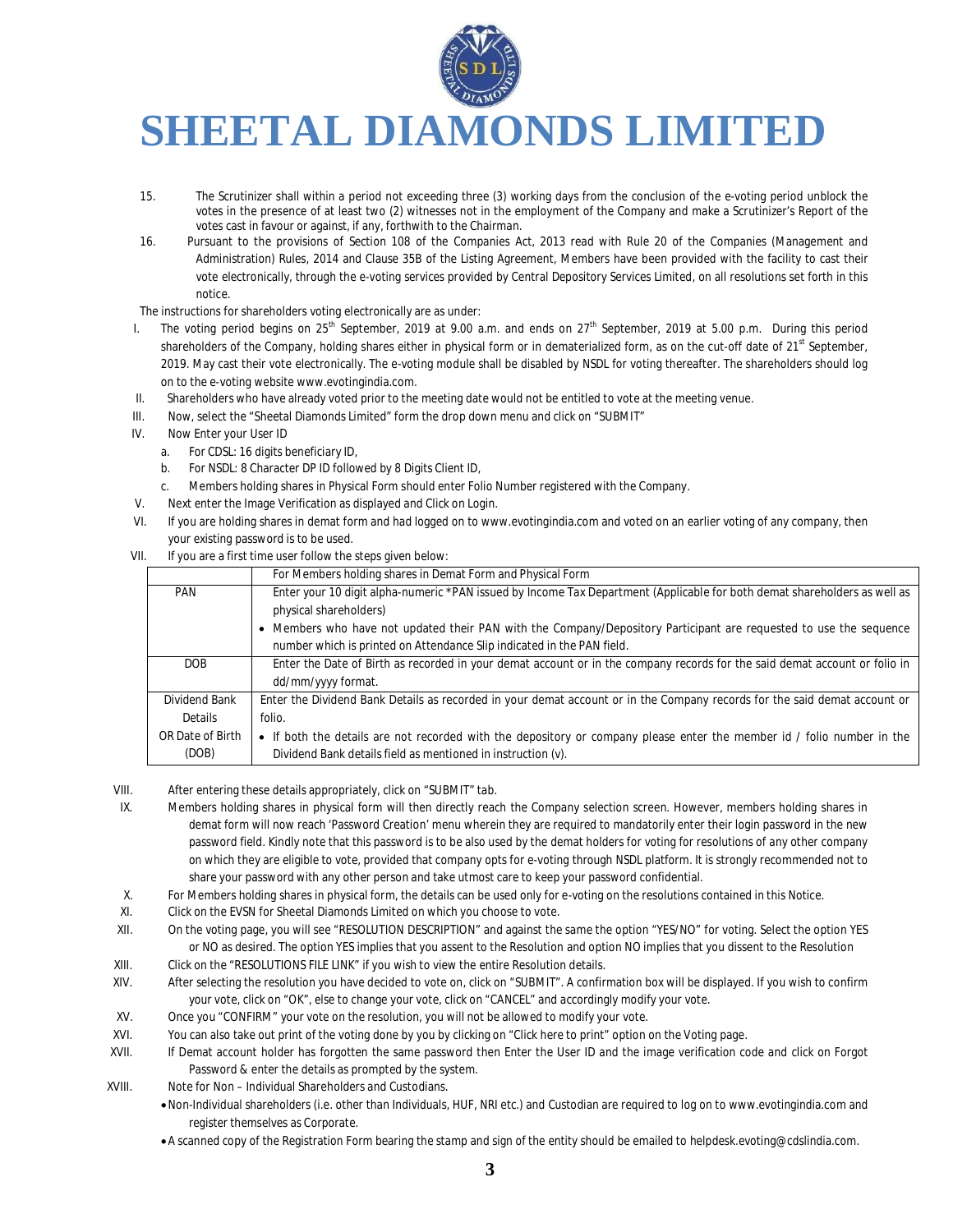

- After receiving the login details they have to create a user who would be able to link the account(s) for which they wish to vote on.
- The list of accounts should be mailed to helpdesk.evoting@nsdlindia.com and on approval of the accounts they would be able to cast their vote.
- A scanned copy of the Board Resolution and Power of Attorney (POA) which they have issued in favour of the Custodian, if any, should be uploaded in PDF format in the system for the scrutinizer to verify the same.
- XIX. In case you have any queries or issues regarding e-voting, you may refer the Frequently Asked Questions ("FAQs") and e-voting manual available at www.evotingindia.com, under help section or write an email to helpdesk.evoting@nsdlindia.com.
	- In case of member receiving the physical copy:
		- (A) Please follow all steps from sl. no.(i) to sl. No (xviii) above to cast vote.
		- (B) The voting period begins on 25<sup>th</sup> September, 2019 at 9.00 a.m. and ends on  $27<sup>th</sup>$  September, 2019 at 5.00 p.m. During these period shareholders of the Company, holding shares either in physical from or in dematerialized form, as on the cut-off date i.e. 21<sup>st</sup> September, 2019 may cast their vote electronically. The e-voting module shall be disabled by NSDL for voting thereafter.

In case you have any queries or issues regarding e-voting, you may refer the Frequently Asked Questions ("FAQs") and e-voting manual available at www.evotingindia.co.in under help section or write an email to evoting@nsdl.co.in.

Since the Company is required to provide members the facility to cast their vote by electronic means, shareholders of the Company, holding shares either in physical form or in dematerialized form, as on the cut – off date and not casting their votes electronically, may cast their vote at the AGM venue, facility will be available at the venue. The results of e-voting will be placed by the Company on the website within two days of the AGM and also communicated to the stock exchanges, where the shares of the Company are listed.

- 1. The resolutions proposed will be deemed to have been passed on the date of AGM subject to receipt of number of votes in favour of the resolutions.
- 2. M/s. Rushabh Narendra Doshi, Practicing Company Secretary, (Membership No.: ACS 24406) has been appointed as the Scrutinizer to scrutinize the e-voting process.
- 3. In terms of Clause 35B of the Listing Agreement, those members, who do not access to e-voting facility, may send their assent or dissent in writing on the Ballot Form sent along with this AGM Notice so as to reach the Scrutinizer at the Address- Mr. Rushabh Doshi, Company Secretary, (Membership No.: ACS 24406) C/304, Shiv Shakti CHS, Agar Bazaar, Dadar West, Mumbai - 400028 on or before 26<sup>th</sup> September, 2019. Any Ballot Form received after 4.30 p.m. on 26th September, 2019 will be treated as the reply from the member has not been received.
- 4. Voting will be provided to the members through e-voting and / or at the venue of the Meeting. A member can opt for only one mode of voting i.e. either through e-voting or ballot If a member cast votes by both modes, then voting done through e-voting shall prevail and the ballot shall be treated as invalid.
- 5. All the documents referred to in the accompanying Notice and Explanatory Statement are open for inspection at the Company's Registered office on all working days of the Company between 11.00 a.m. to 1.00 p.m. up to the date of the Annual General Meeting except Saturday, Sundays and Public holidays.
- 6. Members/Proxies are requested to bring their attendance slip dully filled in along with their copy of Annual Report to the Meeting.

#### **For and on behalf of the board of Directors**

Sd/- **Vinod T. Shah** Managing Director **DIN 01859634**

Place : Mumbai Date: 22<sup>nd</sup> MAY, 2019

**Regd. Office:** BW-2030, Bharat Diamond Bourse, BKC, Bandra (East),Mumbai- 400051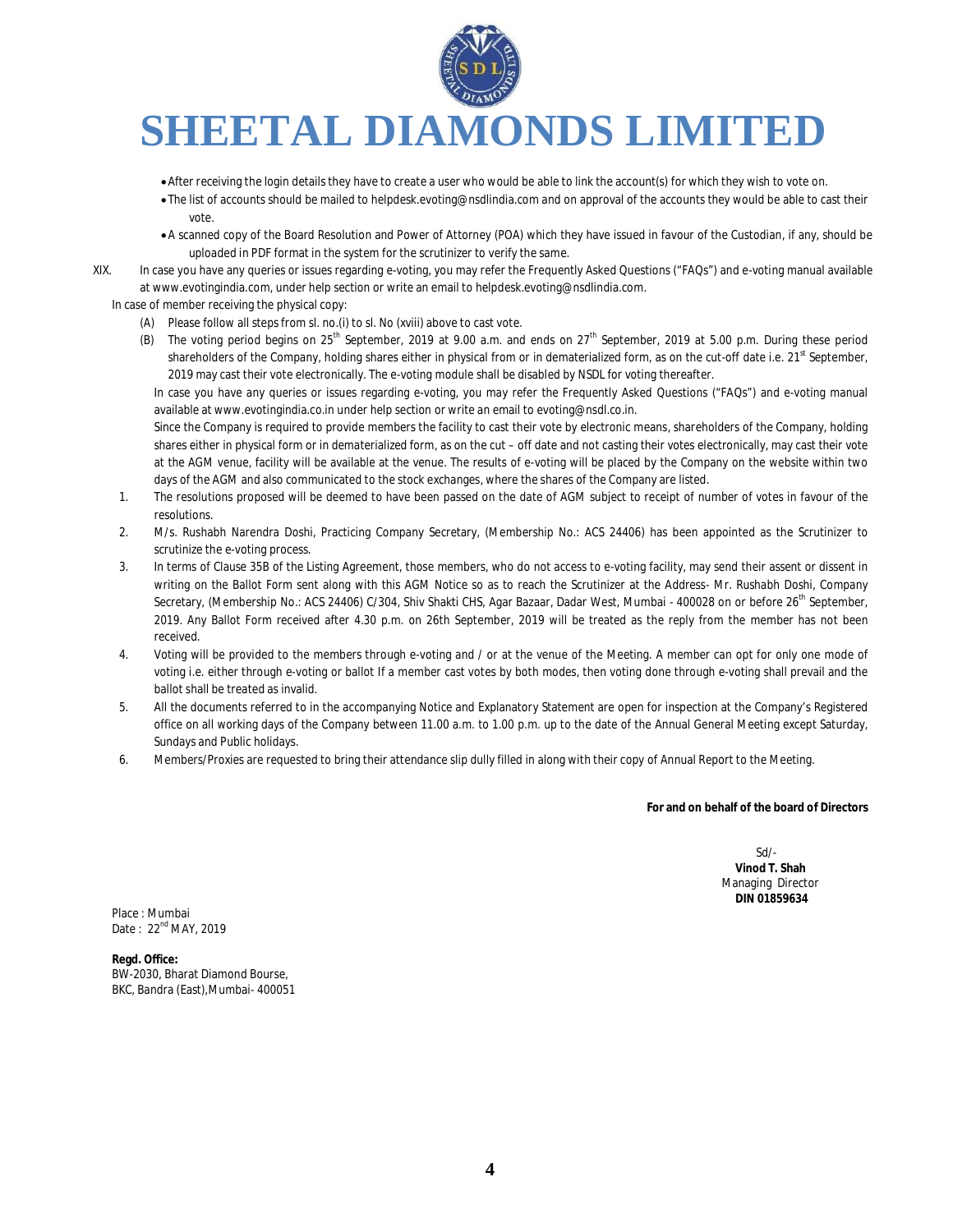

Details in respect of the Directors, seeking re-appointments / appointment required to be provided pursuant to Regulation 30 of the Securities and Exchange Board of India (Listing Obligations And Disclosure Requirements) Regulations, 2015 are also annexed hereto

| Sr. | <b>Particulars</b>                                          |                                 |
|-----|-------------------------------------------------------------|---------------------------------|
| No. |                                                             |                                 |
|     | Name of the Director                                        | Mr. VINOD TRIKAMLAL SHAH        |
| 2)  | Date of Birth                                               | 25/04/1954                      |
| 3)  | Date of Appointment                                         | 10/01/2007                      |
| 4)  | Expertise in specific areas                                 | <b>Business &amp; Marketing</b> |
| 5)  | Qualifications                                              | S.S.C.                          |
| 6)  | Number of Shares held in Sheetal Diamonds                   | 171000                          |
| 7)  | Directorship in other Companies                             | Nil                             |
| 8)  | Membership of Committees in other Public Limited Companies: | Nil                             |

EXPLANATORY STATEMENT PURSUANT TO SECTION 102 OF COMPANIES ACT, 2013

ITEM NO.4 Appointment of Mr. Atul Kothari as Director: Board of directors of the Company though resolution on May 22, 2019 has appointed as Additional Director of the Company and Mr. Kothari holds office of the Director till the conclusion of next Annual General Meeting.

Accordingly, in terms of the requirements of the provisions of Companies Act, 2013 approval of the members of the Company is required for regularization of Mr. Kothari as Director of the Company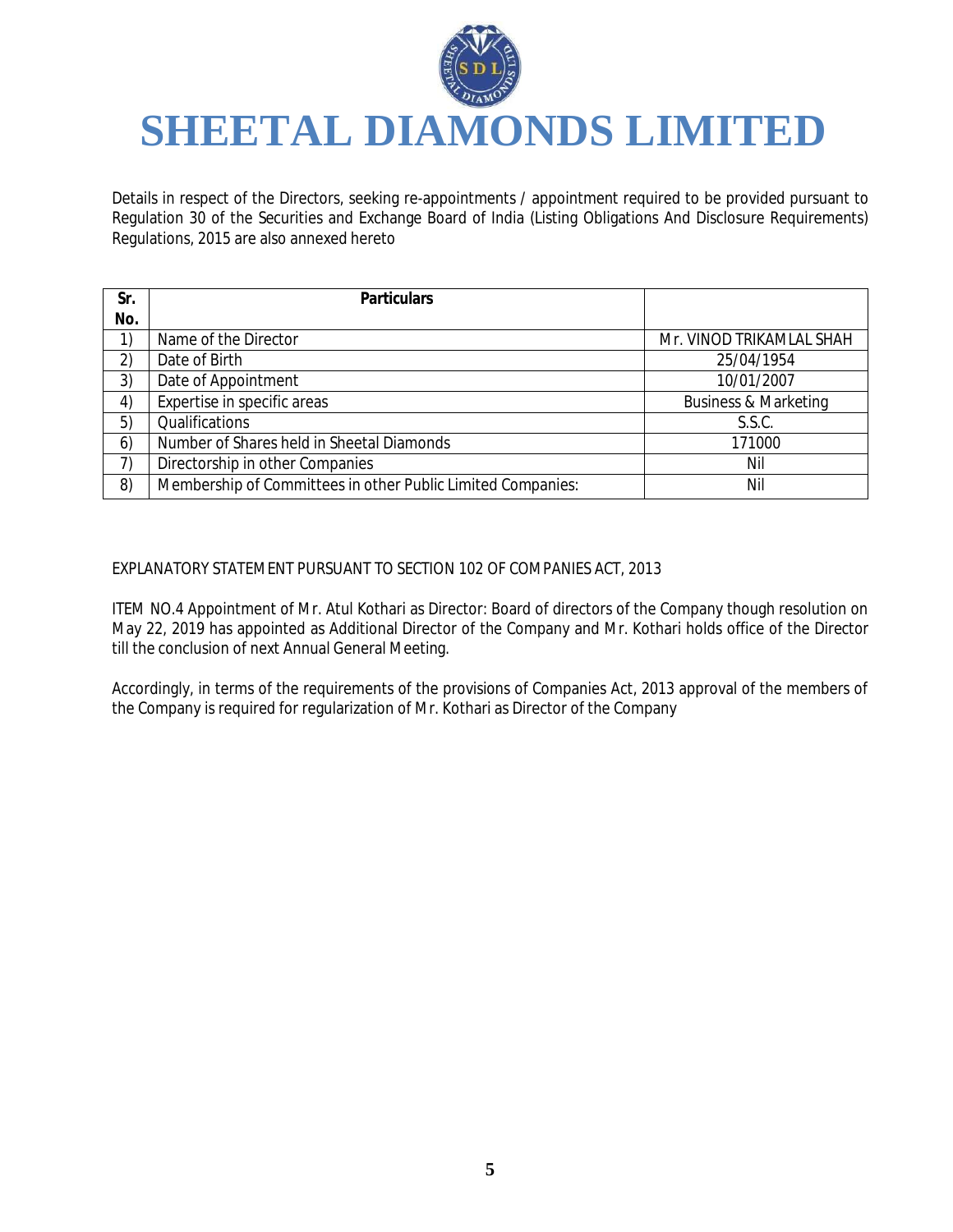

#### **DIRECTORS' REPORT**

To,

The Members,

Your Directors presents their 25<sup>th</sup> Annual Report on the business and operations of the Company and the accounts for the Financial Year ended March 31, 2019.

#### **STATE OF COMPANY'S AFFAIRS:**

Your Company is in the business of Trading of Diamond & Diamond Jewellery in India & worldwide. It has a global network worldwide, Single sales offices a Work force of over 5 people that sell Multiple product to about 100 Plus customers India and abroad.

#### **FINANCIAL PERFORMANCE:**

|                                                                        |                 | ( $\leftarrow$ in rupees) |
|------------------------------------------------------------------------|-----------------|---------------------------|
| <b>Particulars</b>                                                     |                 | Standalone                |
|                                                                        | March<br>2019   | March<br>2018             |
| Income from operation                                                  | 20,10,46,570.00 | 18,50,59,407.00           |
| Other Income                                                           | 39.81.066.00    | 4.44.549.00               |
| Total Income                                                           | 20,50,27,636.00 | 18,55,03,956.00           |
| Profit/(loss) before Interest, Depreciation, Tax and Exceptional Items | (16, 36, 348)   | 77,32,08.51               |
| Less Interest Expenses                                                 |                 |                           |
| Less Depreciation                                                      | 2.71.649        | 3.56.696.50               |
| Less Exceptional Items                                                 |                 |                           |
| Profit/(loss) before Tax                                               | (19,07,997)     | 4, 16, 512.01             |
| Less Provision for Taxation                                            | 99.390          | (2,69,267.00)             |
| Net Profit/(Loss) after Tax                                            | (20.07.387)     | 6.85.779.01               |

During the financial year 2018-19 the total income increased to Rs.20,10,46,570.00 as compared to last year's total income of Rs. 18,50,59,407.00. Profit Generated decreased to Rs. (16,36,348.00) due to operation of Company.

#### **DIVIDEND AND BOOK CLOSURE**

The Board of Directors does not recommend dividend on equity shares for the current financial year.

The register of members and share transfer books will remain close from 23<sup>rd</sup> September, 2019 at 9.00 a.m. and ends on 26<sup>th</sup> September, 2019 at 5.**00 p.m** (both days inclusive) for the 25<sup>th</sup> Annual General Meeting of the Company scheduled to be convened on 28th September, 2019 at BW-2030, Bharat Diamond Bourse, Bandra Kurla Complex, Bandra (East), Mumbai **- 400051**.

#### **FINANCIAL SITUATION**

#### **Reserves & Surplus**

As at March 31, 2019 Reserves and Surplus amounted to Rs. (1,66,07,506) as compared to Rs. (1,46,00,119) of previous year. The Company is steadily writing-off losses and the scenario is improving for the company.

#### **Long Term Borrowings**

The Company has paid-off all its Long Term Borrowings as at March 31, 2019.

#### **Short Term Borrowings**

Company do not have any short term borrowing in the current period under review.

#### **Fixed Asset**

Net Fixed Assets as at March 31, 2019 have reduced to Rs. 9,85,162.00 as compared to Rs. 12,41,561.00 in the previous year.

### **Investments**

Company not made any investment in the current period under review.

#### **SHARES CAPITAL**

#### **Authorised Capital**

The current Authorised Share Capital of the Company is Rs. 6,00,00,000 (Rupees Six Crores) divided into 60,00,000 (Sixty Lacs) Equity shares of Rs.10/- each.

#### **Equity Shares**

The paid up Equity share capital of the Company as on March 31, 2019 was Rs.5,00,00,000/- (Rupees Five Crores) comprising of 50,00,000 (Rupees Fifty Lacs ) equity shares of Rs. 10/- each.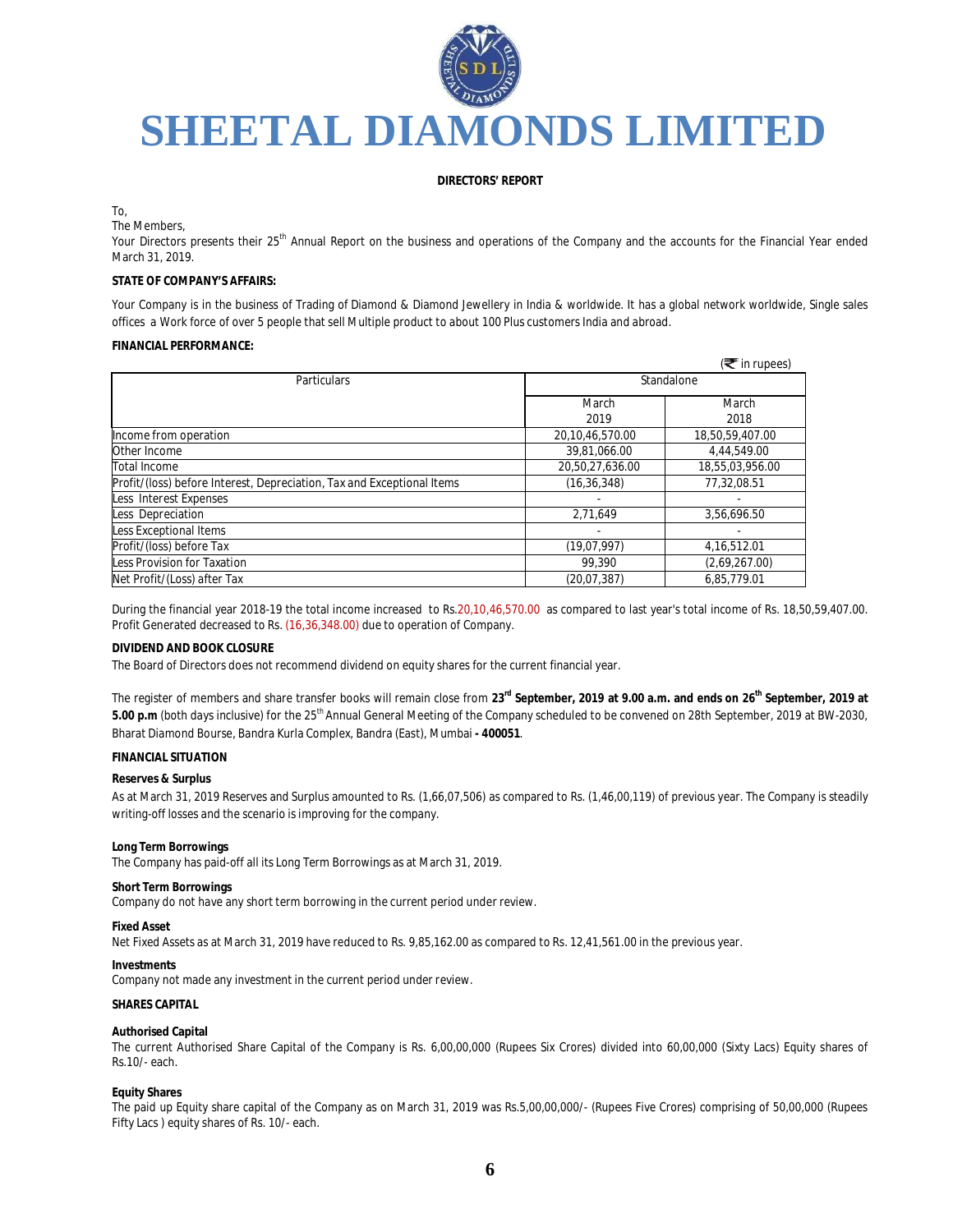

#### **MEETINGS BOARD OF DIRECTORS**

The Board normally meets once in a quarter and additional meetings are held as and when required. During the year, the Board of Directors met 5 times i.e. on May 29<sup>th</sup> 2018, August 14<sup>th</sup> 2018, September 04<sup>th</sup> 2018, November 2<sup>nd</sup> 2018 & February 14<sup>th</sup> 2019. The dates of Board Meetings were generally decided in advance with adequate notice to all Board Members.

#### **DIRECTORS AND KMP**

Pursuant to Section 149(7) of the Companies Act, 2013, the Company has received declarations from Mr. Pankaj Shah and Mrs. Nita P. Shah Independent Directors confirming that they meet the criteria of independence as specified in Section 149(6) of the Act.

Mr. Atul Jayantilal Kothari was appointed as an Additional Director of the Company w.e.f. 22<sup>nd</sup> May, 2019. His appointment as a Director is proposed in the AGM.

Mr. Krunalkumar Mahendrakumar Shah was appointed as CFO of the Company w.e.f. 22<sup>nd</sup> May, 2019.

Ms. Vinita Rathod resigned as a Company Secretary of the Company w.e.f 7<sup>th</sup> June, 2019.

#### **POLICY ON DIRECTOR'S APPOINTMENT AND REMUNERATION PURSUANT TO SECTION 178(3) OF THE COMPANIES ACT, 2013**

The Board of Directors of your Company in consultation with Nomination and Remuneration Committee had formulated and adopted Code for Independent Directors and which contains policy on director's appointment and remuneration including criteria for determining qualification, positive attributes and independence of directors.

Board of Directors of the Company duly consider appointment of the Directors in adherence with the policy prescribed under the code of independent directors and provisions of section 178(3) of the Companies Act, 2013.

#### **AUDIT COMMITTEE**

The Company has an Independent Audit Committee comprising of 2 (Two) Independent Directors and 1 (one) Managing Director. Mr. VINOD TRIKAMLAL SHAH, Mr. Pankaj Vinod Shah and Mrs. NITA PANKAJ SHAH, Managing Director of the Company are Members of the Committee. All the members of the Audit Committee are financially literate. In view of their professional qualification and experience in finance, all are considered to have financial management and accounting related expertise. Terms of reference of the Audit committee are elaborated in the Corporate Governance report which forms the part of this Annual Report.

#### **EVALUATION OF PERFORMANCE OF BOARD**

During the year a separate Meeting of Independent Directors of the Company was held on 27th March, 2019, which was attended by all the Independent Directors to discuss and review the self assessment of Directors, Board and Committees thereof and also assess the quality, content and timeliness of flow of information between the Management and the Board.

#### **DIRECTORS RESPONSIBILITY STATEMENT:**

The Board of Directors confirms that:

- (a) in the preparation of the annual accounts for the financial year ended March 31, 2019, the applicable accounting standards had been followed along with proper explanation relating to material departures;
- (b) the directors had selected such accounting policies and applied them consistently and made judgments and estimates that are reasonable and prudent so as to give a true and fair view of the state of affairs of the company at the end of the financial year and of the profit and loss of the company for that period;
- (c) the directors had taken proper and sufficient care for the maintenance of adequate accounting records in accordance with the provisions of this Act for safeguarding the assets of the company and for preventing and detecting fraud and other irregularities;
- (d) the directors had prepared the annual accounts on a going concern basis; and
- (e) the directors, in the case of a listed company, had laid down internal financial controls to be followed by the company and that such internal financial controls are adequate and were operating effectively.
- (f) the directors had devised proper systems to ensure compliance with the provisions of all applicable laws and that such systems were adequate and operating

#### **CORPORATE GOVERNANCE:**

The Company is committed to maintain the highest standards of Corporate Governance and adhere to the Corporate Governance requirements set out by SEBI. The Company has implemented several best Corporate Governance Practices as prevalent globally.

In compliance with Listing Obligation & Disclosure Regulations, 2015 entered into with the Stock Exchanges, a Report on the Corporate Governance, along with the certificate from the Statutory Auditors of the Company on compliance with the provisions of the said Clause is annexed and forms part of the Annual Report.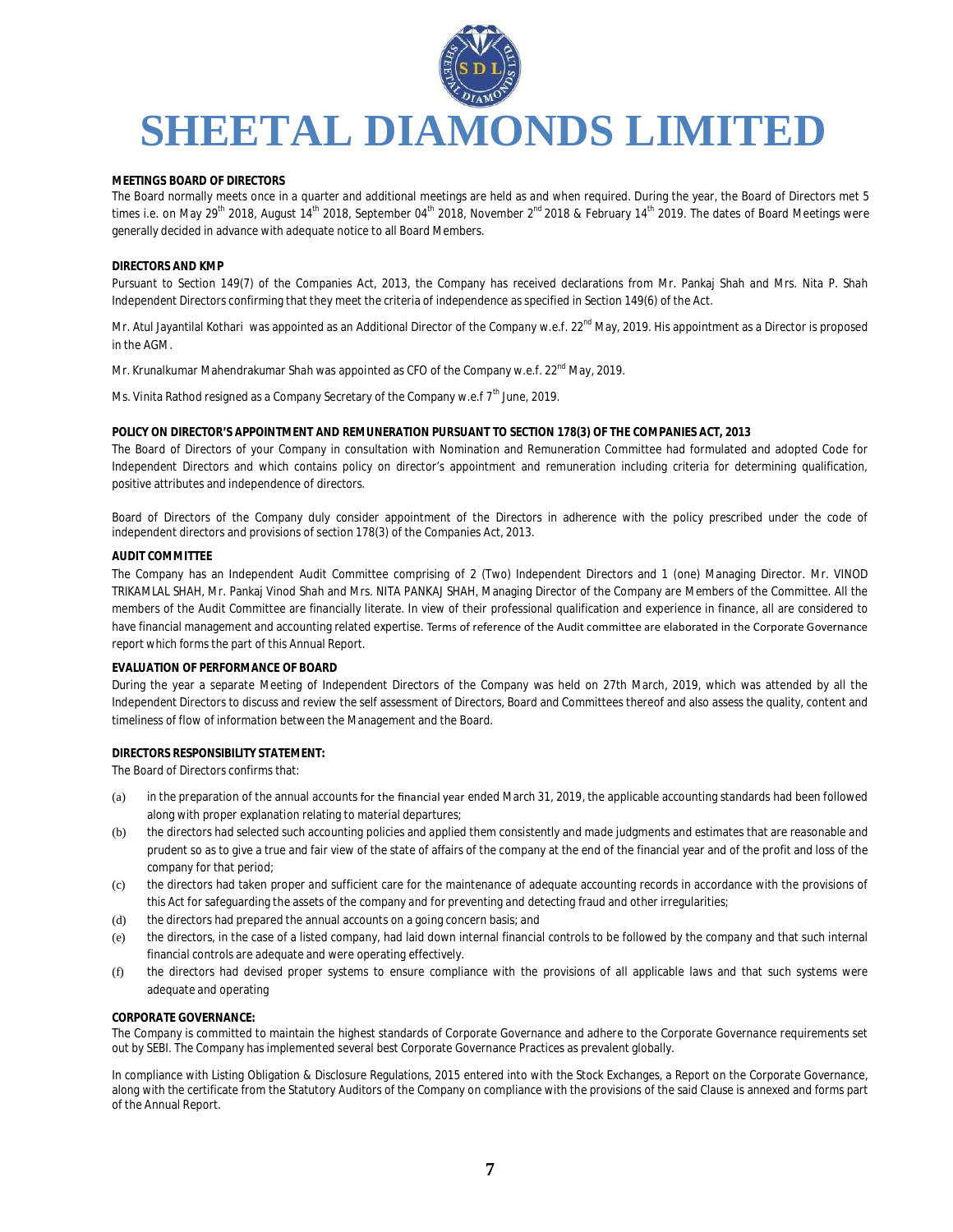

#### **LOANS MADE, GUARANTEES GIVEN OR INVESTMENTS IN SECURITIES BY THE COMPANY.**

Particulars of loans made, guarantees given or investments in securities by the Company are provided in the Note 10 of notes to the Financial Statements.

#### **PARTICULARS OF CONTRACT OR ARRANGEMENTS WITH RELATED PARTIES IN A PRESCRIBED FORM ALONGWITH THE JUSTIFICATION FOR ENTERING INTO SUCH CONTRACT OR ARRANGEMENT.**

During the year there was no related party transactions of material nature that may have a potential conflict with interests of the Company, all transactions with related parties were in the normal course of business. On recommendation of Audit Committee the Board ratifies all the related party transactions on quarterly basis. The details of the transaction is annexed herewith as '**Annexure- I**' in the prescribed form AOC-2

#### **CONSERVATION OF ENERGY, TECHNOLOGY ABSORPTION AND FOREIGN EXCHANGE EARNINGS AND OUTGO**

Since the Company does not own any manufacturing facility or unit, hence disclosures in this regard not required. The particulars with respect to conservation of energy, technology absorption being not relevant, have not been given.

#### **MATERIAL CHANGES AND COMMITMENTS**

There were no material changes and commitments has been done my management affecting the financial position of the Company between the end of the financial year of the company to which the financial statements relates and the date of the report.

#### **EXTRACT OF ANNUAL RETURN**

Extract of Annual Return of the Company is annexed herewith as **Annexure II** to this Report.

#### **CORPORATE SOCIAL RESPONSIBILITY**

The provisions of Section 135 of the Companies Act, 2013 are not applicable to the Company as it is suffering losses since last three consecutive years, hence disclosure in this regard is not provided.

#### **VIGIL MECHANISM FOR DIRECTORS AND EMPLOYEES (SECTION 177(10))**

The Board of directors of the Company believes in conducting all its affairs in a fair and transparent manner, by adopting highest standards of professionalism, honesty, integrity and ethical behavior. The directors are committed to comply with the laws and regulations to which it is subject. For this, it has put in place systems, policies and procedures to interpret and apply these laws and regulations in the organizational environment. In consonance with the object of transparency and good governance, the board of directors of the company formulated and adopted "Whistle Blower Policy and Vigil Mechanism"

The organization's internal controls and operating procedures are intended to detect and prevent improper activities. In this regard, the Company believes in developing a culture where it is safe for all the Directors/Employees to raise concerns about any poor or unacceptable practice and any event of misconduct. These help to strengthen and promote ethical practices and ethical treatment of all those who work in and with the organization.

The main objective of this Policy is to provide a platform to Directors and Employees to raise concerns regarding any irregularity, misconduct or unethical matters / dealings within the group which have a negative bearing on the organization either financially or otherwise.

#### **RATIO OF THE REMUNERATION OF EACH DIRECTOR TO THE MEDIAN EMPLOYEES REMUNERATION (SECTION 197(12))**

Details pertaining to remuneration as required under section 197(12) of the Companies act, 2013 read with rule 5(1) of the companies (appointment and Remuneration of managerial personnel) rules, 2014 are provided in '**Annexure-III'** to the Board's Report.

#### **MANAGERIAL REMUNERATION AND RELATED DISCLOSURES**

Disclosures pertaining to remuneration to directors and other details as required under Section 197(12) of the Act read with Rule 5(1) of the Companies (Appointment and Remuneration of Managerial Personnel) Rules, 2014 are provided in the Annual Report.

Pertaining the provisions of Section 197(12) of the Act read with Rules 5(2) and 5(3) of the Companies (Appointment and Remuneration of Managerial Personnel) Rules, 2014, the board of directors do hereby declare that:

- (i) No any employee throughout the financial year, was in receipt of remuneration for that year which, in the aggregate, was not less than sixty lakh rupees;
- *(ii)* No any employee for a part of the financial year, was in receipt of remuneration for any part of that year, at a rate which, in the aggregate, was not less than five lakh rupees per month;
- (iii) No any employee throughout the financial year or part thereof, was in receipt of remuneration in that year which, in the aggregate, or as the case may be, at a rate which, in the aggregate, is in excess of that drawn by the managing director or whole-time director or manager and holds by himself or along with his spouse and dependent children, not less than two percent of the equity shares of the company.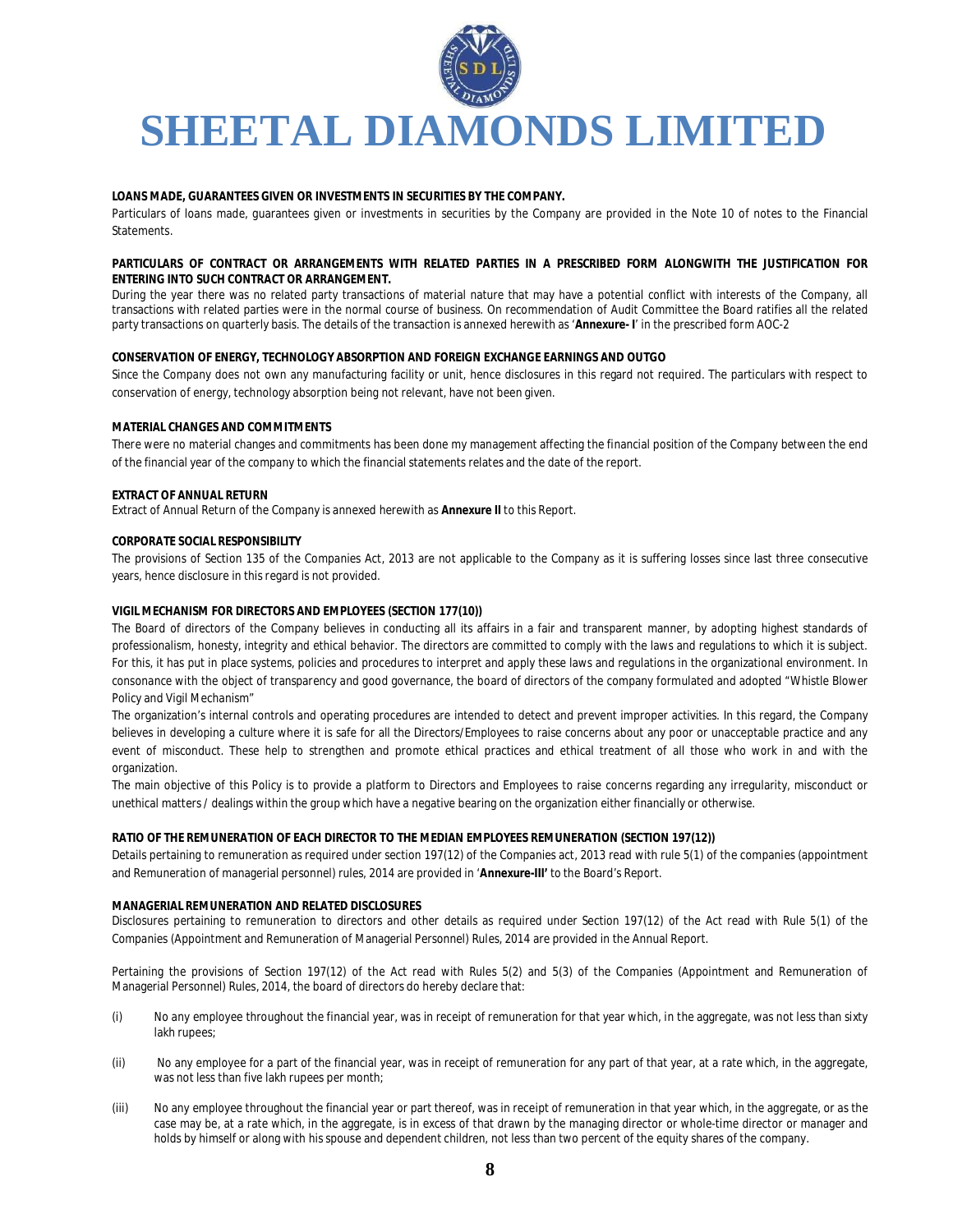

#### **SUBSIDIARY COMPANIES**

The Company has no subsidiary companies and hence company no need to make disclosure of contracts or arrangements or transactions not at arm's length basis.

#### **MANAGEMENT'S DISCUSSION AND ANALYSIS REPORT**

Management's Discussion and Analysis Report for the year under review, as stipulated under Regulation 34 of the Securities and Exchange Board of India (Listing Obligations And Disclosure Requirements) Regulations, 2015, is presented in a separate section forming part of the Annual Report.

#### **SECRETARIAL AUDIT**

Pursuant to Section 204 of the Companies Act, 2013 and rules, amendments made there under, Ms. Nisha Doshi, Practising Company Secretary was appointed to conduct the secretarial audit of our company for FY 2018-19. The Secretarial Audit report is given separately under **Annexure IV**.

#### **HUMAN RESOURCES**

Company considers its employees as most valuable resource and ensures strategic alignment of Human Resource practices to business priorities and objectives. The Company has a dedicated team of employees at various locations across our corporate office and branch offices (including Subsidiary companies) spread across the country. The Company strives to inculcate the culture where its employees are motivated and their performance is aligned with values. Company has achieved this present level of excellence through the commitment and dedication exhibited by its employees. The focus on improving productivity and adoption of best practices in every area are being pursued relentlessly. Efforts for active participation, nurturing creativity and innovation and ensuring a climate of synergy and enthusiasm has been at the core of Human Resource initiatives and interventions.

#### I**NTERNAL FINANCIAL CONTROLS WITH REFERENCE TO THE FINANCIAL STATEMENTS.**

Your Company has adequate internal financial control and adopted Internal Financial Control Policy in order to maintain confidentiality of price sensitive information and internal financial control.

#### **RISK MANAGEMENT**

The Company has mechanisms to inform the Board Members about the risk assessment and minimization procedures and periodical review to ensure that executive management controls risk through means of a properly identified framework. Risk management is an ongoing process and the Audit Committee will periodically review risk mitigation measures. The Board of Directors has not constituted a Risk Management Committee as is not mandatory to the company vide circular bearing number CIR/CFD/POLICY CELL/7/2014 issued by SEBI dated September 15, 2014.

The Board of Directors of the Company and the Audit Committee shall periodically review and evaluate the risk management system of the Company so that the management controls the risks through properly defined network.

Head of Departments shall be responsible for implementation of the risk management system as may be applicable to their respective areas of functioning and report to the Board and Audit Committee.

### **SIGNIFICANT AND MATERIAL ORDERS PASSED BY THE REGULATORS OR COURTS OR TRIBUNALS IMPACTING THE GOING CONCERN STATUS AND COMPANY'S OPERATIONS IN FUTURE**

There were no significant and material orders passed by the regulators and/or courts or tribunals during the year.

#### **POLICY FOR SEXUAL HARRASMENT**

The Company has formed the Sexual harassment Committee and no casualty or complaint lodged against anybody.

#### **ACKNOWLEDGEMENTS**

Your Directors take this opportunity to thank all investors, clients, vendors, banks, regulatory, Government authorities and Stock Exchanges for their continued support and cooperation. The Directors also wish to place on record their appreciation of the contribution made by the business partners / associates at all levels.

#### **For and on behalf of the board of Directors**

Sd/- **Vinod T. Shah** Managing Director<br>DIN 01859634

Place : Mumbai **DIN 01859634** Date : 22<sup>nd</sup> May, 2019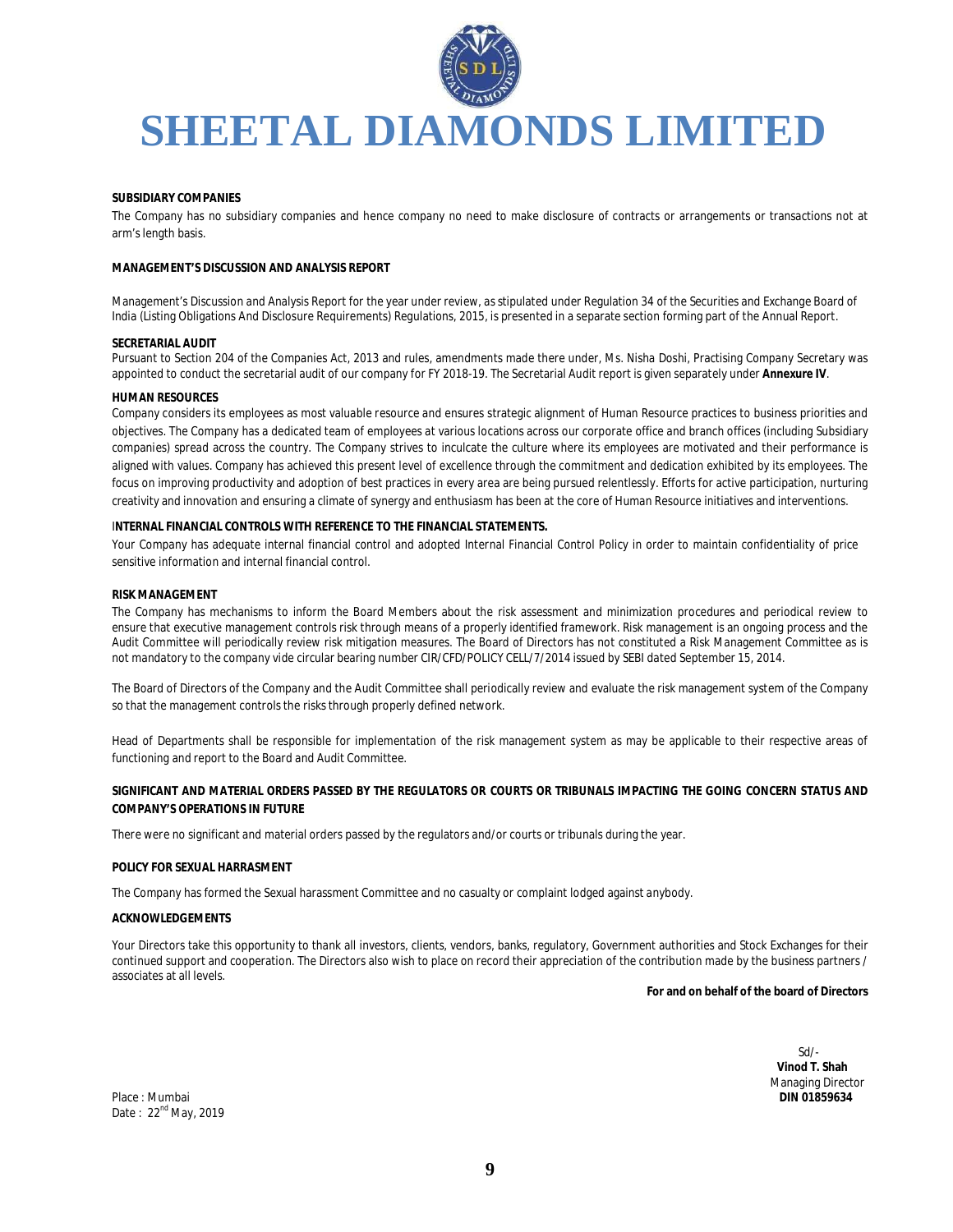

#### **ANNEXURE TO THE DIRECTOR'S REPORT CORPORATE GOVERNANCE REPORT**

#### **A. Company Philosophy on Corporate Governance:**

Sheetal Diamonds Limited marks its Corporate Governance with the prevalent practices and it conf orms the mandatory requirements.

#### **B. Board of Directors:**

The Board of Directors comprises of Two Executive Directors (ED) and Two Non-executive Directors.

During the financial year 1<sup>st</sup> April, 2018 to 31<sup>st</sup> March, 2019, 5 (Five) Board Meetings were held on May 29<sup>th</sup> 2018, Aug 14<sup>th</sup> 2018, September 04<sup>th</sup> 2018, November 2<sup>nd</sup> 2018, & February 14<sup>th</sup> 2019.

The Composition of the Board of Directors and their attendance at the meetings during the year and at the last Annual General Meeting as also number of the other Directorship / Membership of Committees are as follows:

| Name of the Director | Category of<br>Directorship | No. of Board<br><b>Meetings</b> | Attendance of<br>last AGM | No. of Other<br>Directorship |        | <b>Committee Membership</b> |
|----------------------|-----------------------------|---------------------------------|---------------------------|------------------------------|--------|-----------------------------|
|                      |                             | attended                        |                           |                              | Member | Chairman                    |
| Mr. Vinod T. Shah    | MD                          |                                 | YES                       | NIL                          | NIL    | <b>NIL</b>                  |
| Mr.PankaiV, Shah     | $IND - NED$                 |                                 | YES                       | NIL                          | NIL    | <b>NIL</b>                  |
| Mrs. Nita P. Shah    | $IND - NED$                 |                                 | YES                       | nil                          | NIL    | <b>NIL</b>                  |

MD – Managing Director IND – Independent NED – Non-Executive Director

ED – Executive Director

#### **Board's Functioning & Procedure:**

The Company holds a minimum of five Board Meetings in a year, one each per quarter. Additional Board Meetings are convened as and when necessary to address the specific needs of the Company. The Board also approves urgent matters by passing resolutions by circulations. The Meetings of the Board are held at the Company's registered office or at a hall in South Mumbai depending on the circumstances.

Agenda papers are circulated to the directors in advance and all material information is incorporated in the Agenda papers for facilitating meaningful and focused discussions at the Meeting. Where it is not practicable to attach any document to the Agenda, the same are placed on the table at the meeting. In special and exceptional circumstances, additional or supplementary items on Agenda are permitted.

The information as required under Annexure I to Regulation 17 of the Securities and Exchange Board Of India (Listing Obligations And Disclosure Requirements) Regulations, 2015 is made available to the Board in every meeting.

#### **C. Code of Conduct:**

The Company has adopted a Code of Conduct for its Directors and Senior Management in compliance with Regulation 17 of the Securities and Exchange Board Of India (Listing Obligations And Disclosure Requirements) Regulations, 2015. The code is derived from three interlinked fundamental principles; viz. good corporate governance, good corporate citizenship and exemplary personal conduct and it is applicable to all Directors and Senior Management of the Company. The Board members and Senior Management personnel have affirmed their compliance with the code of conduct and a CEO certificate to the effect is annexed to this corporate governance report. The said code of conduct is posted on the web site of the Company

#### **D. Audit Committee:**

The Audit Committee met 5 times in the financial year on May 29<sup>th</sup> 2018, August 14<sup>th</sup> 2018, September 04<sup>th</sup> 2018, November 2<sup>nd</sup> 2018 & February 14<sup>th</sup> 2019 where all the members of the Committee, Executive Director and the Statutory Auditors were present. Meetings reviewed the Annual Accounts, half-yearly results and quarterly results and approved the same. The audit Committee overseas the general accounting practices and other management policies.

| Mr. Pankai V. Shah    | Independent – Non Executive Director | Chairman |
|-----------------------|--------------------------------------|----------|
| Mr. Vinod T. Shah     | Managing Director                    | Member   |
| Mrs. Nita Pankaj Shah | Independent - Non Executive Director | Member   |

Details of attendance at the meetings of Audit Committee:

| Name of the members   | No. of meetings held | No. of meetings attended |
|-----------------------|----------------------|--------------------------|
| Mr. Vinod T.Shah      |                      |                          |
| Mr. Pankaj V Shah     |                      |                          |
| Mrs. Nita Pankaj Shah |                      |                          |

#### **Terms of Reference**

The terms of reference, powers and role of Audit Committee are in accordance with Regulation 18 of the Securities and Exchange Board Of India (Listing Obligations And Disclosure Requirements) Regulations, 2015 read with Section 177(4) of the Companies Act, 2013. The broad terms of reference includes the following: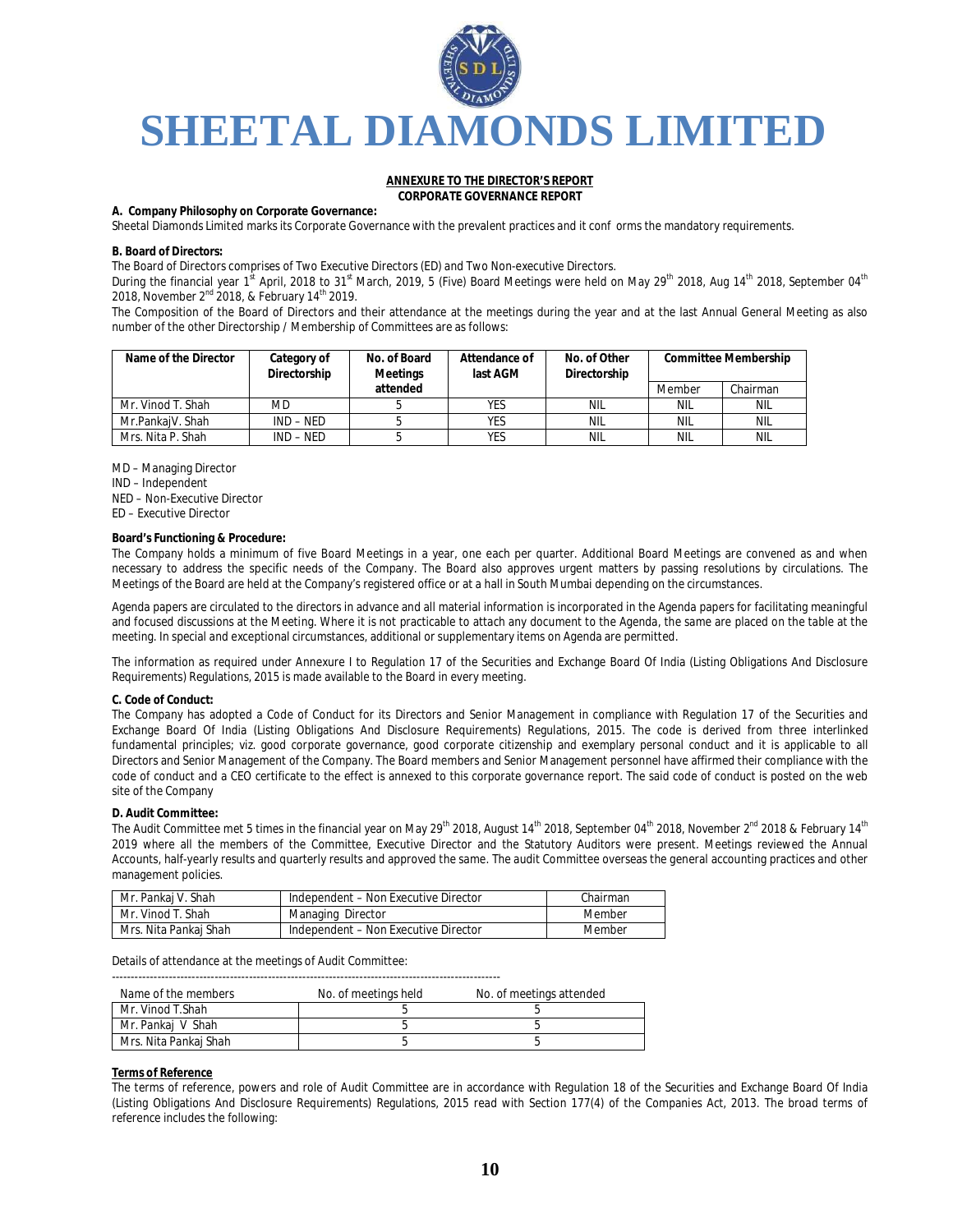

- a) Oversight of the Company's financial reporting process and the disclosure of its financial information to ensure that the financial statements are correct, sufficient and credible;
- b) To review with Management the financial statements at the end of a quarter, half year and the annual financial statements before submission to the Board for approval, focusing particularly on:
	- (i) matters required to be included in the Director's Responsibility Statement which form part of the Board's
	- reporting in terms of clause (c) of sub-section 3 of Section 134 of the Companies Act, 2013;;
	- (ii) changes, if any, in accounting policies and practices and reasons for the same;
	- (iii) major accounting entries involving estimates based on the exercise of judgment by management;
	- (iv) significant adjustments made in the financial statements arising out of audit findings;
	- (v) compliance with listing and other legal requirements relating to financial statements;
	- (vi) disclosure of any related party transactions; and
	- (vii) qualifications in the draft audit report
- c) to consider the appointment or re-appointment of the statutory auditors, the audit fee, any questions of resignation or dismissal and payment to statutory auditors for any other services rendered by them;
- d) to discuss with the statutory auditors before the audit commences, about the nature and scope of the audit as well as post-audit discussion to ascertain any area of concern (in absence of management, wherever necessary);
- e) reviewing with management, performance of statutory and internal auditors, adequacy of the internal control systems and discuss the same periodically with the statutory auditors, prior to the Board making its statement thereon;
- f) reviewing the adequacy of internal audit function, if any, including the structure of the internal audit department, staffing and seniority of the official heading the department, reporting structure coverage and frequency of internal audit;
- g) discussion with internal auditors on any significant findings and follow up thereon.
- h) reviewing the findings of any internal investigation by the internal auditors into matters where there is suspected fraud or irregularity or a failure of internal control systems of a material nature and reporting the matter to the Board;
- i) to look into the reasons for substantial defaults in the payment to the depositors, debenture holders, shareholders (in case of non-payment of declared dividends) and creditors;
- j) to review the functioning of the Whistle Blower Mechanism, in case the same is existing;
- k) to review the external auditors' audit reports and presentations and management's response thereto;
- l) to ensure co-ordination between the internal and external auditors, and to request internal audit to undertake specific audit projects, having informed management of their intentions;
- m) to consider any material breaches or exposure to breaches of regulatory requirements or of ethical codes of practice to which the Company subscribes, or of any related codes, policies and procedures, which could have a material effect on the financial position or contingent liabilities of the Company;
- n) to review policies and procedures with respect to directors' and officers' expense accounts, including their use of corporate assets, and consider the results of any review of these areas by the internal auditors or the external auditors;
- o) to consider other topics, as defined by the Board;
- p) to review the following information :
	- i) Management discussion and analysis of financial condition and results of operations;
	- ii) Statement of significant related party transactions (as defined by the audit committee), submitted by management;
	- iii) Management letter/letters of internal control weaknesses issued by the statutory auditors;
	- iv) Internal audit reports relating control weaknesses; and
	- v) The appointment, removal and terms of remuneration of the Internal Auditor.

#### **E. Nomination & Remuneration Committee**

The Nomination & Remuneration Committee presently comprises of Mr. Vinod T. Shah, Mr. Pankaj V Shah Chairman & Mrs. Nita Pankaj Shah as its members. The terms of reference of Nomination & Remuneration Committee involves determination on the Company's policy on specific remuneration packages for Executive Directors including pension rights and any compensation payment. It also includes recommendation on revision of remuneration of top executives below the Board of Directors, granting and administration of Employees Stock Options, etc. The minutes of the Nomination & Remuneration Committee meetings are reviewed and noted by the Board from time to time.

The Company does not have any Employee Stock Option Scheme.

During the year 2018-2019, Company was not required to hold Nomination &Remuneration Committee meeting.

#### **Details of Remuneration to Directors**

Non-executive Directors are paid a sitting fees within the ceiling prescribed under the Companies Act, 2013 for attending meetings of the Board, Audit and other committee meetings. Details of remuneration paid to the Directors during the Financial Year 2018-19 is as follows:

| <b>Director</b>   | Sitting Fees (Rs.) | Salaries,<br>Perquisites&<br><b>Contribution to funds</b><br>(Rs.) | <b>Commission (Rs.)</b> |
|-------------------|--------------------|--------------------------------------------------------------------|-------------------------|
| Mr. Pankaj V.Shah | $7.500/-$          | Nil                                                                | Nil                     |
| Mr. Vinod T.Shah  | Nil                | 4,80,000/-                                                         | Nil                     |
| Mrs. Nita P. Shah | $7.500/-$          | Nil                                                                | Nil                     |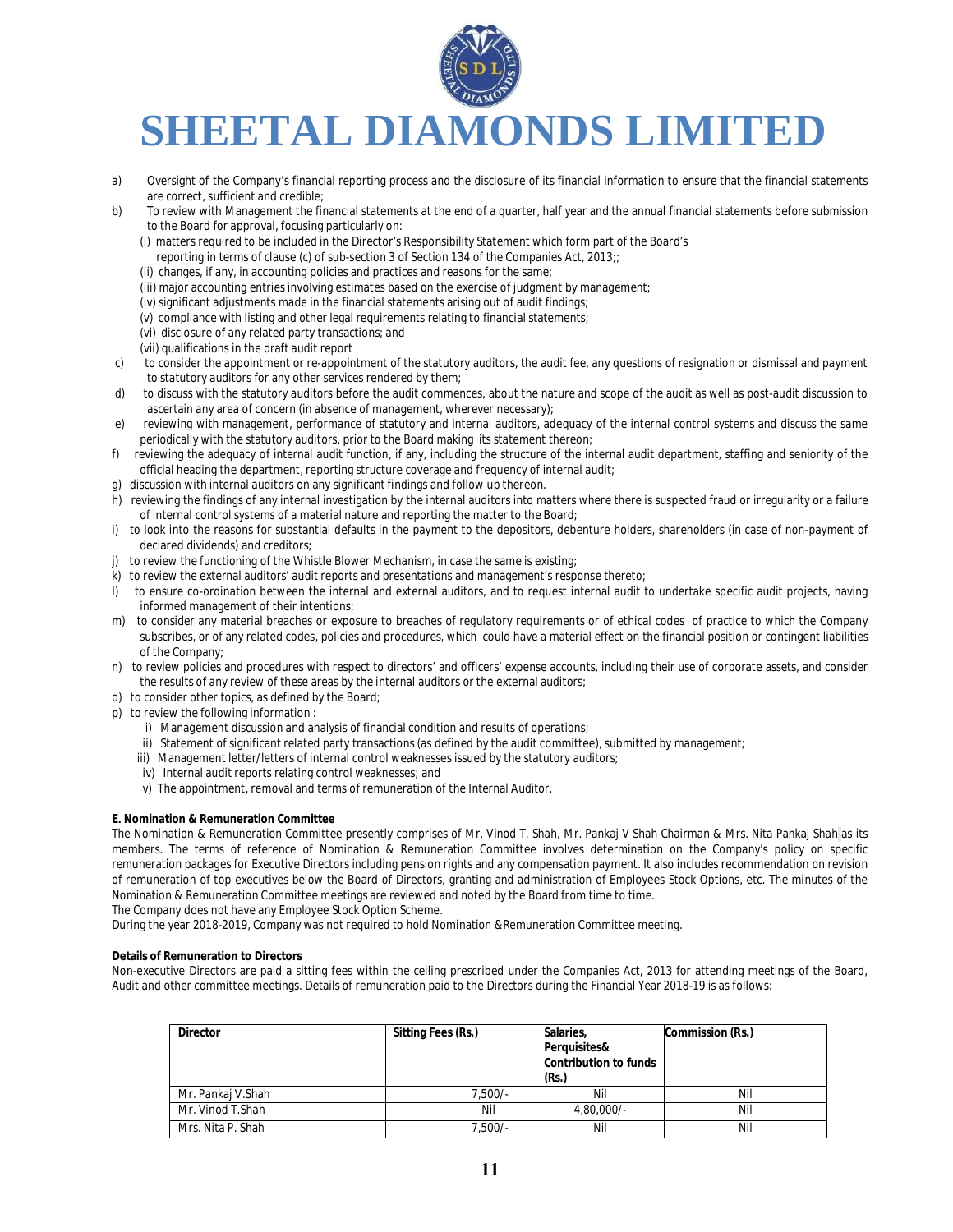

#### **F. Share Transfer Committee/Investor Grievance Committee:**

The Board has constituted the Share Transfer Committee, with the one Executive Director as member to consider and approve Transfers of shares in the physical form and allied matters. The Shareholder/Investor Grievance Committee has been constituted under the Chairmanship of Mr. Vinod T. Shah with Mrs. Nita Pankaj Shah and Mr. Pankaj V. Shah till date.

| Mr. Vinod T. Shah     | <b>Managing Director</b>             | Chairman |
|-----------------------|--------------------------------------|----------|
| Mrs. Nita Pankai Shah | Independent – Non Executive Director | Member   |
| Mr. Pankai V Shah     | Independent – Non Executive Director | Member   |

Details of attendance at the meetings of Investor Grievance Committee:

| Name of the members  | No. of meetings held | No. of meetings attended |
|----------------------|----------------------|--------------------------|
| Mr. Vinod T. Shah    |                      |                          |
| Mr. Nita Pankaj Shah |                      |                          |
| Mr. Pankaj V Shah    |                      |                          |

**G.** The Stakeholder Relationship Committee comprises of Mr. Pankaj V Shah Independent Director as its Chairman, Mr. Vinod T Shah as its members. The Company Secretary acted as the Compliance Officer. The minutes of the Stakeholder Relationship Committee meetings are reviewed and noted by the Board from time to time. The Chairman of the Stakeholder Relationship Committee was present at the previous Annual General Meeting held on September 28, 2018.

The Stakeholder Relationship Committee deals with the matters relating to delay, if any in transfer of shares, demat, non-receipt of annual account, split, duplicate, transmission etc. of the shares issued by the Company. The Secretarial Department of the Company, under the supervision of the Company Secretary, who is also nominated by the Company as the "Compliance Officer" as required under SEBI Regulations/ Listing Agreement, and the Registrar and Share Transfer Agent, M/s. Purva Sharegistry Pvt. Ltd., attend to all grievances of the Shareholders and the investors. The Company and M/s. Purva Sharegistry Pvt. Ltd, are making further attempts to ensure that the grievances are expeditiously addressed and redressed to the full satisfaction of the Stakeholders.

All the complaints have been resolved and as on March 31, 2019 no complaint from stakeholder is pending. At the end of the year, no requests for shares transfers were pending for registration.

During the year under review, the Committee met on May 29th, 2018 August 14th, 2018, September 04<sup>th</sup> 2018, November 2<sup>nd</sup>, 2018 & February 14<sup>th</sup> 2019.

| <b>Name</b>       | Category                                          | Meetings during the year 2018-19 |          |
|-------------------|---------------------------------------------------|----------------------------------|----------|
|                   |                                                   | Held                             | Attended |
| Mr. Vinod T. Shah | Managing Director                                 |                                  |          |
| Mr. Pankaj V Shah | Non-Executive Independent<br>Director<br>Chairman |                                  |          |
| Ms. Nita P. Shah  | Non-Executive Independent Director                |                                  |          |

#### **H. Risk Management Committee**

The Board of Directors at its meeting held on May 22<sup>nd</sup>, 2019 had constituted a Risk Management Committee comprising of Mr. Vinod T. Shah as, Mr. Pankaj V. Shah as its members. The Company has earlier in place mechanisms to inform the Board Members about the risk assessment and minimization procedures and periodical review to ensure that executive management controls risk through means of a properly identified framework. The risk management issues are discussed in Management Discussion & Analysis. Risk management is an ongoing process and the Committee will periodically review risk mitigation measures, earlier Audit Committee was reviewing the same.

#### **I. Subsidiary Companies:**

The Company has no Subsidiary hence no disclosure required to be made.

#### **J. Related Party Transactions:**

Details of significant related party transactions, i.e. transactions of the Company of material nature with it's Promoters, Directors or the Management, their subsidiary companies or relatives, etc. as per Accounting Standard 18 "Related Party Disclosures" are presented under Note 27 of the Balance Sheet. All material transaction (Financial and/or Commercial) where Directors may have potential interest are provided to the Audit Committee/Board. The related parties neither participate nor vote on such matters. During the year under review there were no related party transactions of material nature that may have a potential conflict with interests of the Company, all transactions with related parties were in the normal course of business. The Company was not required to take omnibus approval of Audit Committee, as most of the related party transactions were entered by the Company with its Associate Companies at arm's length basis and place before the Shareholders at every Annual General Meeting for their approval. On recommendation of Audit Committee the Board ratifies all the related party transactions on quarterly basis.

#### **K. Trading in the Company's Shares by Directors and Designated Employees**

Persuant to new SEBI (Prohibition of Insider Trading) Regulations, 2016, the Company is required to have a Compliance Officer who is a senior officer, designated so and reporting to the board of directors or head of the organization in case board is not there, who is financially literate and is capable of appreciating requirements for legal and regulatory compliance under these regulations and who shall be responsible for compliance of policies, procedures, maintenance of records, monitoring adherence to the rules for the preservation of unpublished price sensitive information.. All the Directors on the Board, employees at Senior Management levels at all locations and other designated employees who could be privy to unpublished price sensitive information of the Company are governed by this code. All the Directors, Employees at Senior Management levels and other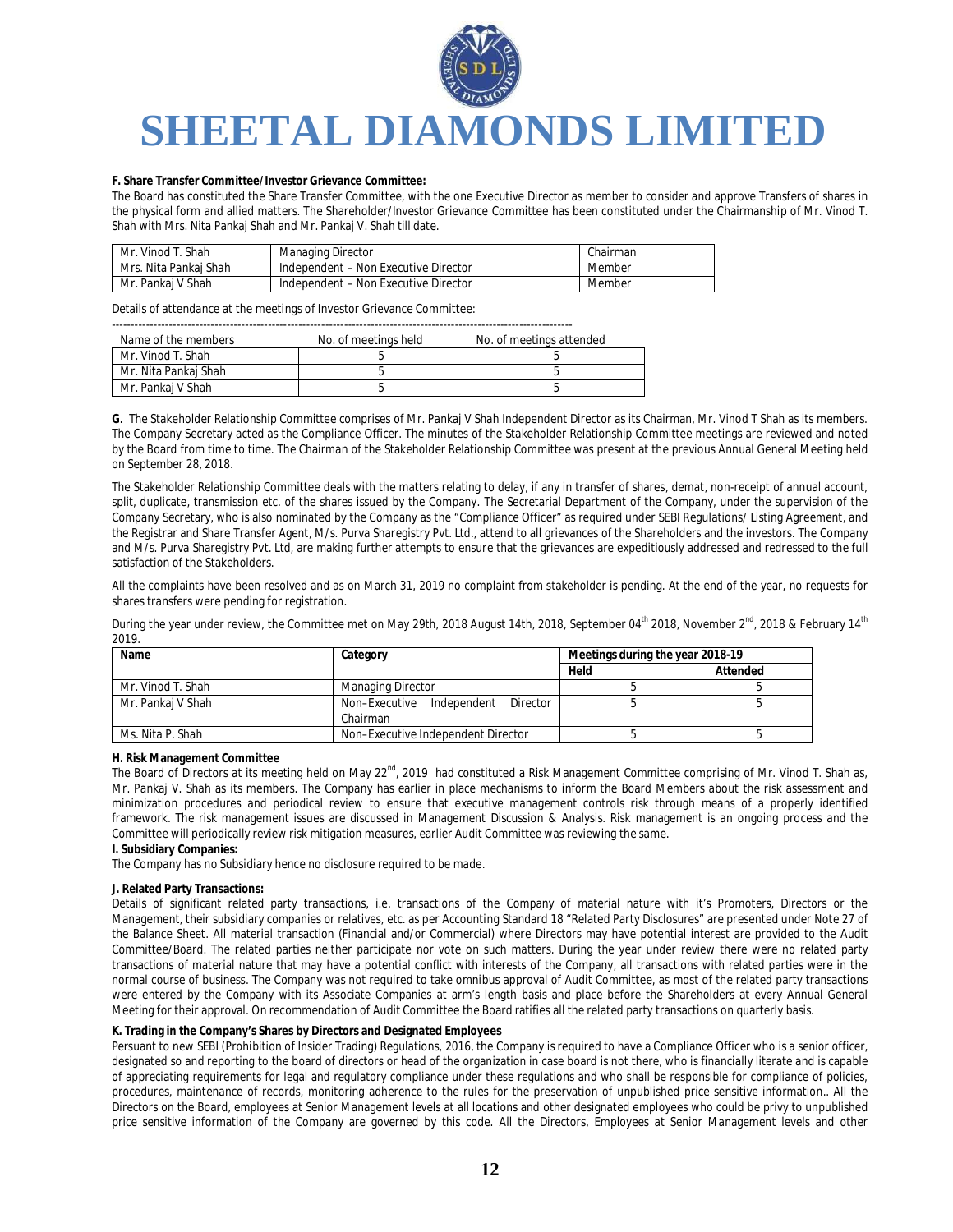

designated employees of the Company are restricted from entering into opposite transactions i.e. buy or sell any number of shares during the next 6 months following the prior transactions.

#### **L. Proceeds from Public Issues, Rights Issue, Preferential Issues, etc.**

During the year the Company had not made any issue / allotment of any kind of security.

#### **M. CEO/CFO Certification**

As required under Listing Obligation & Disclosure Regulations, 2015 with the Stock Exchanges, Mr. Vinod T Shah – Managing Director & Mr. Pankaj V. Shah Director of the Company, had certified to the Board the financial statements for the year ended March 31, 2019.

#### **Name and Designation of Compliance Officer**:

# Mr. Vinod T. Shah - Managing Director

|  |  |  |  | N. GENERAL BODY MEETINGS: |
|--|--|--|--|---------------------------|
|--|--|--|--|---------------------------|

| <b>Financial Year</b>                                       | Date       | <b>Location of the Meeting</b>     |
|-------------------------------------------------------------|------------|------------------------------------|
| $1st$ April, 2015 to 31 <sup>st</sup> March, 2016           | 28.09.2016 | Park View, 37 Lallubhai Park Road, |
|                                                             |            | Andheri (west), Mumbai- 400058     |
| 1 <sup>st</sup> April, 2016 to 31 <sup>st</sup> March, 2017 | 28.09.2017 | Park View, 37 Lallubhai Park Road, |
|                                                             |            | Andheri (west), Mumbai- 400058     |
| 1st April, 2017 to 31st March, 2018                         | 28.09.2018 | Park View, 37 Lallubhai Park Road, |
|                                                             |            | Andheri (west), Mumbai- 400058     |

#### **O. DISCLOSURES:**

- None of the Directors are related to each other.
- During the last three years, there were no strictures or penalties imposed by SEBI or the Stock Exchanges or any statutory authority for non-compliance of any matter related to capital markets.
- The Company currently has adopted a Whistle Blower policy.
- Senior management has made the disclosure to the Board and confirmed that they had no material financial and commercial transactions that could have a potential conflict with the interest of the Company at large.
- In the preparation of financial statements, the Company has followed the Accounting Standards as prescribed by the Central Government under the Companies (Accounting Standards) Rules, 2006.
- In line with the requirements of SEBI, Reconciliation of Share Capital Audit is carried out on a quarterly basis by a firm of practicing Company Secretaries to confirm that the aggregate number of equity shares of the Company held in NSDL and CDSL and in physical form, tally with the total number of issued/paid-up, listed and admitted capital of the Company.
- The Company is fully compliant with the applicable mandatory requirements of Listing Obligation & Disclosure Regulations, 2015 with the Stock Exchanges and adoptions of non mandatory requirements under Listing Obligation & Disclosure Regulations, 2015 are being reviewed periodically.
- Although it is not mandatory, the Board of Directors of the Company has constituted a Borrowing Committee, the details of which have been provided under Section 'Borrowing Committee.'

#### **P. AUDITOR'S CERTIFICATE ON CORPORATE GOVERNANCE**

The Company has obtained a certificate from the Statutory Auditors testifying to the compliance with the provisions relating to Corporate Governance laid out as per Listing Obligation & Disclosure Regulations, 2015 with the Stock Exchanges. The Certificate is annexed to this Report and the same will be sent to the Stock Exchanges along with the Annual Report.

#### **Q. MEANS OF COMMUNICATION:**

Quarterly, half – yearly and annual results have been communicated to Bombay Stock Exchange Limited where the shares of the Company's is listed. Annual Reports are dispatched to all the shareholders. No presentation to institutional investors or analysts was made during the year. Management discussion and Analysis is part of the Annual Report.

### **R. GENERAL SHAREHOLDER INFORMATION:**

| İI)   | <b>Annual General Meeting:</b>                       |                                                                              |
|-------|------------------------------------------------------|------------------------------------------------------------------------------|
|       | Date                                                 | September 28th, 2019                                                         |
|       | Time                                                 | 4.30 P M.                                                                    |
|       | Venue                                                | BW-2030, Bharat Diamond Bourse, Bandra Kurla Complex, Bandra (East), Mumbai- |
|       |                                                      | 400051                                                                       |
| (ii   | <b>Financial Calendar:</b>                           |                                                                              |
|       | <b>Financial Year</b>                                | April 1 to March 31                                                          |
|       | Financial reporting of results:                      |                                                                              |
|       | a. Quarterly unaudited results/                      | Within forty five days from the end of the quarter                           |
|       | b. Annual audited results                            | Within sixty days from the end of the quarter                                |
| liii) | <b>Book Closure date</b>                             | From: September 23, 2019                                                     |
|       |                                                      | : September 26, 2019 (both days inclusive)<br>To                             |
| iv)   | Last Date of Receipt of Proxy                        | September 26, 2019 before 4.00 p.m. at the Registered Office of the Company  |
| iv)   | Listing on Stock Exchanges and Scrip Code            | BSE Limited (Code: 530525)                                                   |
| V)    | Demat ISIN No. for Equity Shares                     | INE786J01017                                                                 |
|       | Corporate Identification Number (CIN) of the Company | L56912MH1994PLC083945                                                        |
| vi)   | Market price data                                    | Monthly high & low quotations of shares traded at Bombay Stock Exchange      |
|       |                                                      | Limited for the year 2018-2019:                                              |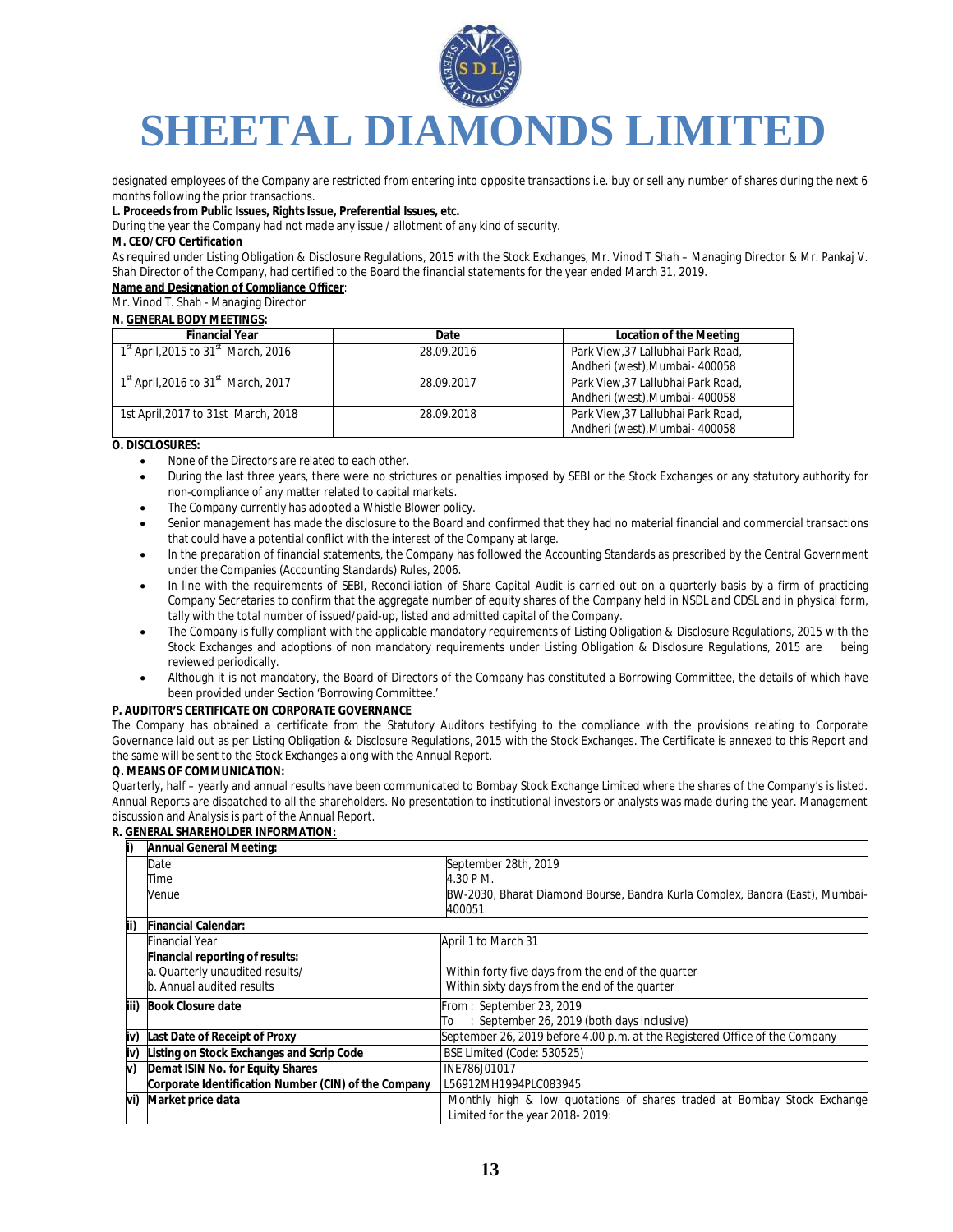

The monthly High, Low stock prices during the financial year 2018-2019 are as follows:-

| <b>Month</b>    | <b>Bombay Stock Exchange</b> |      |  |  |  |
|-----------------|------------------------------|------|--|--|--|
|                 | High                         | Low  |  |  |  |
| April, 2018     | 7.77                         | 7.03 |  |  |  |
| May, 2018       | 6.99                         | 6.99 |  |  |  |
| June, 2018      |                              |      |  |  |  |
| July, 2018      | 6.99                         | 6.32 |  |  |  |
| August, 2018    | 5.47                         | 5.47 |  |  |  |
| September, 2018 | 5.47                         | 4.94 |  |  |  |
| October.2018    | 4.94                         | 4.94 |  |  |  |
| November, 2018  | 4.94                         | 4.70 |  |  |  |
| December, 2018  | 4.70                         | 4.70 |  |  |  |
| January, 2019   |                              |      |  |  |  |
| February, 2019  | 4.69                         | 4.03 |  |  |  |
| March.2019      | 3.83                         | 3.47 |  |  |  |

Source: BSE Website<br>Registrar & Transfer Agents

**Registry India Private Limited :** M/s. Purva Share Registry India Private Limited 9 Shiv Shakti Industrial Estate. J.R. Boricha Marg, Kasturba Hospital Lower Parel, Mumbai – 400 011 Phone : 022-23018261/6761 Fax : 022-23012517 Email : busicomp@vsnl.com Website : *www.purvashare.com*

**Share Transfer System** : Share transfers in physical form have to be lodged with the Registrar and Transfer Agents. All shares received for transfer are registered and returned within a period of thirty days from the date of lodgment, provided the documents are valid and complete in all respects.

> In accordance with the SEBI guidelines, the Company offers the facility of transfer-cum-demat to shareholders after share transfers are affected in physical form.

### **Distribution of shareholding by ownership as on March 31, 2019**

| Category                   | No. of Shares held |
|----------------------------|--------------------|
| Promoters                  | 843536             |
| Foreign Body Corporate     |                    |
| <b>Insurance Companies</b> |                    |
| Mutual Funds/UTI/Banks     | 31,400             |
| <b>Clearing Members</b>    |                    |
| <b>NRIS</b>                |                    |
| <b>Bodies Corporate</b>    |                    |
| Individuals/others         | 4125064            |
| Total                      | 50,00,000          |

**Dematerialization of Shares**

**Outstanding GR/Warrants or an Convertible instruments**

**Plant Location**

### **For and on behalf of the board of Directors**

Sd/- **Vinod T. Shah**  Managing Director **DIN: 01859634**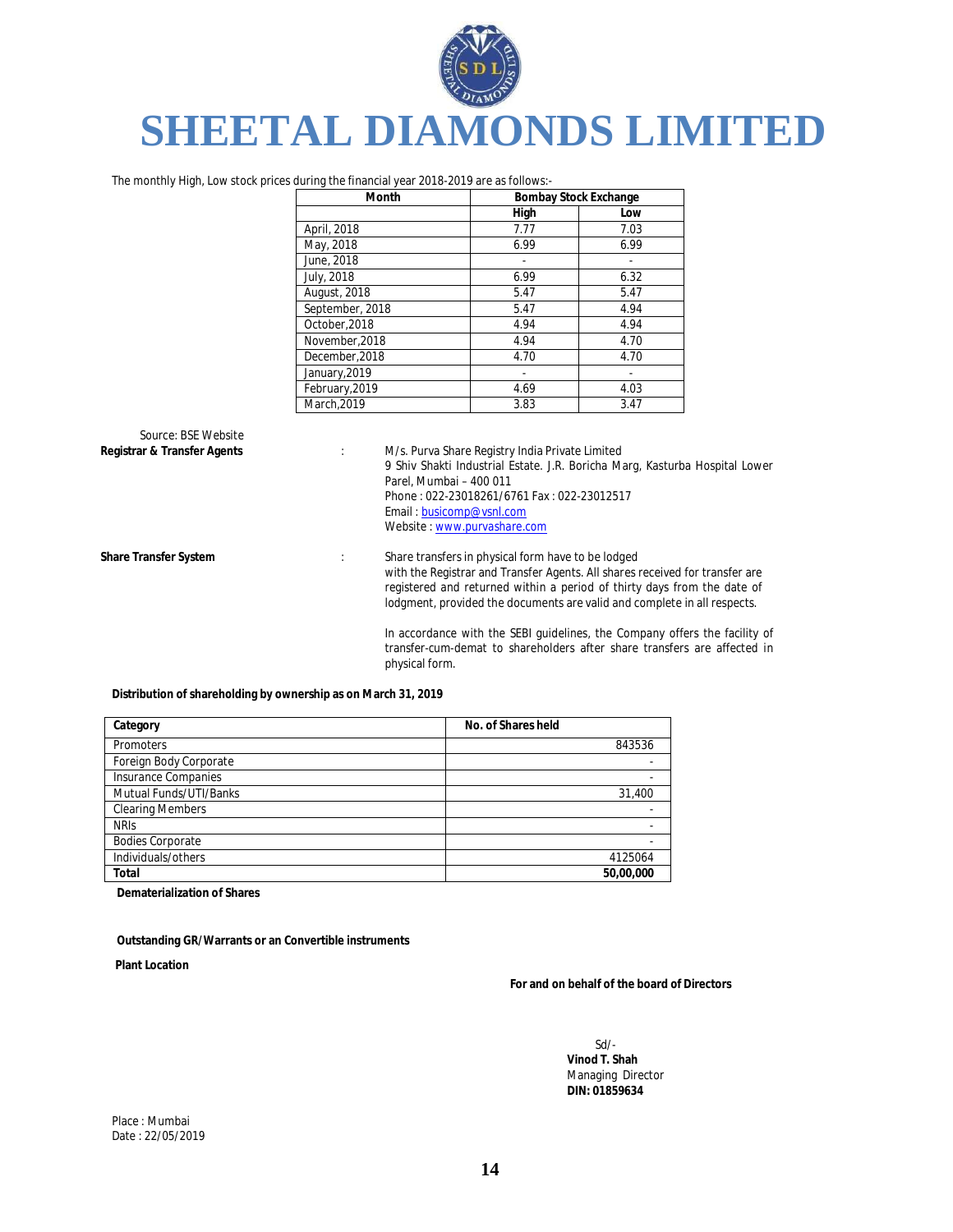

**ANNEXURE I**

# *Form No. AOC-2*

*(Pursuant to clause (h) of sub-section (3)of section 134 of the Act and Rule 8(2) of the Companies (Accounts) Rules, 2014)*

*Form for disclosure of particulars of contracts/arrangements entered into by the company with related parties referred to in sub-section (1) of section 188 of the Companies Act, 2013 including certain arms length transactions under third proviso thereto*

*1. Details of contracts or arrangements or transactions not at arm's length basis*

| $(a)$ Na<br>me(s)<br>of the<br>related<br>party<br>and<br>nature<br>0f<br>relatio<br>nship | (b) Natu<br>re of<br>contract<br>s/arrang<br>ements/t<br>ransacti<br>ons | (c) Duratio<br>n of the<br>contracts/<br>arrangeme<br>nts/transac<br>tions | (d) Salient<br>terms of the<br>contracts or<br><i>arrangements</i><br>or transactions<br>including the<br>value, if any | (e) Justification<br>for entering into<br>such contracts or<br>arrangements or<br>transactions | $(f)$ date(s)<br>οf<br>approval<br>by the<br><b>Board</b> | (g) Amount<br>paid as<br>advances, if<br>any: | (h) Date on<br>which the<br>special<br>resolution<br>was passed<br>in general<br>meeting as<br>required<br>under first<br>proviso to<br>section 188 |
|--------------------------------------------------------------------------------------------|--------------------------------------------------------------------------|----------------------------------------------------------------------------|-------------------------------------------------------------------------------------------------------------------------|------------------------------------------------------------------------------------------------|-----------------------------------------------------------|-----------------------------------------------|-----------------------------------------------------------------------------------------------------------------------------------------------------|
|                                                                                            |                                                                          |                                                                            |                                                                                                                         | <b>Not Applicable</b>                                                                          |                                                           |                                               |                                                                                                                                                     |

*2. Details of material contracts or arrangement or transactions at arm's length basis*

| (a) Name(<br>s) of the<br>related<br>party and<br>nature of<br>relationsh<br>ip | (b) Nature of<br>contracts/arr<br>angements/tr<br>ansactions | (c) Duration of the<br>contracts/arrangemen<br>ts/transactions | (d) Salient terms of the<br>contracts or<br>arrangements or<br>transactions including<br>the value, if any: | (e) $Date(s)$ of<br>approval by the<br>Board, if any: | (f) Amount<br>paid as<br>advances, if<br>any: |
|---------------------------------------------------------------------------------|--------------------------------------------------------------|----------------------------------------------------------------|-------------------------------------------------------------------------------------------------------------|-------------------------------------------------------|-----------------------------------------------|
| N.A                                                                             | N.A                                                          | N.A                                                            | N.A                                                                                                         | N.A                                                   | <b>NIL</b>                                    |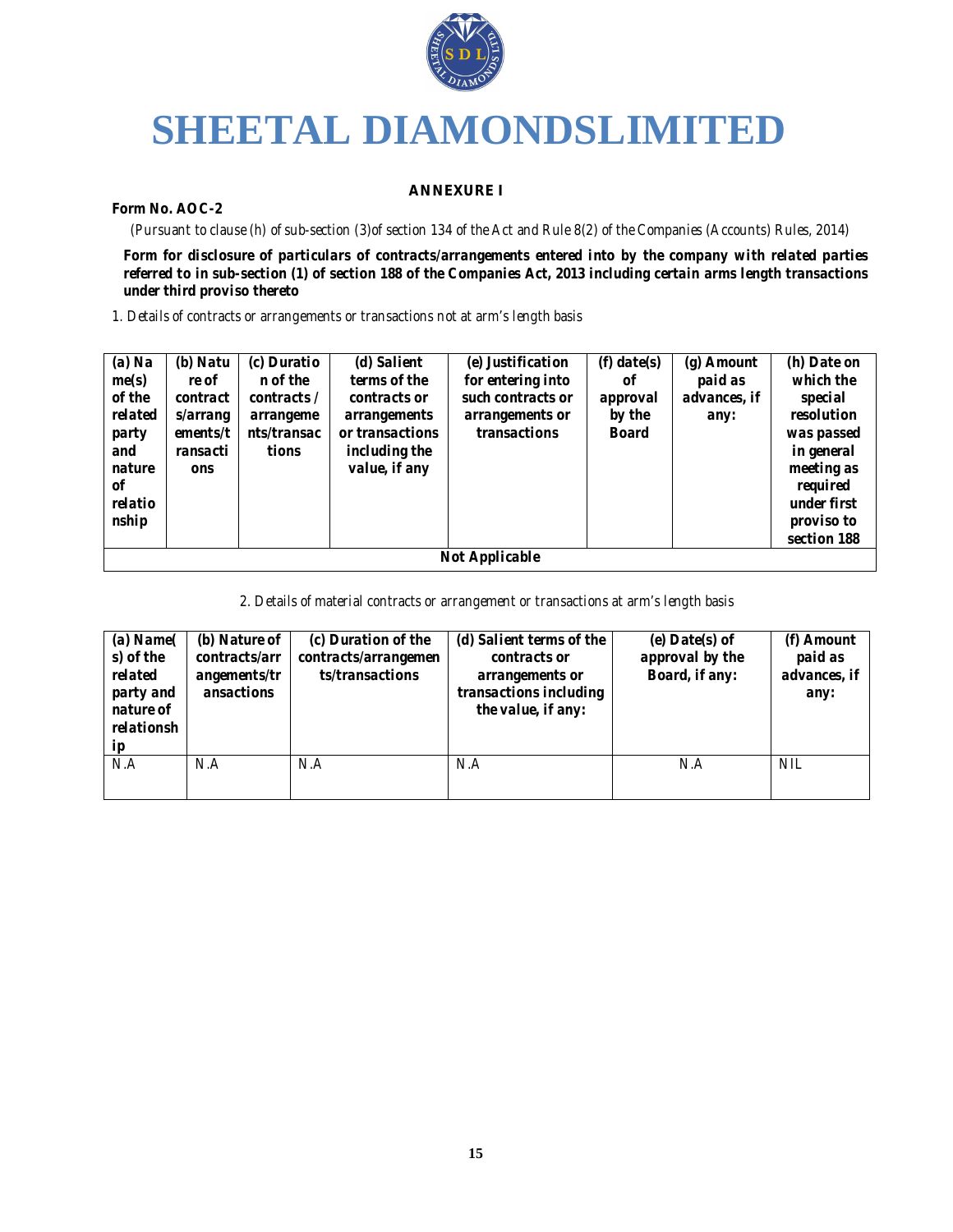

Annexure II FormNo.MGT-9

EXTRACTOFANNU ALRETURN ASON THE FINANCIAL YEAREN DE DON 31 st March 2019

*[Pursu anttosec tion92(3)o ftheCompaniesA c t, 2013 and rule12(1)o fthe Companies(Management andAdministration)Rules , 2014]*

#### **I. REGISTRATIONANDOTHERDETAILS**:

|      | CIN                                                                                                    | L56912MH1994PLC083945                                                                                                                                                                   |  |  |
|------|--------------------------------------------------------------------------------------------------------|-----------------------------------------------------------------------------------------------------------------------------------------------------------------------------------------|--|--|
| ii.  | RegistrationDate                                                                                       | 21/12/1994                                                                                                                                                                              |  |  |
| iii. | NameoftheCompany                                                                                       | SHEETAL DIAMONDS LIMITED                                                                                                                                                                |  |  |
| iv.  | Category/Sub-CategoryoftheCompany                                                                      | Company Limited by Shares/ Indian Non- Govt Company                                                                                                                                     |  |  |
| v.   | AddressoftheRegisteredofficeandcontactdetails                                                          | BW - 2030, BHARAT DIAMOND BOURSE., BKC, BANDRA EAST.<br>MUMBAI 400051                                                                                                                   |  |  |
| vi.  | Whetherlistedcompany                                                                                   | Yes                                                                                                                                                                                     |  |  |
| vii. | Registrar<br>and<br>Address<br>details<br><b>of</b><br>Contact<br>Name.<br>and<br>TransferAgent, ifany | Purva Share Registry (I) Pvt. Ltd.<br>9, Shiv Shakti Industrial Estate, J. R. BorichaMarg, Opp. Kasturba Hospital,<br>Lower Parel, Mumbai - 400011<br>Tel: 23018261/6761, Fax: 23012517 |  |  |

#### **II. PRINCIPAL BUSINESS ACTIVITIES OF THE COMPANY**

Allthebusinessactivitiescontributing10%ormoreofthetotal turnoverofthecompanyshallbestated:-

| Sr.No. | NameandDescription of mainproducts/<br><b>Services</b> | NIC Code of the<br>Product/ service | % to total turnover of the company |  |  |
|--------|--------------------------------------------------------|-------------------------------------|------------------------------------|--|--|
|        | Trading in Diamond & Diamond Jewelers                  | 52393                               | 99.75%                             |  |  |

#### **III. PARTICULARS OF HOLDING, SUBSIDIARY AND ASSOCIATE COMPANIES**

| Sr.<br>No. | NameAndAddressOfThe Company | CIN/GLN | Holding/Subsidiary<br>/Associate | % of shares<br>held | Applicable<br><b>Section</b> |
|------------|-----------------------------|---------|----------------------------------|---------------------|------------------------------|
|            | N. A.                       | N. A.   | <b>N.A.</b>                      | N.A.                | N. A.                        |

#### **IV. SHARE HOLDING PATTERN (Equity Share Capital Breakup as percentage of Total Equity)**

**i.** *Category-wiseShareHolding*

| CategoryofShar<br>eholders                          | No.ofSharesheldatthebeginningoftheyear |                |          | No.ofSharesheldattheendoftheyear |          |          |          | % Change<br>during<br>Theyear     |             |
|-----------------------------------------------------|----------------------------------------|----------------|----------|----------------------------------|----------|----------|----------|-----------------------------------|-------------|
|                                                     | Demat                                  | Physical       | Total    | % of Total<br><b>Shares</b>      | Demat    | Physical | Total    | %<br><b>of</b><br>Total<br>Shares |             |
| Promoter<br>A.                                      |                                        |                |          |                                  |          |          |          |                                   |             |
| $\left( 1\right)$<br><b>Indian</b>                  |                                        |                |          |                                  |          |          |          |                                   |             |
| Individual/<br> a)<br><b>HUF</b>                    | $\circ$                                | $\circ$        | $\circ$  | $\circ$                          | $\circ$  | $\circ$  | $\circ$  | $\circ$                           | $\circ$     |
| Central Govt<br>  <sub>b</sub>                      | $\circ$                                | $\circ$        | $\circ$  | $\circ$                          | $\Omega$ | $\circ$  | $\circ$  | $\circ$                           | $\circ$     |
| State Govt(s)<br> c)                                | $\circ$                                | $\circ$        | $\circ$  | $\circ$                          | $\Omega$ | $\circ$  | $\circ$  | $\Omega$                          | $\circ$     |
| d)<br>Bodies Corp                                   | $\circ$                                | $\circ$        | $\circ$  | $\circ$                          | $\circ$  | $\circ$  | $\circ$  | $\circ$                           | $\circ$     |
| $\vert e)$<br>Banks / FI                            | $\Omega$                               | $\circ$        | $\Omega$ | $\Omega$                         | $\Omega$ | $\circ$  | $\Omega$ | $\Omega$                          | $\circ$     |
| lf)<br>Any Other<br>Director &<br>Director Relative | 8,44,000                               | $\circ$        | 8,44,000 | 16.88                            | 8,43,758 | $\circ$  | 8,43,758 | 16.88                             | $\circ$     |
| $Sub-total(A)(1)$ :-                                | 8,44,000                               | $\mathsf{o}\,$ | 8,44,000 | 16.88                            | 8,43,758 | 0        | 8,43,758 | 16.88                             | $\mathbf 0$ |
| 2) Foreign                                          |                                        |                |          |                                  |          |          |          |                                   |             |
| NRIS-<br>$ g\rangle$<br>Individuals                 | 0                                      | $\circ$        | $\circ$  | $\circ$                          | $\Omega$ | $\circ$  | $\circ$  | $\Omega$                          | $\circ$     |
| h) Other-<br>Individuals                            | $\Omega$                               | $\Omega$       | $\Omega$ | $\Omega$                         | $\Omega$ | $\Omega$ | $\Omega$ | $\Omega$                          | $\circ$     |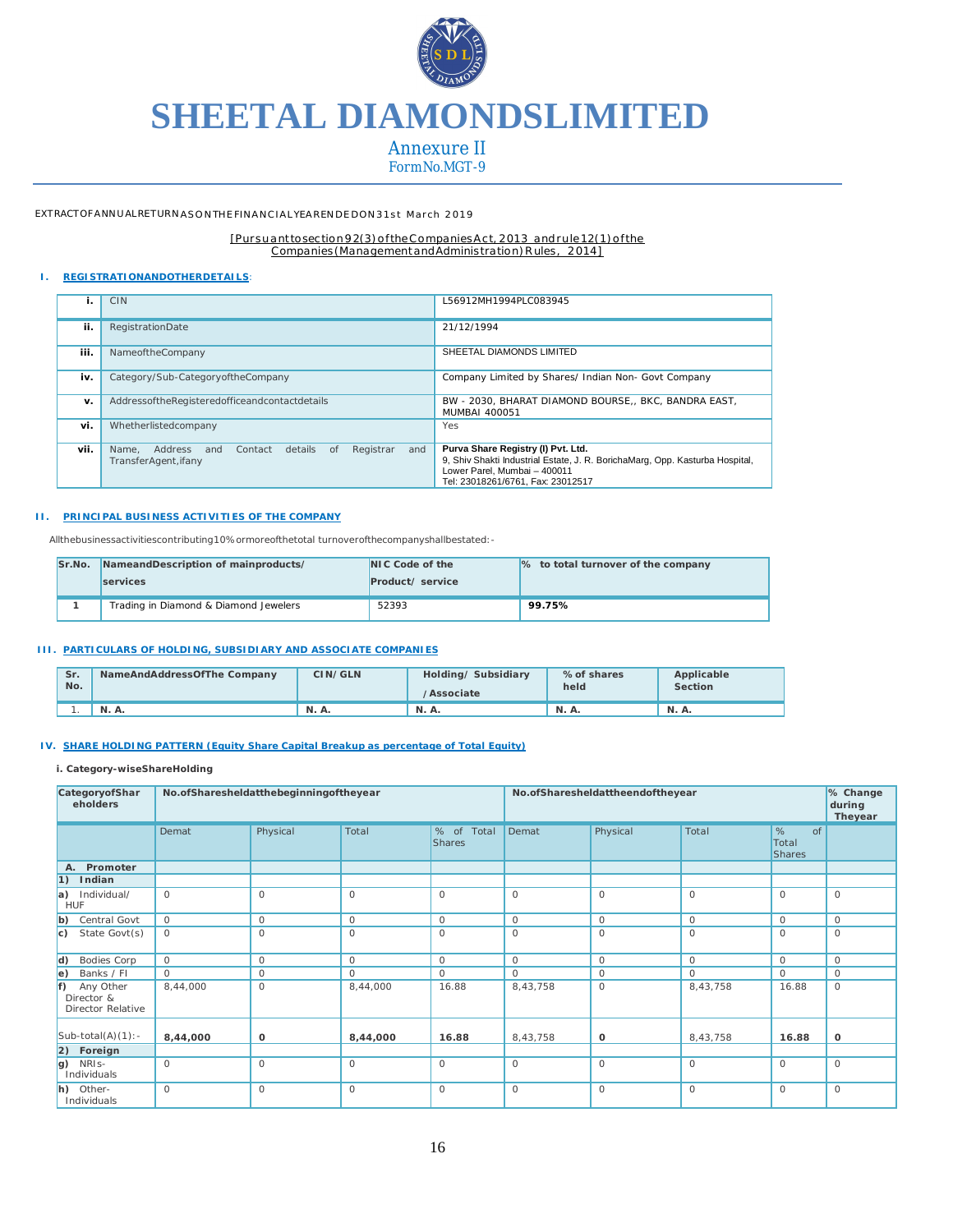| i)<br><b>Bodies Corp</b>                                                                        | $\circ$          | $\circ$         | $\circ$            | $\circ$        | $\overline{0}$  | $\overline{0}$             | $\overline{0}$     | $\overline{O}$     | $\overline{O}$             |
|-------------------------------------------------------------------------------------------------|------------------|-----------------|--------------------|----------------|-----------------|----------------------------|--------------------|--------------------|----------------------------|
|                                                                                                 |                  |                 |                    |                |                 |                            |                    |                    |                            |
| $j)$ Banks / FI                                                                                 | $\mathsf O$      | $\circ$         | $\circ$            | $\circ$        | $\circ$         | $\circ$                    | $\circ$            | $\circ$            | $\circ$                    |
| $\mathsf{k}$<br>Any Other                                                                       | $\circ$          | $\circ$         | $\circ$            | $\circ$        | $\circ$         | $\circ$                    | $\circ$            | $\circ$            | $\circ$                    |
| Sub-total $(A)(2)$ :-                                                                           | $\mathsf{o}$     | $\mathsf{o}\,$  | $\mathsf{o}$       | $\mathsf{o}$   | $\mathsf{o}\,$  | $\mathbf O$                | $\mathsf{o}\,$     | o                  | $\circ$                    |
| B. Public<br>Shareholding                                                                       |                  |                 |                    |                |                 |                            |                    |                    |                            |
| $\vert 1 \rangle$<br><b>Institutions</b>                                                        |                  |                 |                    |                |                 |                            |                    |                    |                            |
| a) Mutual Funds                                                                                 | $\circ$          | 31,400          | 31,400             | 0.63           | $\circ$         | 31,400                     | 31,400             | 0.63               | $\circ$                    |
| Banks / FI<br>  <sub>b</sub>                                                                    | $\circ$          | 200             | 200                | $\circ$        | $\circ$         | 200                        | 200                | $\circ$            | $\circ$                    |
| c)<br>Central Govt                                                                              | $\circ$          | $\circ$         | $\circ$            | $\mathsf O$    | $\circ$         | $\circ$                    | $\circ$            | $\circ$            | $\circ$                    |
|                                                                                                 |                  |                 |                    |                |                 |                            |                    |                    |                            |
| d)<br>State Govt(s)                                                                             | $\circ$          | $\circ$         | $\circ$            | $\circ$        | $\circ$         | $\circ$                    | $\circ$            | $\circ$            | $\circ$                    |
| $\vert e)$<br>Venture<br>Capital<br>Funds                                                       | $\overline{O}$   | $\circ$         | $\overline{0}$     | $\overline{0}$ | $\overline{0}$  | $\overline{0}$             | $\overline{0}$     | $\overline{0}$     | $\overline{0}$             |
| f)<br>Insurance<br>Companies                                                                    | $\mathsf O$      | $\circ$         | $\circ$            | $\circ$        | $\mathsf O$     | $\circ$                    | $\circ$            | $\circ$            | $\circ$                    |
| $ g\rangle$<br>FIIs                                                                             | $\mathsf O$      | $\circ$         | $\circ$            | $\circ$        | $\circ$         | $\circ$                    | $\circ$            | $\circ$            | $\circ$                    |
| h) Foreign<br>Venture<br>Capital<br>Funds                                                       | $\circ$          | $\circ$         | $\circ$            | $\circ$        | $\circ$         | $\circ$                    | $\circ$            | $\overline{0}$     | $\circ$                    |
| i) Others<br>(specify)                                                                          | $\circ$          | $\circ$         | $\circ$            | $\circ$        | $\circ$         | $\circ$                    | $\circ$            | $\circ$            | $\circ$                    |
| $Sub-total(B)(1)$                                                                               | $\mathsf{o}$     | 31,600          | 31,600             | $\mathsf{o}$   | $\mathsf{o}\,$  | 31,600                     | 31,600             | 0.63               | $\circ$                    |
| $2.$ Non<br>Institutions                                                                        |                  |                 |                    |                |                 |                            |                    |                    |                            |
| a) Bodies Corp.                                                                                 |                  |                 |                    |                |                 |                            |                    |                    |                            |
| (i) Indian<br>(ii) Overseas                                                                     | 2,63,368<br>0.00 | 1,600<br>26,500 | 2,64,968<br>26,500 | 5.84<br>0.53   | 421224<br>26500 | $\mathsf O$<br>$\mathsf O$ | $\circ$<br>$\circ$ | $\circ$<br>$\circ$ | $\mathbf 0$<br>$\mathbf 0$ |
| b)<br>Individuals                                                                               |                  |                 |                    |                |                 |                            |                    |                    |                            |
| (i) Individual<br>shareholders<br>holding nominal<br>share capital<br>uptoRs. 2 lakh            | 5,34,720         | 4,90,400        | 10,25,120          | 20.36          | 1311290         | $\circ$                    | $\circ$            | $\circ$            | $\mathsf{o}\xspace$        |
| (ii) Individual<br>shareholders<br>holding nominal<br>share capital in<br>excess ofRs 2<br>lakh | 19,97,327        | 2,72,700        | 22,70,027          | 45.96          | 2034101         | $\circ$                    | $\circ$            | $\circ$            | $\mathsf{o}\xspace$        |
| c) Others (Specif<br>y)                                                                         | $\circ$          | $\circ$         | $\circ$            | $\circ$        | $\circ$         | $\circ$                    | $\circ$            | $\circ$            | $\mathsf{o}\,$             |
| $\mathsf{d}$<br>NRI (Repat&<br>Non)                                                             | 10,010           | 86,100          | 96,110             | 2.02           | 90646           | $\circ$                    | $\circ$            | $\circ$            | $\circ$                    |
| $\vert e)$<br><b>HUF</b>                                                                        | 3,88,888         | $\circ$         | 3,88,888           | 7.78           | 768630          | $\mathsf O$                | 3,90,638           | 7.81               | 0.03                       |
| f)<br>Clearing<br>Members                                                                       | 52,787           | $\circ$         | 52,787             | $\circ$        | 30915           | $\circ$                    | 52,787             | $\mathsf{o}$       | $\mathsf{o}\xspace$        |
| Sub-total(B)(2)                                                                                 | 32,47,100        | 8,77,300        | 41,24,400          | 82.49          | 4124642         | 0                          | 4124642            | 82.49              | 0                          |
| <b>Total Public</b><br>Shareholding<br>$(B) = (B)(1) +$<br>(B)(2)                               | 32,47,100        | 9,08,900        | 41,56,000          | 83.12          | 4124642         | 31600                      | 4156242            | 83.12              | $\mathsf{o}$               |
| C. Shares held by<br>Custodian for<br><b>GDRs &amp;ADRs</b>                                     |                  |                 |                    |                |                 |                            |                    |                    |                            |
| Grand Total<br>$(A+B+C)$                                                                        | 40,91,100        | 9,08,900        | 50,00,000          | 100.00         | 40,91,100       | 31600                      | 50,00,000          | 100.00             | $\mathbf 0$                |

#### **ii.***ShareholdingofPromoters*

| Sr.<br>N <sub>0</sub> | <b>Shareholder's Name</b> | Shareholding at the beginning of the year |                                     |                                                        | Shareholding at the end of the year |                                     |                                                           |                                              |
|-----------------------|---------------------------|-------------------------------------------|-------------------------------------|--------------------------------------------------------|-------------------------------------|-------------------------------------|-----------------------------------------------------------|----------------------------------------------|
|                       |                           | No. of Shares                             | 6 of total Shares of<br>the company | % of Shares Pledged /<br>encumbered to total<br>shares | No. of Shares                       | % of total Shares of<br>the company | % of Shares<br>Pledged /<br>encumbered to total<br>shares | % change in share<br>holding during the year |
| ı.                    | Vinod T Shah              | 1,71,000                                  | 3.42                                | $\overline{0}$                                         | 1,71,000                            | 3.42                                | NA                                                        | <b>NA</b>                                    |
| 2.                    | Vinod T. Shah HUF         | 1,46,900                                  | 2.93                                | $\theta$                                               | 1,46,900                            | 2.93                                | <b>NA</b>                                                 | <b>NA</b>                                    |
| 3.                    | BinalMiteshDoshi          | 1,10,000                                  | 2.20                                | $\overline{0}$                                         | 109758                              | 2.20                                | <b>NA</b>                                                 | <b>NA</b>                                    |
| 4.                    | Sheetal V Shah            | 1,06,100                                  | 2.12                                | $\overline{0}$                                         | 1,06,100                            | 2.12                                | NA                                                        | <b>NA</b>                                    |
| 5.                    | Surekha V Shah            | 1,04,600                                  | 2.09                                | $\overline{0}$                                         | 1,04,600                            | 2.09                                | <b>NA</b>                                                 | <b>NA</b>                                    |
| 6.                    | BhavitaGauravVora         | 1,04,600                                  | 2.09                                | $\overline{0}$                                         | 1,04,600                            | 2.09                                | <b>NA</b>                                                 | <b>NA</b>                                    |
| 7.                    | Rimesh V Shah             | 1,00,800                                  | 2.01                                | $\overline{0}$                                         | 1,00,800                            | 2.01                                | <b>NA</b>                                                 | <b>NA</b>                                    |
|                       | Total                     | 8,44,000                                  | 16.88                               |                                                        | 843758                              | 16.88                               |                                                           |                                              |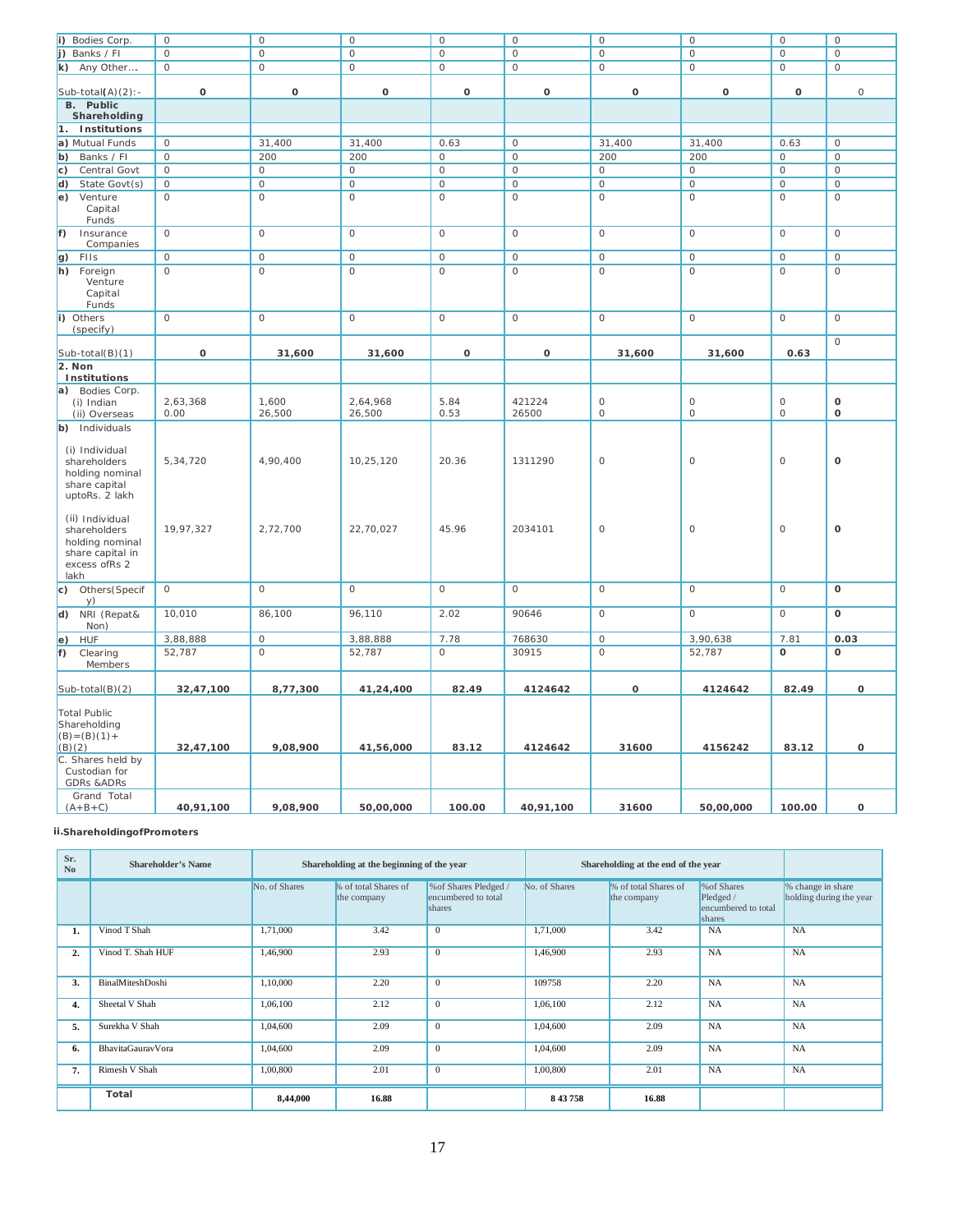#### **iii.***ChangeinPromoters'Shareholding(pleasespecify,ifthere is no change*

| Sr.<br>no |                                                                                                                                                                                           | Shareholding at the beginning of the year |                                     | Cumulative Shareholding during the year |                                     |
|-----------|-------------------------------------------------------------------------------------------------------------------------------------------------------------------------------------------|-------------------------------------------|-------------------------------------|-----------------------------------------|-------------------------------------|
|           |                                                                                                                                                                                           | No. of shares                             | % of total shares of the<br>company | No. of shares                           | % of total shares of the<br>company |
|           | At the beginning of the year                                                                                                                                                              | 8,44,000                                  | 16.88                               | 8,44,000                                | 16.88                               |
|           | Date wise Increase / Decrease in<br>Promoters Shareholding during the year<br>specifying the reasons for increase<br>/ decrease (e.g. allotment / transfer /<br>bonus/ sweat equity etc): | (242)                                     | $\mathbf{0}$                        | (242)                                   | $\mathbf{0}$                        |
|           | At the End of the year                                                                                                                                                                    | 843758                                    | 16.88                               | 843758                                  | 16.88                               |

### **V.INDEBTEDNESS**

Indebtedness oftheCompany including interestoutstanding/accrued butnotdueforpayment

|                                                                                       | SecuredLoansexcluding<br>deposits | <b>Unsecured</b><br>Loans | <b>Deposits</b> | Total<br>Indebtedness |
|---------------------------------------------------------------------------------------|-----------------------------------|---------------------------|-----------------|-----------------------|
| Indebtedness at the beginning of the<br>financial year                                | N.A                               | N.A                       | N.A             | N.A                   |
| i) Principal Amount<br>ii) Interest due but not paid<br>iii) Interest accrued but not |                                   |                           |                 |                       |
| $Total(i+ii+iii)$                                                                     | N.A                               | N.A                       | N.A             | N.A                   |
| Change in Indebtedness during the<br>financial year<br>- Addition<br>- Reduction      | N.A                               | N.A                       | N.A             | N.A                   |
| Net Change                                                                            | N.A                               | N.A                       | N.A             | N.A                   |
| Indebtedness at the<br>end of the financial year<br>i) Principal Amount               | N.A                               | N.A                       | N.A             | N.A                   |
| ii) Interest due but notpaid iii) Interest<br>accrued but not due                     |                                   |                           |                 |                       |
| Total $(i+ii+iii)$                                                                    | N.A                               | N.A                       | N.A             | N.A                   |

### **VI. REMUNERATIONOFDIRECTORSANDKEYMANAGERIAL PERSONNEL**

# **A. RemunerationtoManagingDirector,Whole-timeDirectorsand/orManager**

| SI.<br>No.     | ParticularsofRemuneration                                                                                                                                                                                                                          | NameofMD/WTD/Manager | Total<br>Amount |          |
|----------------|----------------------------------------------------------------------------------------------------------------------------------------------------------------------------------------------------------------------------------------------------|----------------------|-----------------|----------|
| $\mathbf{1}$ . | Gross salary<br>(a)Salary as per provisions contained in section17(1) of<br>the Income-tax Act,<br>1961<br>(b) Value of perquisites u/s<br>17(2) Income-tax Act,<br>1961<br>(c)Profit s in lieu of salary undersection17(3)Income-<br>taxAct, 1961 | Vinod T Shah         |                 | 4,80,000 |
| 2.             | Stock Option                                                                                                                                                                                                                                       | N.A                  | N.A             | N.A      |
| 3.             | Sweat Equity                                                                                                                                                                                                                                       | N.A                  | N.A             | N.A      |
| 4.             | Commission<br>- as% of profit<br>- Others, specify                                                                                                                                                                                                 | N.A                  | N.A             | N.A      |
| 5.             | Others, please specify                                                                                                                                                                                                                             | N.A                  | N.A             | N.A      |
| 6.             | Total(A)                                                                                                                                                                                                                                           | N.A                  | N.A             | N.A      |
|                | Ceiling as per the Act                                                                                                                                                                                                                             | N.A                  | N.A             | N.A      |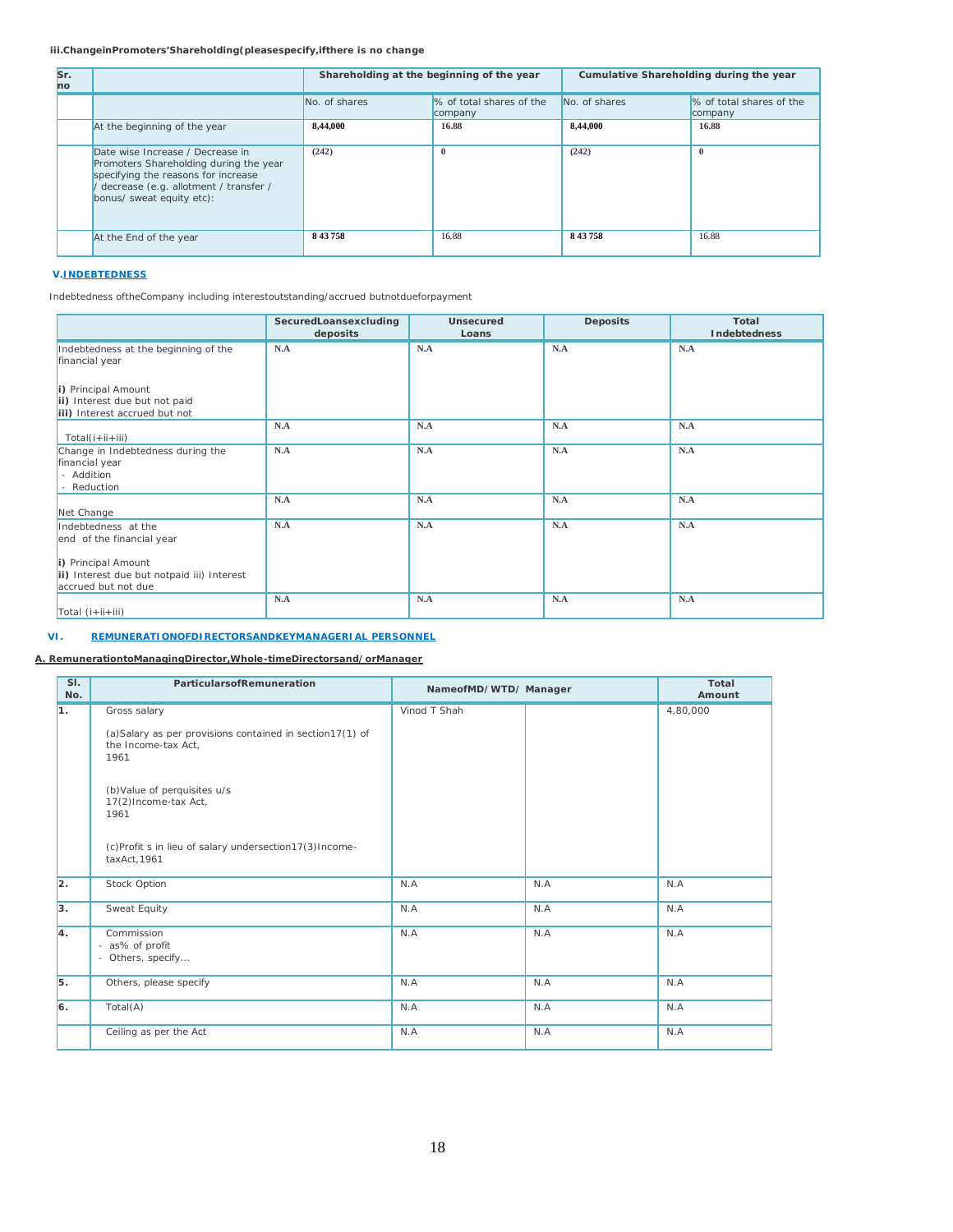### *B.***Remunerationtootherdirectors:**

| SI.<br>No. | <b>Particulars of Remuneration</b>                                                                                      | Name of<br>MD/WTD/<br>Manager | Name of MD/WTD/<br>Manager | Total<br>Amount |
|------------|-------------------------------------------------------------------------------------------------------------------------|-------------------------------|----------------------------|-----------------|
|            | <b>Independent Directors</b>                                                                                            | Mr. Pankaj V Shah             | Mrs. Nita P Shah           |                 |
|            | · Fee for attending board committee meetings<br>. Commission<br>Others, please specify                                  | 7,500                         | 7,500                      | 15,000          |
|            | Total(1)                                                                                                                |                               |                            |                 |
|            | Other Non-Executive Directors<br>· Fee for attending board committee meetings<br>. Commission<br>Others, please specify |                               |                            |                 |
|            | Total(2)                                                                                                                |                               |                            |                 |
|            | $Total(B) = (1 + 2)$                                                                                                    |                               |                            |                 |
|            | <b>Total Managerial Remuneration</b>                                                                                    | 7,500                         | 7,500                      | 15,000          |
|            | Overall Ceiling as per the Act                                                                                          |                               |                            |                 |

#### **C. RemunerationtoKeyManagerialPersonnelOtherThanMD/Manager/WTD**

| SI.<br>no. | Particularsof<br>Remuneration                                                                                                      | KeyManagerialPersonnel |                                |            |        |
|------------|------------------------------------------------------------------------------------------------------------------------------------|------------------------|--------------------------------|------------|--------|
|            |                                                                                                                                    | CEO                    | Company<br>Secretary           | <b>CFO</b> | Total  |
| 1.         | Grosssalary<br>(a)Salaryasperprovisions<br>containedinsection17(1) of theIncome-<br>tax Act, 1961                                  | N.A                    | <b>VINITA RATHOD</b><br>12,000 | N.A        | 12,000 |
|            | (b)Valueofperquisitesu/s<br>17(2) Income-tax<br>Act, 1961<br>(c)Profitsinlieuofsalaryundersection<br>17(3) Income-tax<br>Act, 1961 |                        |                                |            |        |
| 2.         | StockOption                                                                                                                        | N.A                    | N.A                            | N.A        | N.A    |
| 3.         | SweatEquity                                                                                                                        | N.A                    | N.A                            | N.A        | N.A    |
| 4.         | Commission<br>- as%ofprofit<br>-others, specify                                                                                    | N.A                    | N.A                            | N.A        | N.A    |
| 5.         | Others, please specify                                                                                                             | N.A                    | N.A                            | N.A        | N.A    |
| 6.         | Total                                                                                                                              | N.A                    | 12,000                         | N.A        | 12,000 |

### **VII. PENALTIES/PUNISHMENT/COMPOUNDINGOFOFFENCES:**

| <b>Type</b>                                  | Section of the<br>companies Act | <b>Brief description</b> | Details of Penalty/<br>Punishment/Compounding fees imposed | Authority[RD<br>/NCLT/Court] | Appeal made.<br>If any(give<br>details) |  |
|----------------------------------------------|---------------------------------|--------------------------|------------------------------------------------------------|------------------------------|-----------------------------------------|--|
| Company<br>Α.                                |                                 |                          |                                                            |                              |                                         |  |
| Penalty                                      | N.A                             | N.A                      | N.A                                                        | N.A                          | N.A                                     |  |
| Punishment                                   | N.A                             | N.A                      | N.A                                                        | N.A                          | N.A                                     |  |
| Compounding                                  | N.A                             | N.A                      | N.A                                                        | N.A                          | N.A                                     |  |
|                                              |                                 |                          |                                                            |                              |                                         |  |
| <b>B.</b><br><b>Directors</b>                |                                 |                          |                                                            |                              |                                         |  |
| Penalty                                      | N.A                             | N.A                      | N.A                                                        | N.A                          | N.A                                     |  |
| Punishment                                   | N.A                             | N.A                      | N.A                                                        | N.A                          | N.A                                     |  |
| Compounding                                  | N.A                             | N.A                      | N.A                                                        | N.A                          | N.A                                     |  |
| <b>OtherOfficersInDefault</b><br>$C_{\cdot}$ |                                 |                          |                                                            |                              |                                         |  |
| Penalty                                      | N.A                             | N.A                      | N.A                                                        | N.A                          | N.A                                     |  |
| Punishment                                   | N.A                             | N.A                      | N.A                                                        | N.A                          | N.A                                     |  |
| Compounding                                  | N.A                             | N.A                      | N.A                                                        | N.A                          | N.A                                     |  |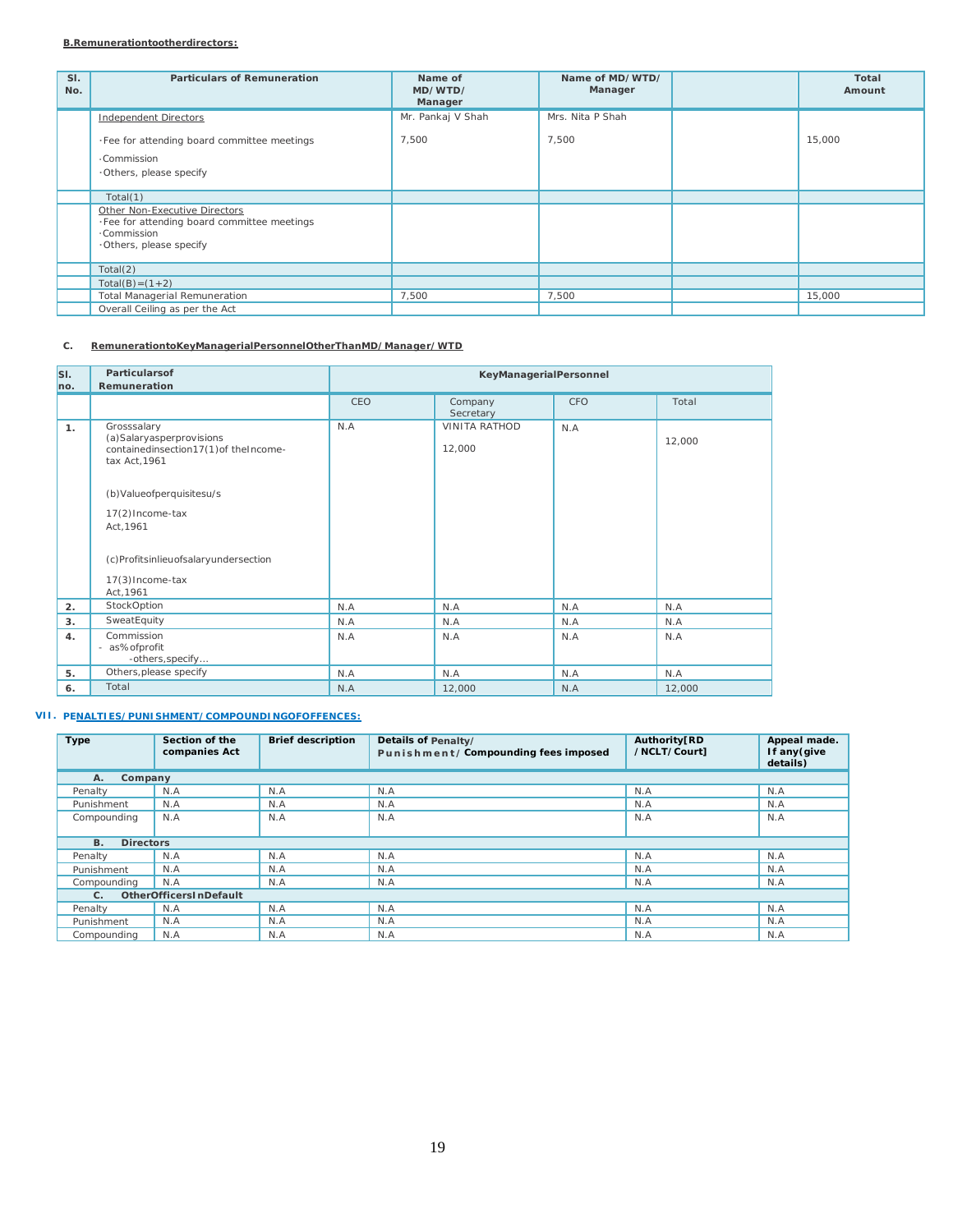

# **ANNEXURE III**

**Information as per Rule 5 (1) of the Companies (Appointment and Remuneration of Managerial Personnel) Rules, 2014**

**(i) Ratio of the remuneration of each director to the median remuneration of the employees of the company for the financial year**

a) Whole Time Directors

| <b>DIRECTOR</b>  | <b>Remuneration Paid To Whole Time</b><br>Director In FY 2018-19 (Rs.) | Ratio<br><b>Remuneration To MRE*</b> | Wtd | <b>Directors</b> |
|------------------|------------------------------------------------------------------------|--------------------------------------|-----|------------------|
| Mr. Vinod T Shah | 4.80.000                                                               | -----                                |     |                  |

b) Independent Directors

No remuneration was paid to Non Executive and Independent Directors of the Company except for the Sitting fees. Details of the Sitting fees paid during the year is as follows:

| Name              | <b>Sitting Fees Paid</b> |
|-------------------|--------------------------|
| Mr.Pankaj V. Shah | 7,500                    |
| Mrs. Nita P. Shah | 500,'                    |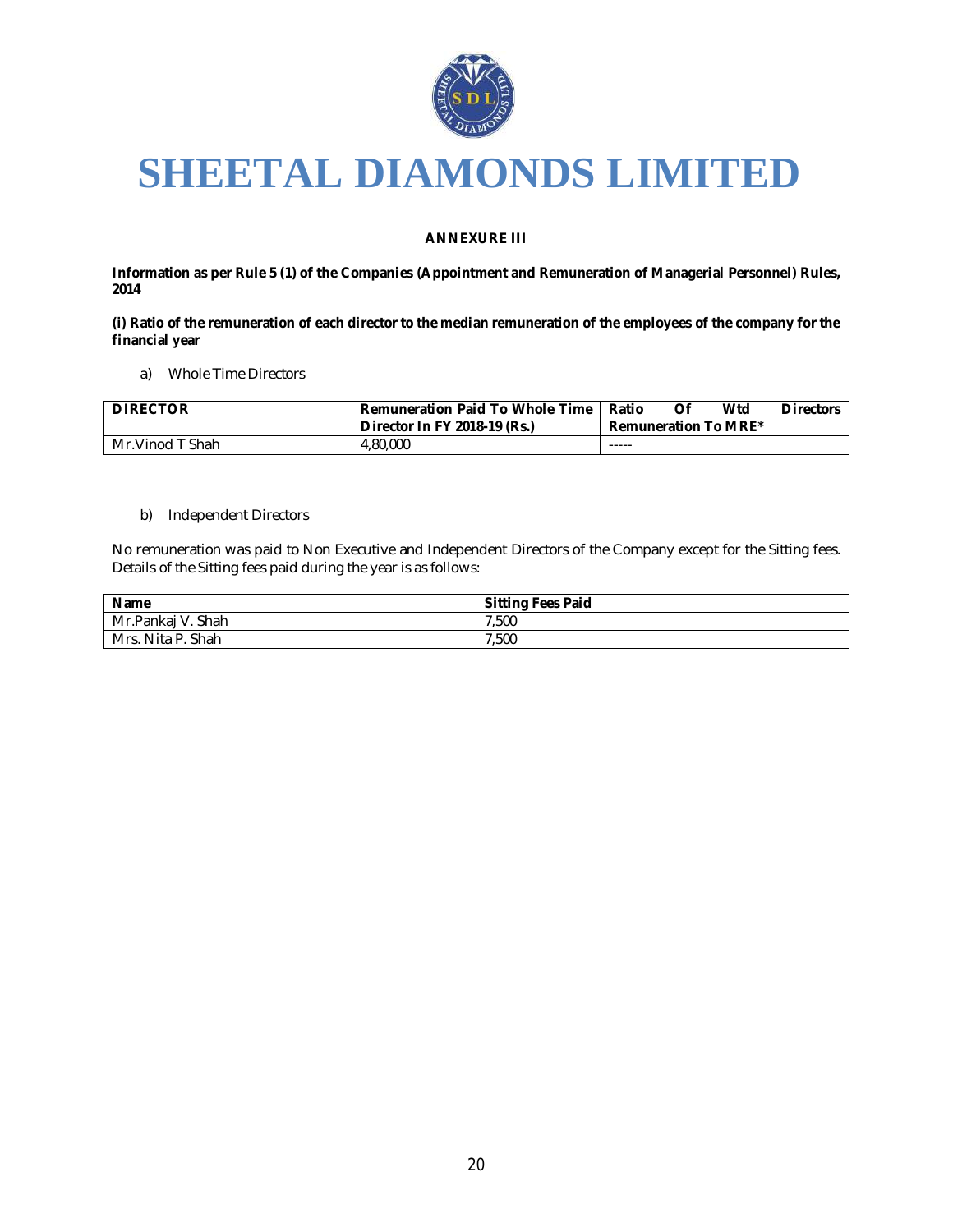#### **Form No. MR-3 ANNEXURE IV SECRETARIAL AUDIT REPORT**  FOR THE FINANCIAL YEAR ENDED 31<sup>st</sup> March, 2019 *[Pursuant to section 204(1) of the Companies Act, 2013 and rule No.9 of the Companies (Appointment and Remuneration Personnel) Rules, 2014]*

To The Board of Directors **M/s. Sheetal Diamonds Limited CIN: L56912MH1994PLC083945** BW - 2030, Bharat Diamond Bourse, BKC, Bandra East, Mumbai - 400051

I have conducted the secretarial audit of the compliance of applicable statutory provisions and the adherence to good corporate practices by **M/s. Sheetal Diamonds Limited**. (hereinafter called the "company"). Secretarial Audit was conducted in a manner that provided us a reasonable basis for evaluating the corporate conducts/statutory compliances and expressing my opinion thereon.

Based on my verification of the Company's books, papers, minute books, forms and returns filed and other records maintained by the company and also the information provided by the Company, its officers, agents and authorized representatives during the conduct of secretarial audit, I hereby report that in my opinion, the company has, during the audit period covering the financial year ended on 31st March 2019, complied with the statutory provisions listed hereunder, EXCEPT FOR APPOINTMENT OF WHOLE TIME COMPANY SECRETARY, and also that the Company has proper Board-processes and compliance-mechanism in place to the extent, in the manner and subject to the reporting made hereinafter:

I have examined the books, papers, minute books, forms and returns filed and other records maintained by Company for the financial year ended on 31<sup>st</sup> March, 2019 according to the provisions of:

- (i) The Companies Act 2013 and the Rules made thereunder ;
- (ii) The Securities Contracts (Regulation) Act, 1956 ('SCRA') and the Rules made there under;
- (iii) The Depositories Act, 1996 and the Regulations and Bye-laws framed there under;
- (iv) Foreign Exchange Management Act, 1999 and the applicable rules and regulations made thereunder;
- (v) The following Regulations and Guidelines prescribed under the Securities and Exchange Board of India Act, 1992 ('SEBI Act');

(a)The Securities and Exchange Board of India (Substantial Acquisition of Shares and Takeovers) Regulations, 2011; (b) The Securities and Exchange Board of India (Prohibition of Insider Trading) Regulations, 2015;

- (c)The Securities and Exchange Board of India (Issue of Capital and Disclosure Requirements)Regulations, 2009; *Not Applicable*
- (d) The Securities and Exchange Board of India (Employee Stock Option Scheme and Employee Stock Purchase Scheme) Guidelines, 1999;

#### *Not Applicable*

(e)The Securities and Exchange Board of India (Issue and Listing of Debt Securities) Regulations, 2008; *Not Applicable* 

(f) The Securities and Exchange Board of India (Registrars to an Issue and Share Transfer Agents) Regulations, 1993 regarding the Companies Act and dealing with client;

*(g)*The Securities and Exchange Board of India (Delisting of Equity Shares) Regulations, 2009- *Not Applicable* 

*(h)*The Securities and Exchange Board of India (Buyback of Securities) Regulations, 1998- *Not Applicable* 

(vi) The laws as are applicable specifically to the Company are as under:

- a) The Companies Act, 2013
- b) The SEBI Act, 1992
- c) Listing Agreement
- d) The SEBI (Prohibition of insider trading ) Regulations,2015
- e) The Income Tax Act, 1961
- f) The Central Sales Tax 1956
- 
- g) Import Export Act 1947<br>h) The Foreian Exchange M The Foreign Exchange Management Act 1999

#### **I have also examined compliance with the applicable clauses of the following:**

(i)Secretarial Standards issued by The Institute of Company Secretaries of India

(ii) The Listing Agreements entered into by the Company with BSE Listed,

(iii)The Company has no subsidiary companies during the period under review.

During the period under review the Company has complied with the provisions of the Act, Rules, Regulations, Guidelines, Standards, etc. mentioned above subject to the following observations:

#### **I Further report that, during the year under review:**

The status of the Company during the financial year has been that of a Listed Public Company.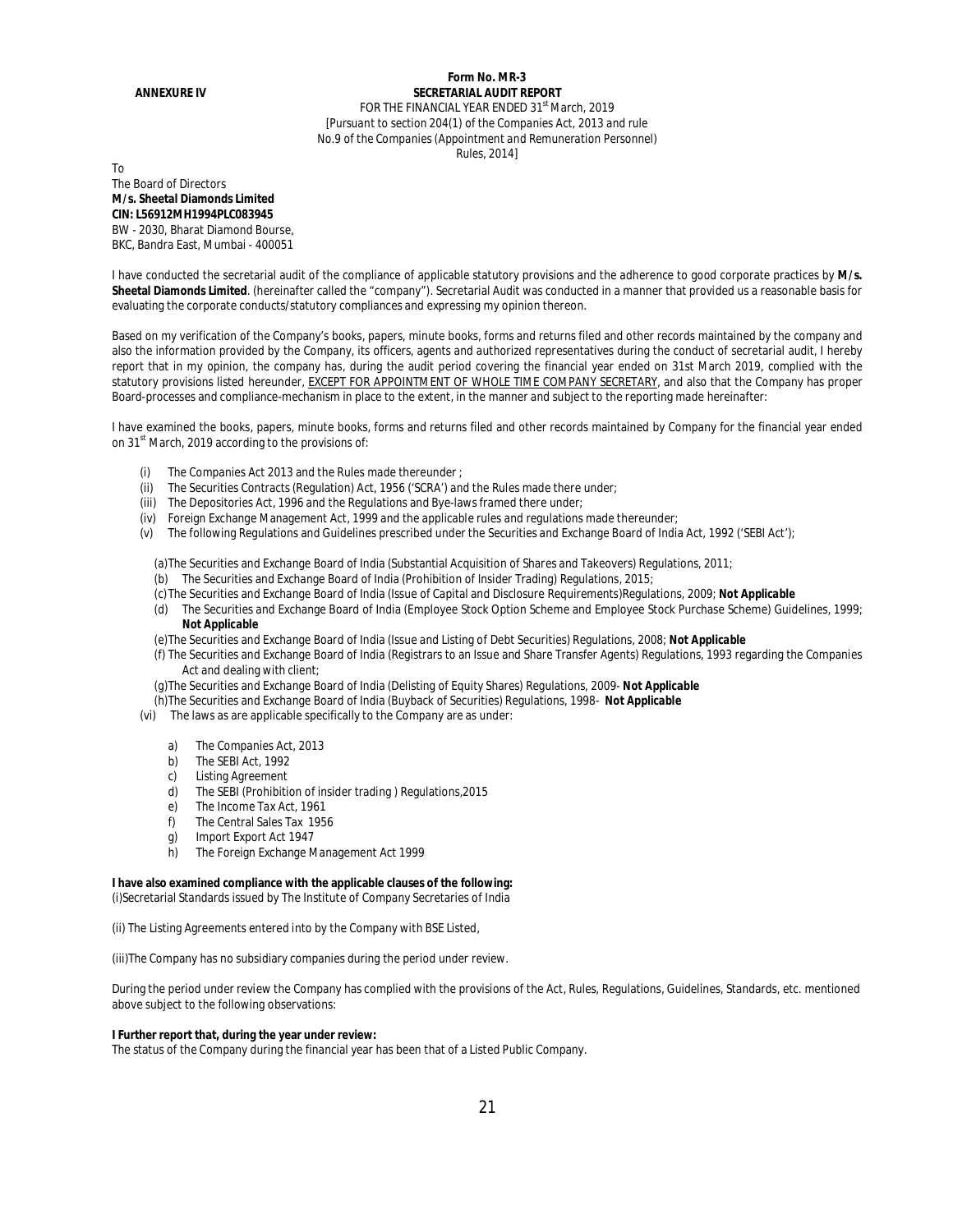The Board of Directors of the Company is duly constituted with proper balance of Executive Directors, Non-Executive Directors and Independent Directors. The changes in the composition of the Board of Directors that took place during the period under review were carried out in compliance with the provisions of the Companies Act, 2013.

Adequate notice is given to all directors to schedule the Board Meetings, agenda and detailed notes on agenda are sent at least seven days in advance, a system exists for seeking and obtaining further information and clarifications on the agenda items before the meeting and for meaningful participation at the meeting. Majority decision is carried through while the dissenting members' views are captured and recorded as part of the minutes.

Majority decision is carried through while the dissenting members' views are captured and recorded as part of the minutes.

**I further report that** there are adequate systems and processes in the company commensurate with the size and operations of the company to monitor and ensure compliance with applicable laws, rules, regulations and guidelines.

**I further report that** the Company has complied with the provisions of the Act and Rules made under that Act in carrying out no changes:

#### **I Further Report that:**

- a) The Directors have complied with the disclosure requirements in respect of their eligibility of appointment, their being independent and compliance with the code of Business Conduct & Ethics for Directors and Management Personnel.
- b) The Directors have complied with the requirements as to disclosure of interests and concerns in contracts and arrangements, shareholdings/debenture holdings and directorships in other companies and interests in other entities.
- c) The company has advanced loans, given guarantees and provided securities to directors and/or persons or firms or companies in which directors were interested, and has complied with the provisions of the Companies Act, 2013- *Not Applicable*
- d) The Company has made loans and investments; or given guarantees or provided securities to other business entities and has complied with the provisions of the Companies Act, 2013 and any other statutes as may be applicable.- - *Not Applicable*
- e) The amount borrowed by the Company from its directors, members, bank(s)/ financial institution(s) and others were within the borrowing limits of the Company. Such borrowings were made by the Company in compliance with applicable laws.
- f) The Company has not defaulted in the repayment of public deposits, unsecured loans and debentures, facilities granted by bank(s)/financial institution(s) and non-banking financial companies.
- g) The Company has not created modified or satisfied charges on the assets of the company and complied with the applicable laws.
- h) All registrations under the various state and local laws as applicable to the company are valid as on the date of report.
- i) The Company has issued and allotted the securities to the persons-entitled thereto and has also issued letters and certificates thereof as applicable to the concerned persons its shares within the stipulated time in compliance with the provisions of the Companies Act, 2013 and other relevant statutes during the period under review.
- j) The Company has not declared dividends to its shareholders due to loss during the period under review
- k) The Company has credited and paid to the Investor Education and Protection Fund within the stipulated time, all the unpaid dividends, repayment of principal and interest on debentures, repayment of principal and interest on fixed deposits as required to be so credited to the Fund during the period under review
- l) The Company has paid all its statutory dues during the period under review.
- m) The Company has complied with the provisions of the Listing Agreement during the period under review.

#### **Practicing Company Secretary**

**SD/- NISHA UCHIL ACS: 24798, COP: 8995** Place: Mumbai Date: 22<sup>ND</sup> MAY 2019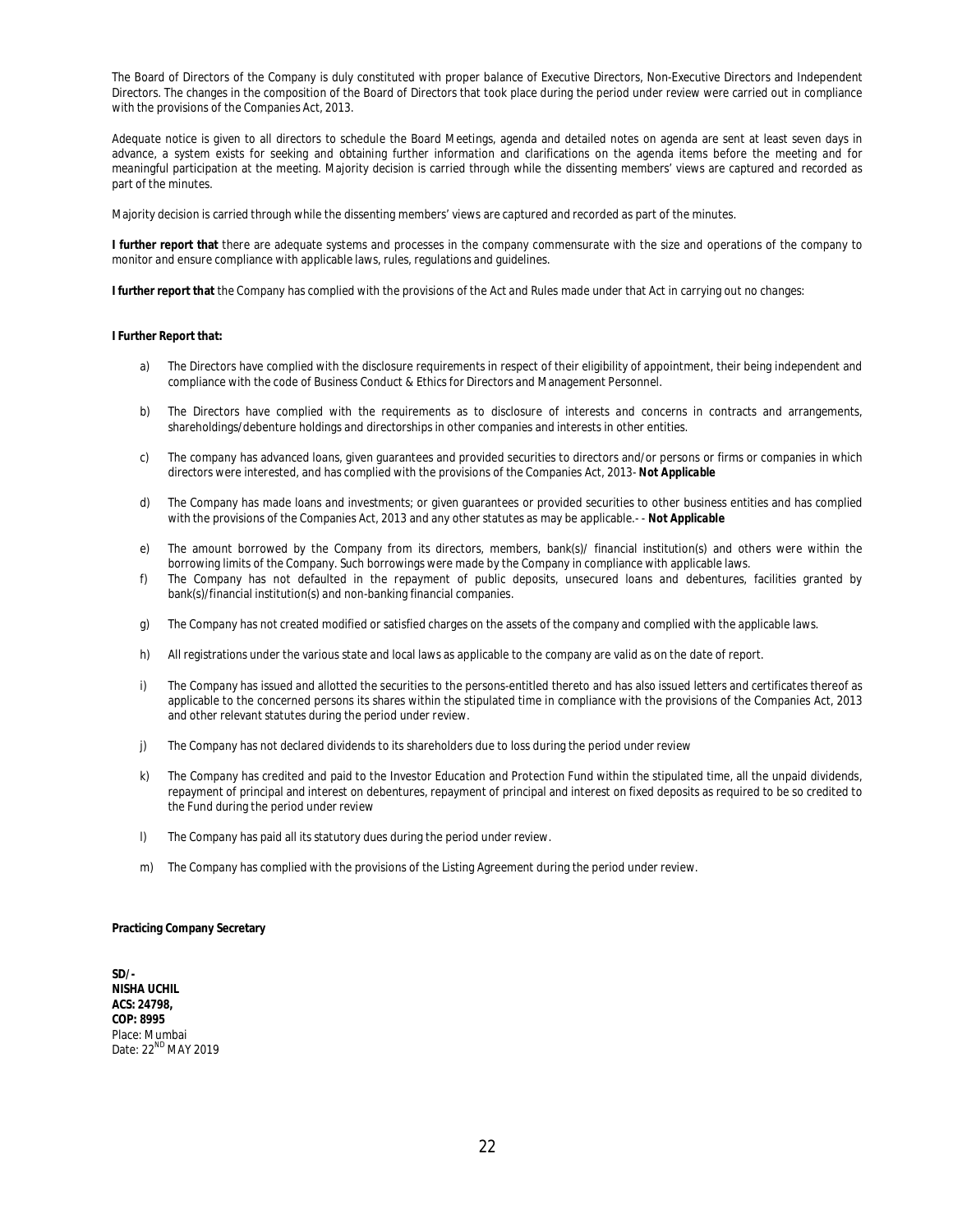

# **MANAGEMENT DISCUSSION AND ANALYSIS REPORT – 2019**

Pursuant to Regulation 34(3) and 53(f)] of the Securities and Exchange Board Of India (Listing Obligations And Disclosure Requirements) Regulations, 2015 Report on Management Discussion and Analysis is given below:

### **a) Industry Structure & Development and Challenges:**

The trade of designer jewellery in retail is on increasing trend all over the world. Jewellery is one commodity of saving as well as exhibition of wealth for the Indian ladies. The company is in the line of online trading of designer jewellery. The demand of the same is substantial increased in the recent years. The management expect the business growth in every year.

### **b) Outlook, Opportunities, Threats and Risks:**

The industry is showing healthy signs of growth. As per capital income in India is substantial increased, the demand of jewellery amongst the young generation is also on rise. This will help the company in developing business opportunities. The management does not see any risk or threat as raw material is valuable commodities. The company also planning to expand the horizon of business by investing substantial fund out of internal accrual.

### **c) Segment-wise Performance :**

The company has currently one major activities of online trading of designer Gold & Diamond jewellery. However, to hedge the gold price the company also buys.

### **d) Internal Control System & Their Adequacy**

The company has adequate internal control system commensurate with the size. The committee reviews the implementation of management policies to ensure that transaction has been accurately recorded and promptly reported.

### **e) Human Resources & Industrial Relation:**

The company considers human resources as one of the vital and important factors for sustained growth. The human resources strategy is to attract talent in the industry, develop and upgrade their skill and competence on the job and ensure employee satisfaction through reward, appreciation and development of environment based on culture and values nurtured by the Group over the years.

### **f) Trading Status On the stock exchange:**

The company's equity shares are Listed and traded on Bombay Stock Exchange Limited.

### **g) Whistle Blower Policy:**

 The company does not have any Whistle Blower policy as of now but no personnel are being denied any access to the audit committee.

### **h) Cautionary Statement:**

Statement in this Management Discussion and Analysis describing the Company's objectives, projections, estimates, expectation or predication may be "forward-looking" statements within the meaning of applicable laws and regulations. Actual results could differ materially from those expressed or implied. Important factors that could make a difference to the Company's operations include raw material availability and prices, cyclical demand and pricing in the Company's principal markets, changes in government regulations, tax regimes, economic developments within India and the countries in which the Company conducts business and other incidental factors.

### **For and on behalf of the board of Directors**

Sd/- **Vinod T. Shah** Managing Director<br>**DIN 01859634** 

Place : Mumbai Date: 22<sup>ND</sup> MAY, 2019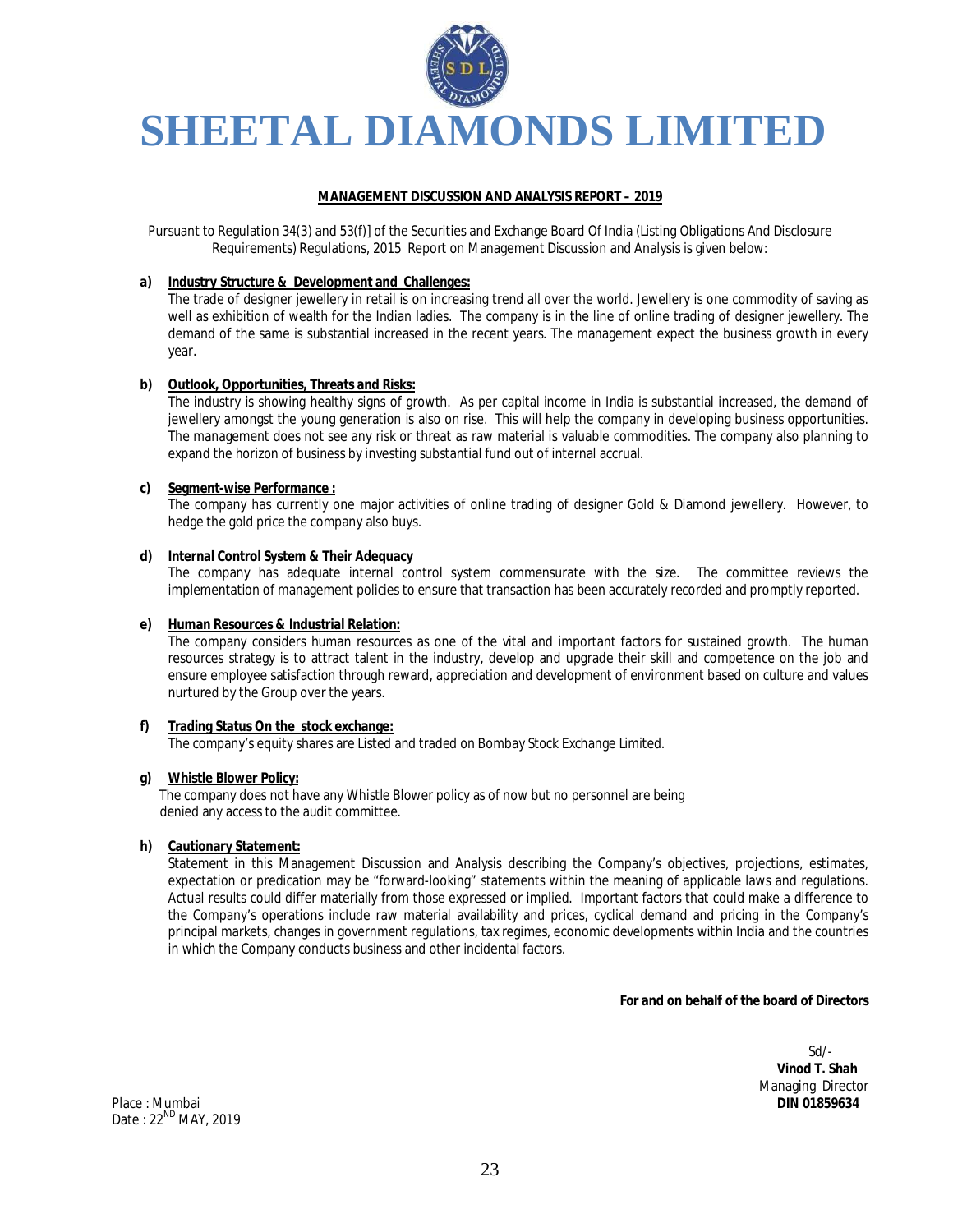

# **Independent Auditor's Report on Quarterly Financial Results and Year to Date Results of the Company, pursuant to the Regulation 33 of the SEBI (Listing Obligations and Disclosure Requirements) Regulations, 2015**

To The Board of Directors Sheetal Diamonds Limited

We have audited the accompanying statement of financial results of Sheetal Diamonds Limited ("the Company") for the quarter and for the year ended 31st March 2019 (the 'Statements') attached herewith, being submitted by the Company pursuant to the requirement of Regulation 33 of the SEBI (Listing Obligations and Disclosure Requirements) Regulations. 2015 read with SEBI Circular No. CIR/CFD/FAC/62/2016 dated July 5, 2016 (hereafter referred to as "the Regulation").

This Statement, which is the responsibility of the Company's Management and approved by the Board of Directors, has been compiled from the related financial statements which has been prepared in accordance with the Indian Accounting Standards prescribed under section 133 of the Companies Act, 2013 (the 'Act') read with relevant rules issued thereunder ('Ind AS') and other accounting principles generally accepted in India and in compliance with requirement of Regulation 33 of the SEBI (Listing Obligations and Disclosure Requirements) Regulations, 2015. Our responsibility is to express an opinion on the Statement based on our audit of such financial statements.

We conducted our audit in accordance with the standards on auditing issued by The Institute of Chartered Accountants of India. Those standards require that we plan and perform the audit to obtain reasonable assurance about whether the Statement is free from material misstatement.

An audit involves performing procedures to obtain audit evidence about the amounts and the disclosures in the Statement. The procedures selected depend on the auditor's judgement, including the assessment of risk of material misstatement of the Statement, whether due to fraud or error. In making those risk assessments, the auditor considers internal financial control relevant to the Company's preparation and fair presentation of the Statement in order to design audit procedures that are appropriate in the circumstances. An audit also includes evaluating the appropriateness of the accounting policies used and the reasonableness of the accounting estimates made by the Company's Directors, as well as evaluating the overall presentation of the Statement.

We believe that the audit evidence obtained by us is sufficient and appropriate to provide a basis for our audit opinion.

In our opinion and to the best of our information and according to the explanations given to us, the Statement: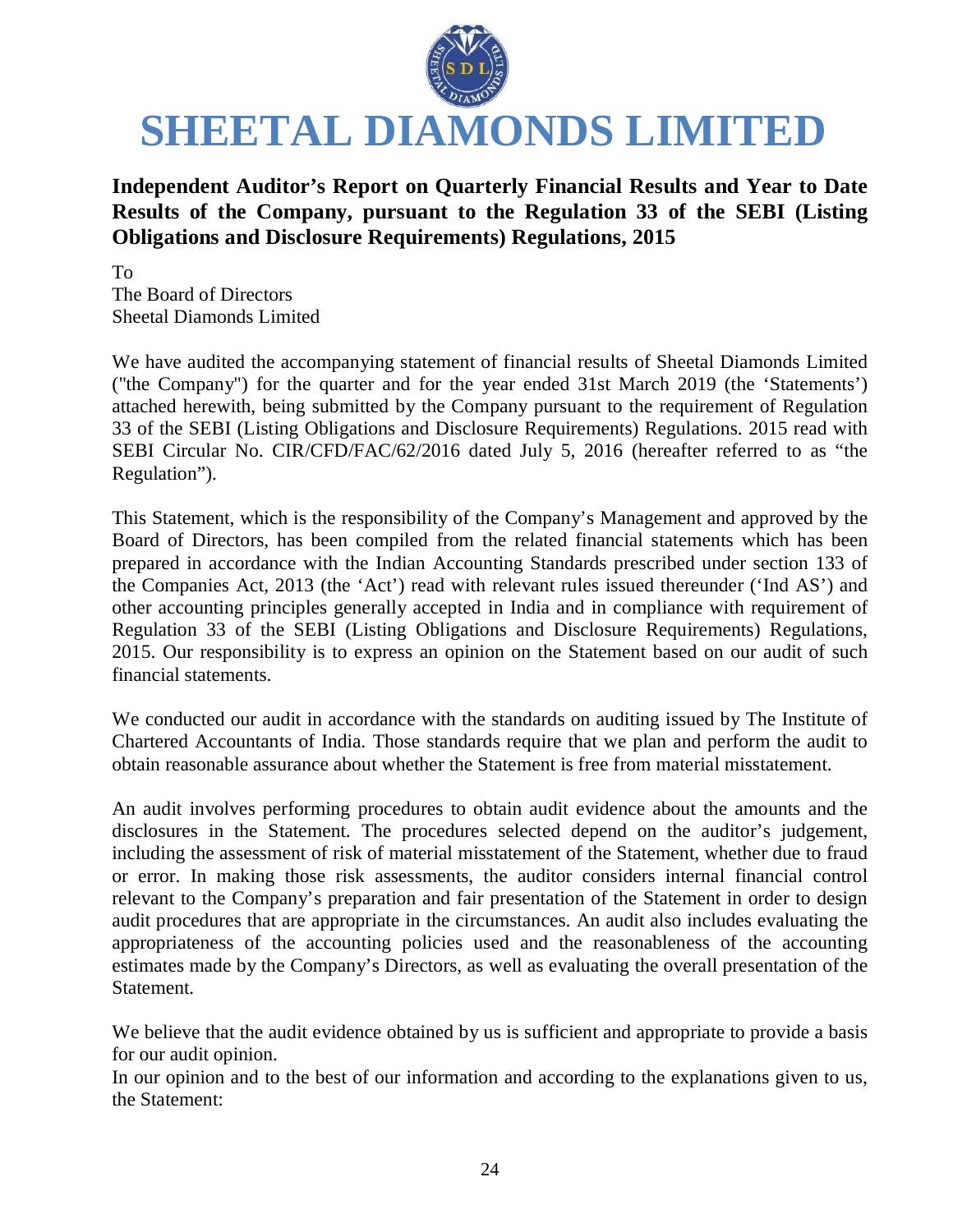

- (i) is presented in accordance with the requirements of Regulation 33 of the SEBI (Listing Obligations and Disclosure Requirements) Regulations, 2015, as modified by SEBI Circular No. CIR/CFD/FAC/62/2016 dated July 5, 2016; and
- (ii) gives a true and fair view of the net loss, total comprehensive income and other financial information for the quarter and year ended  $31<sup>st</sup>$  March, 2019.

The Statement includes the results for the Quarter ended March 31, 2019 being the balancing figure between audited figures in respect of the full financial year and the published year to date figures up to the third quarter of the current financial year which were subject to limited review by us.

For A. T. Jain & Co. Chartered Accountants FRN: 103886W

 $SD/-$ Sushil Jain Partner Membership no. 033809 Place: Mumbai Date:  $22<sup>nd</sup>$  May, 2019.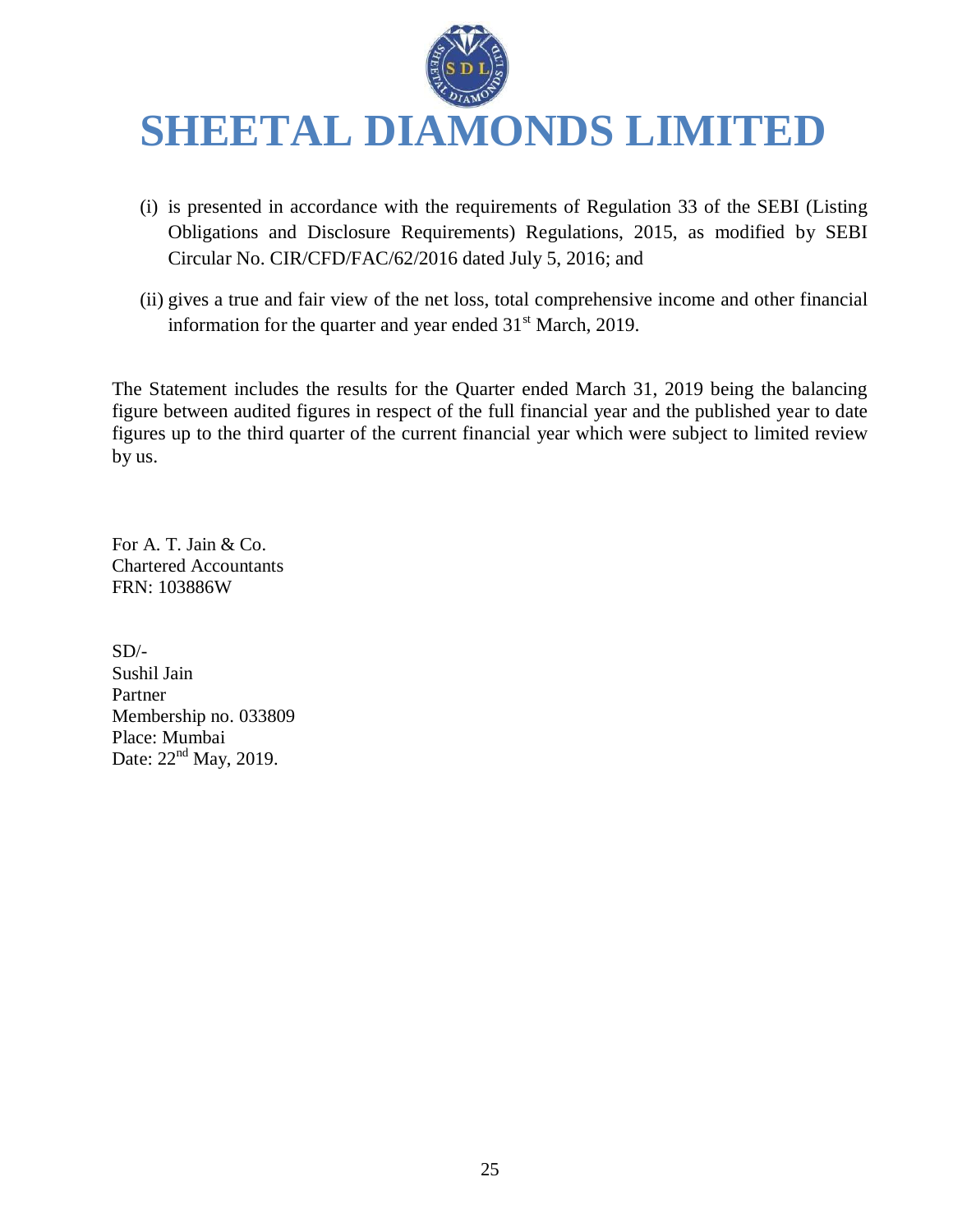

# **ANNEXURE 'A' TO THE INDEPENDENT AUDITOR'S REPORT**

# **(Referred to in paragraph 1 under 'Report on Other Legal and Regulatory Requirements' section of our report to the Members of Sheetal Diamonds Limited of even date)**

- i. In respect of the Company's fixed assets:
	- (a) The Company has maintained proper records showing full particulars, including quantitative details and situation of fixed assets.
	- (b) The Company has a program of verification to cover all the items of fixed assets in a phased manner which, in our opinion, is reasonable having regard to the size of the Company and the nature of its assets. Pursuant to the program, certain fixed assets were physically verified by the management during the year. According to the information and explanations given to us, no material discrepancies were noticed on such verification.
	- (c) According to the information and explanation given to us and on the basis of our examination of the records of the Company, we report that there are no immovable properties held by the Company, hence this clause is not applicable to the Company.
- ii. As explained to us, inventories have been physically verified during the year by the management at reasonable intervals in accordance with the procedure followed by the management. No material discrepancy was noticed on physical verification of stocks by the management as compared to book records.
- iii. As informed and based on the records verified by us, the Company has not granted loans to parties covered in the register maintained under section 189 of the Companies Act, 2013. Accordingly, paragraph 3(iii) of the Order is not applicable to the Company.
- iv. As informed and based on the records verified by us, the Company has not granted any loans, investments, guarantees and security covered under section 185 and 186 of the Act. Accordingly, paragraph 3(iv) of the Order is not applicable.
- v. The Company has not accepted deposits during the year and does not have any unclaimed deposits as at March 31, 2019 and therefore, the provisions of the clause 3 (v) of the Order are not applicable to the Company.
- vi. The maintenance of cost records has not been specified by the Central Government under section 148(1) of the Companies Act, 2013 for the business activities carried out by the Company. Thus reporting under clause 3(vi) of the order is not applicable to the Company.
- vii. According to the information and explanations given to us, in respect of statutory dues:
	- (a) The Company has generally been regular in depositing undisputed statutory dues, including Provident Fund, Employees' State Insurance, Income Tax, Goods and Service Tax, Customs Duty, cess and other material statutory dues applicable to it with the appropriate authorities.
	- (b) There were no undisputed amounts payable in respect of Provident Fund, Employees' State Insurance, Income Tax, Goods and Service Tax, Customs Duty, cess and other material statutory dues in arrears as at March 31, 2019 for a period of more than six months from the date they became payable.
	- (c) According to the information and explanations given to us and based on our examination of the records of the division, there were no amounts due as on March 31, 2019 in respect of goods and service tax, cess and other statutory dues which have not been deposited on account of any dispute.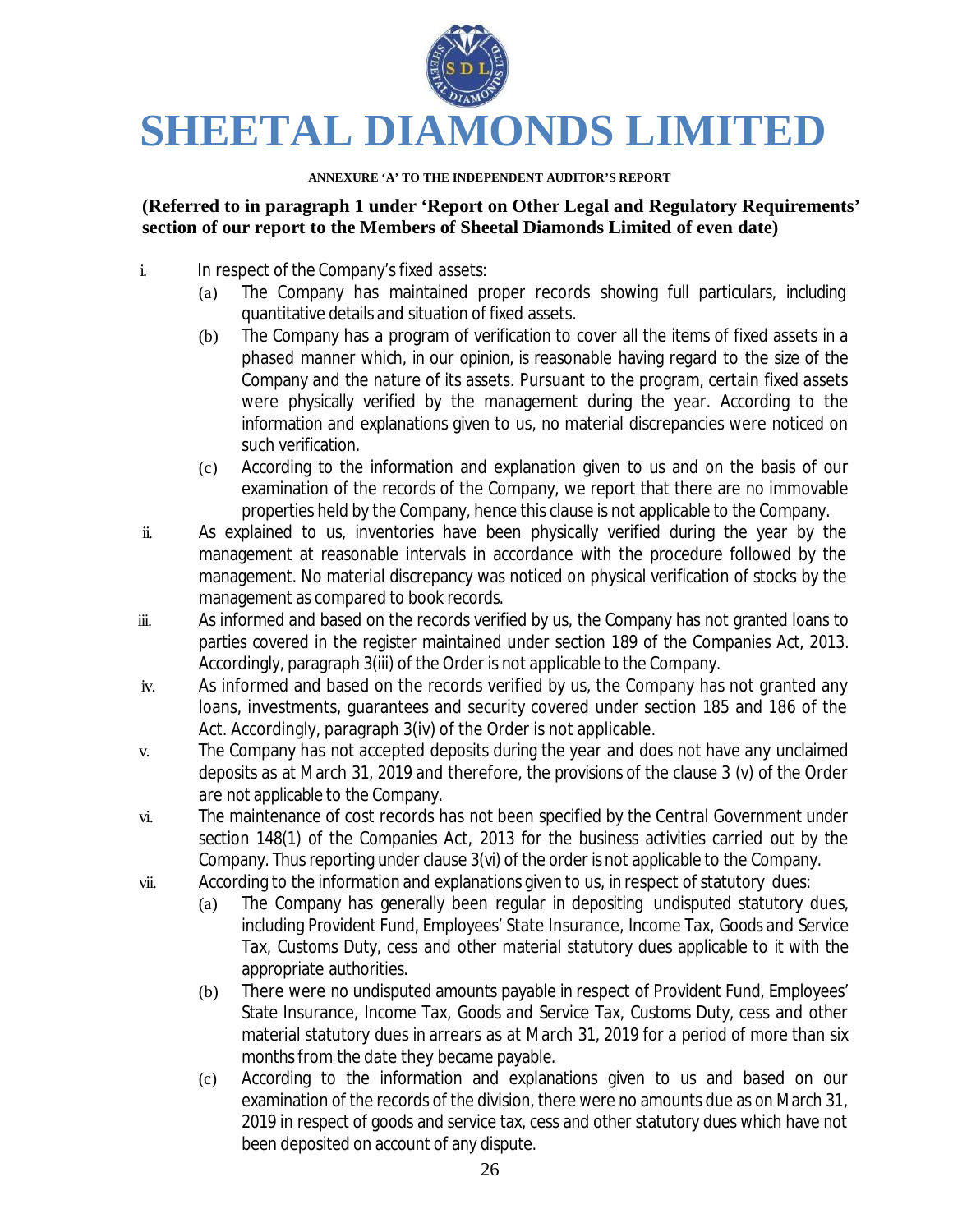

- viii. The Company has not taken any loans or borrowings from financial institutions, banks and government or has not issued any debentures. Hence reporting under clause 3 (viii) of the Order is not applicable to the Company.
- ix. The Company has not raised moneys by way of initial public offer or further public offer (including debt instruments) or term loans and hence reporting under clause 3 (ix) of the Order is not applicable to the Company.
- x. To the best of our knowledge and according to the information and explanations given to us, no fraud by the Company or no material fraud on the Company by its officers or employees has been noticed or reported during the course of our year.
- xi. In our opinion and according to the information and explanations given to us, the Company has paid/provided managerial remuneration in accordance with the requisite approvals mandated by the provisions of section 197 read with Schedule V to theAct.
- xii. The Company is not a Nidhi Company and hence reporting under clause 3 (xii) of the Order is not applicable to the Company.
- xiii. In our opinion and according to the information and explanations given to us, the Company is in compliance with Section 177 and 188 of the Companies Act, 2013 where applicable, for all transactions with the related parties and the details of related party transactions have been disclosed in the financial statements as required by the applicable accounting standards.
- xiv. During the year, the Company has not made any preferential allotment or private placement of shares or fully or partly paid convertible debentures and hence reporting under clause 3 (xiv) of the Order is not applicable to the Company.
- xv. In our opinion and according to the information and explanations given to us, during the year the Company has not entered into any non-cash transactions with its Directors or persons connected to its directors and hence provisions of section 192 of the Companies Act, 2013 are not applicable to theCompany.
- xvi. The Company is not required to be registered under section 45-IA of the Reserve Bank Of India Act, 1934.

**For M/s. A.T.Jain & Co.** Chartered Accountants FRN Number: 103886W

SD/- **(Sushil T. Jain)** Partner Membership No. 33809 Place : Mumbai Date:  $22<sup>nd</sup>$ MAY 2019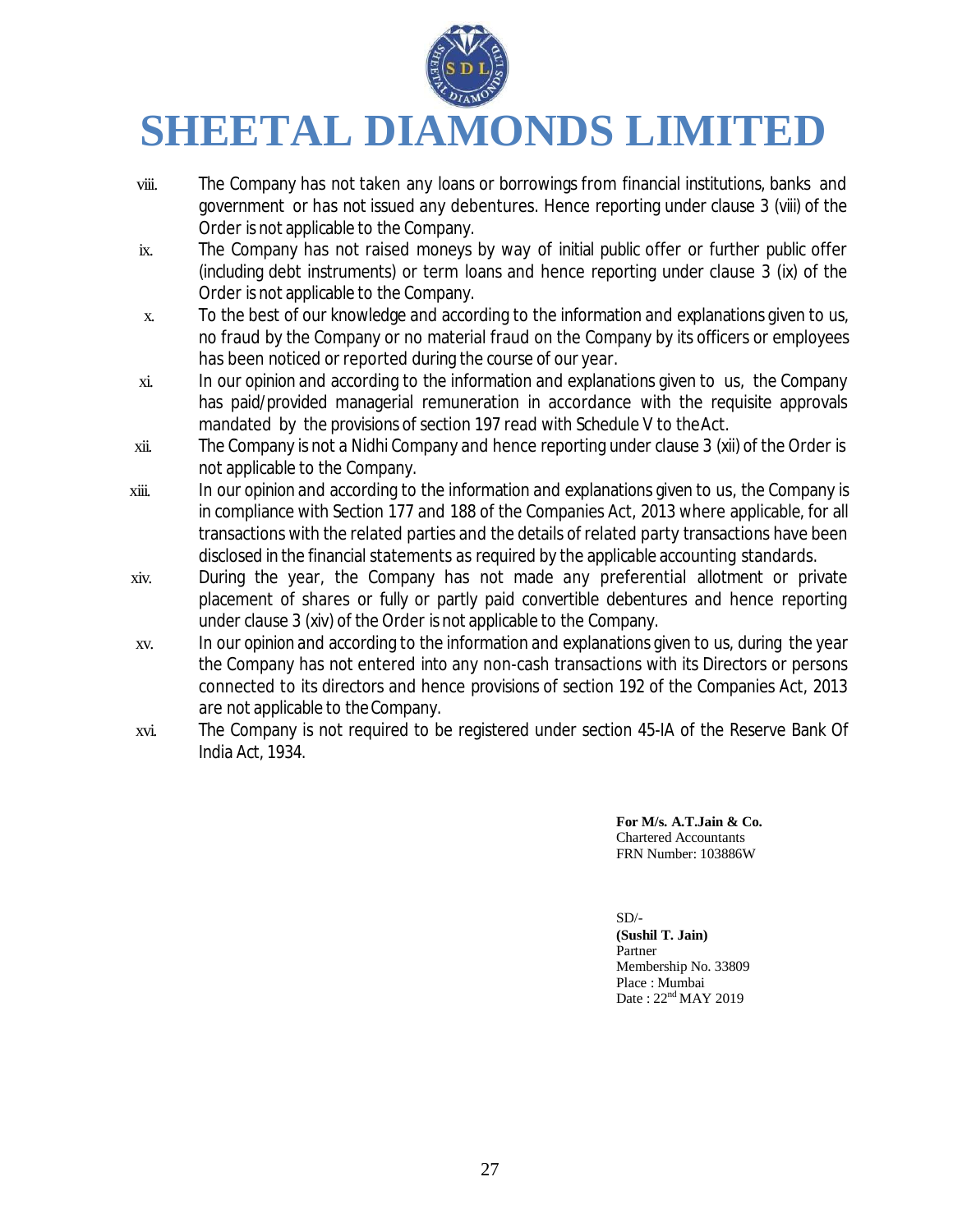

# **ANNEXURE "B" TO THE INDEPENDENT AUDITOR'S REPORT**

(Referred to in paragraph 2(f) under 'Report on Other Legal and Regulatory Requirements' section of our report to the Members of Sheetal Diamonds Limited of even date)

# **Report on the Internal Financial Controls Over Financial Reporting under Clause (i) of Sub-section 3 of Section 143 of the Companies Act, 2013 ("the Act")**

We have audited the internal financial controls over financial reporting of **SHEETAL DIAMONDS LIMITED** ("the Company") as of March 31, 2019 in conjunction with our audit of the financial statements of the Company for the year ended on that date.

# **Management's Responsibility for Internal Financial Controls**

The Board of Directors of the Company is responsible for establishing and maintaining internal financial controls based on the internal control over financial reporting criteria established by the Company considering the essential components of internal controlstated in the Guidance Note on Audit of Internal Financial Controls Over Financial Reporting issued by the Institute of Chartered Accountants of India. These responsibilities include the design, implementation and maintenance of adequate internal financial controls that were operating effectively for ensuring the orderly and efficient conduct of its business, including adherence to respective company's policies, the safeguarding of its assets, the prevention and detection of frauds and errors, the accuracy and completeness of the accounting records, and the timely preparation of reliable financial information, as required under the Companies Ac t, 2013.

# **Auditor's Responsibility**

Our responsibility is to express an opinion on the internal financial controls over financial reporting of the Company based on our audit. We conducted our audit in accordance with the Guidance Note on Audit of Internal Financial Controls Over Financial Reporting (the "Guidance Note") issued by the Institute of Chartered Accountants of India and the Standards on Auditing prescribed under Section 143(10) of the Companies Act, 2013, to the extent applicable to an audit of internal financial controls. Those Standards and the Guidance Note require that we comply with ethical requirements and plan and perform the audit to obtain reasonable assurance about whether adequate internal financial controls over financial reporting was established and maintained and if such controls operated effectively in all material respects.

Our audit involves performing procedures to obtain audit evidence about the adequacy of the internal financial controls system over financial reporting and their operating effectiveness. Our audit of internal financial controls over financial reporting included obtaining an understanding of internal financial controls over financial reporting, assessing the risk that a material weakness exists, and testing and evaluating the design and operating effectiveness of internal control based on the assessed risk. The procedures selected depend on the auditor's judgment, including the assessment of the risks of material misstatement of the financial statements, whether due to fraud or error.

We believe that the audit evidence we have obtained, is sufficient and appropriate to provide a basis for our audit opinion on the internal financial controls system over financial reporting of the Company.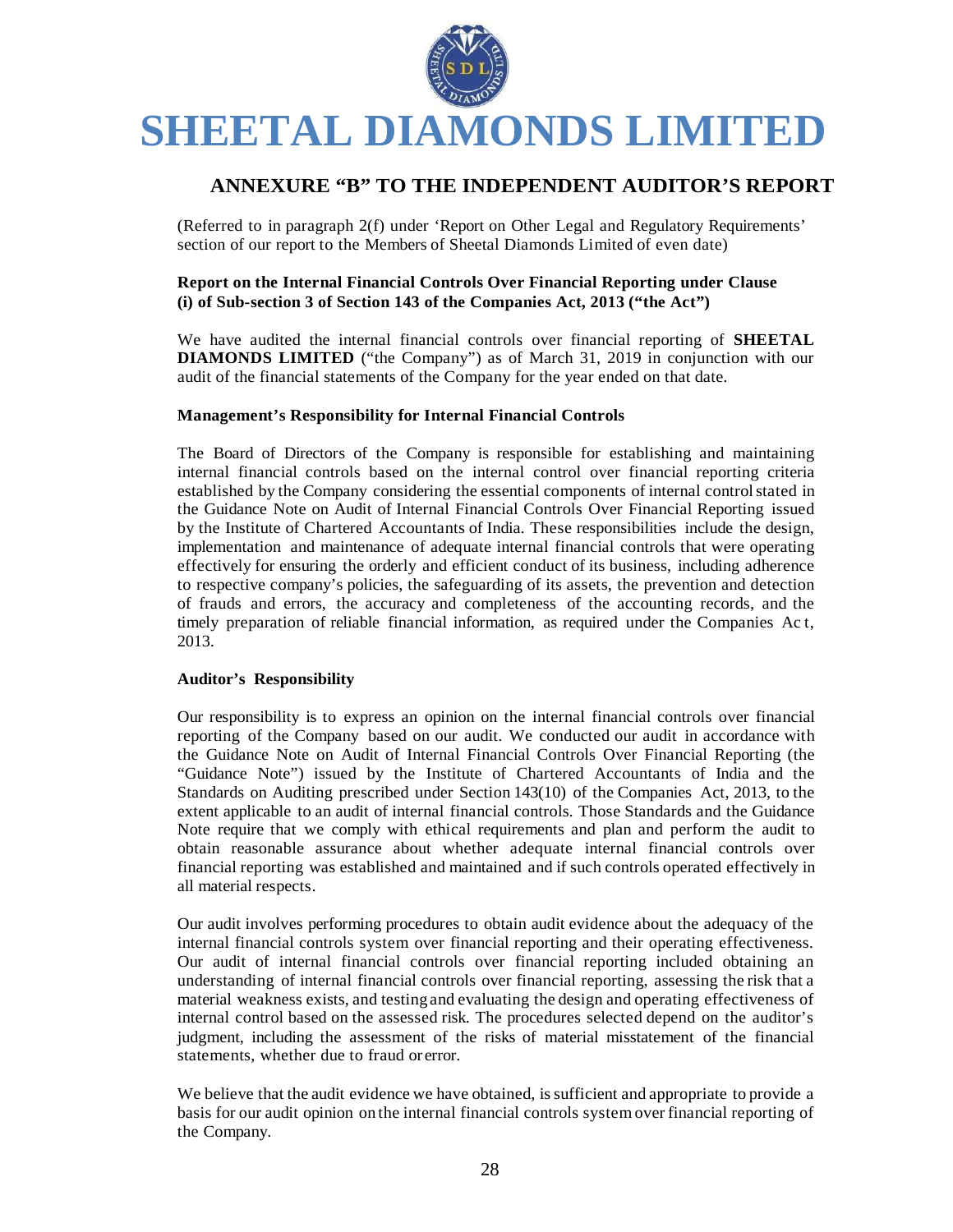

# **Meaning of Internal Financial Controls Over Financial Reporting**

A company's internal financial control over financial reporting is a process designed to provide reasonable assurance regarding the reliability of financial reporting and the preparation of financial statements for external purposes in accordance with generally accepted accounting principles. A company's internal financial control over financial reporting includes those policies and procedures that (1) pertain to the maintenance of records that, in reasonable detail, accurately and fairly reflect the transactions and dispositions of the assets of the company; (2) provide reasonable assurance that transactions are recorded as necessary to permit preparation of financial statements in accordance with generally accepted accounting principles, and that receipts and expenditures of the company are being made only in accordance with authorizations of management and directors of the company; and (3) provide reasonable assurance regarding prevention or timely detection of unauthorized acquisition, use, or disposition of the company's assets that could have a material effect on the financial statements.

# **Limitations of Internal Financial Controls Over Financial Reporting**

Because of the inherent limitations of internal financial controls over financial reporting, including the possibility of collusion or improper management override of controls, material misstatements due to error or fraud may occur and not be detected. Also, projections of any evaluation of the internal financial controls over financial reporting to future periods are subject to the risk that the internal financial control over financial reporting may become inadequate because of changes in conditions, or that the degree of compliance with the policies or procedures may deteriorate.

# **Opinion**

In our opinion, to the best of our information and according to the explanations given to us, the Company has, in all material respects, an adequate internal financial controls system over financial reporting and such internal financial controls over financial reporting were operating effectively as at March 31, 2019, based on the internal control over financial reporting criteria established by the Company considering the essential components of internal control stated in the Guidance Note on Audit of Internal Financial Controls Over Financial Reporting issued by the Institute of Chartered Accountants of India.

> **For M/s. A.T.Jain & co.** Chartered Accountants FRN Number: 103886W

 $SD/-$ **(Sushil T. Jain)** Partner Membership No. 33809 Place : Mumbai Date:  $22<sup>nd</sup>$  MAY 2019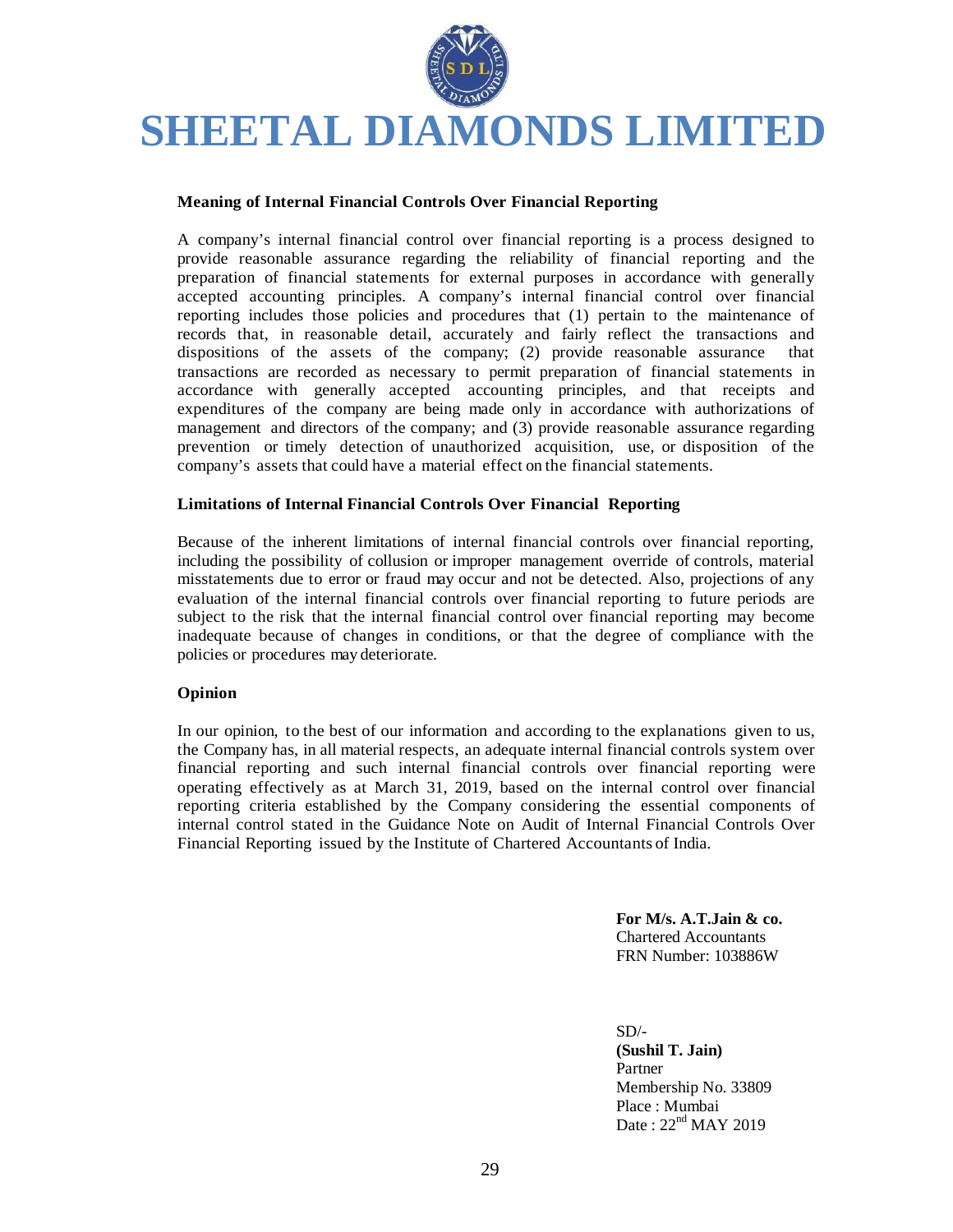

# **INDEPENDENT AUDITOR'S REPORT**

# **TO THE MEMBERS OF SHEETAL DIAMONDS LIMITED**

# **Report on the Audit of the Financial Statements**

# **Opinion**

We have audited the accompanying financial statements of Sheetal Diamonds Limited ("the Company"), which comprise the Balance Sheet as at March 31, 2019, the Statement of Profit and Loss (including Other Comprehensive Income), the Statement of Changes in Equity and the Statement of Cash Flows for the year ended on that date, and a summary of the significant accounting policies and other explanatory information (hereinafter referred to as "the financial statements").

In our opinion and to the best of our information and according to the explanations given to us, the aforesaid financial statements give the information required by the Companies Act, 2013 ("the Act") in the manner so required and give a true and fair view in conformity with the Indian Accounting Standards prescribed under section 133 of the Act read with the Companies (Indian Accounting Standards) Rules, 2015, as amended, ("Ind AS") and other accounting principles generally accepted in India, of the state of affairs of the Company as at March 31, 2019, the loss and total comprehensive income, changes in equity and its cash flows for the year ended on that date.

# **Basis for Opinion**

We conducted our audit of the financial statements in accordance with the Standards on Auditing specified under section 143(10) of the Act (SAs). Our responsibilities under those Standards are further described in the Auditor's Responsibilities for the Audit of the Financial Statements section of our report. We are independent of the Company in accordance with the Code of Ethics issued by the Institute of Chartered Accountants of India (ICAI) together with the independence requirements that are relevant to our audit of the financial statements under the provisions of the Act and the Rules made thereunder, and we have fulfilled our other ethical responsibilities in accordance with these requirements and the ICAI's Code of Ethics. We believe that the audit evidence we have obtained is sufficient and appropriate to provide a basis for our audit opinion on the financial statements.

# **Key Audit Matters**

Key audit matters are those matters that, in our professional judgment, were of most significance in our audit of the financial statements of the current period. These matters were addressed in the context of our audit of the financial statements as a whole, and in forming our opinion thereon, and we do not provide a separate opinion on these matters. We have determined that there are no key audit matters to communicate in our report.

# **Information Other than the Financial Statements and Auditor's Report Thereon**

The Company's Board of Directors is responsible for the preparation of the other information. The other information comprises the information included in the Management Discussion and Analysis, Board's Report including Annexures to Board's Report, Business Responsibility Report, Corporate Governance and Shareholder's Information, but does not include the financial statements and our auditor's report thereon.

Our opinion on the financial statements does not cover the other information and we do not express any form of assurance conclusion thereon.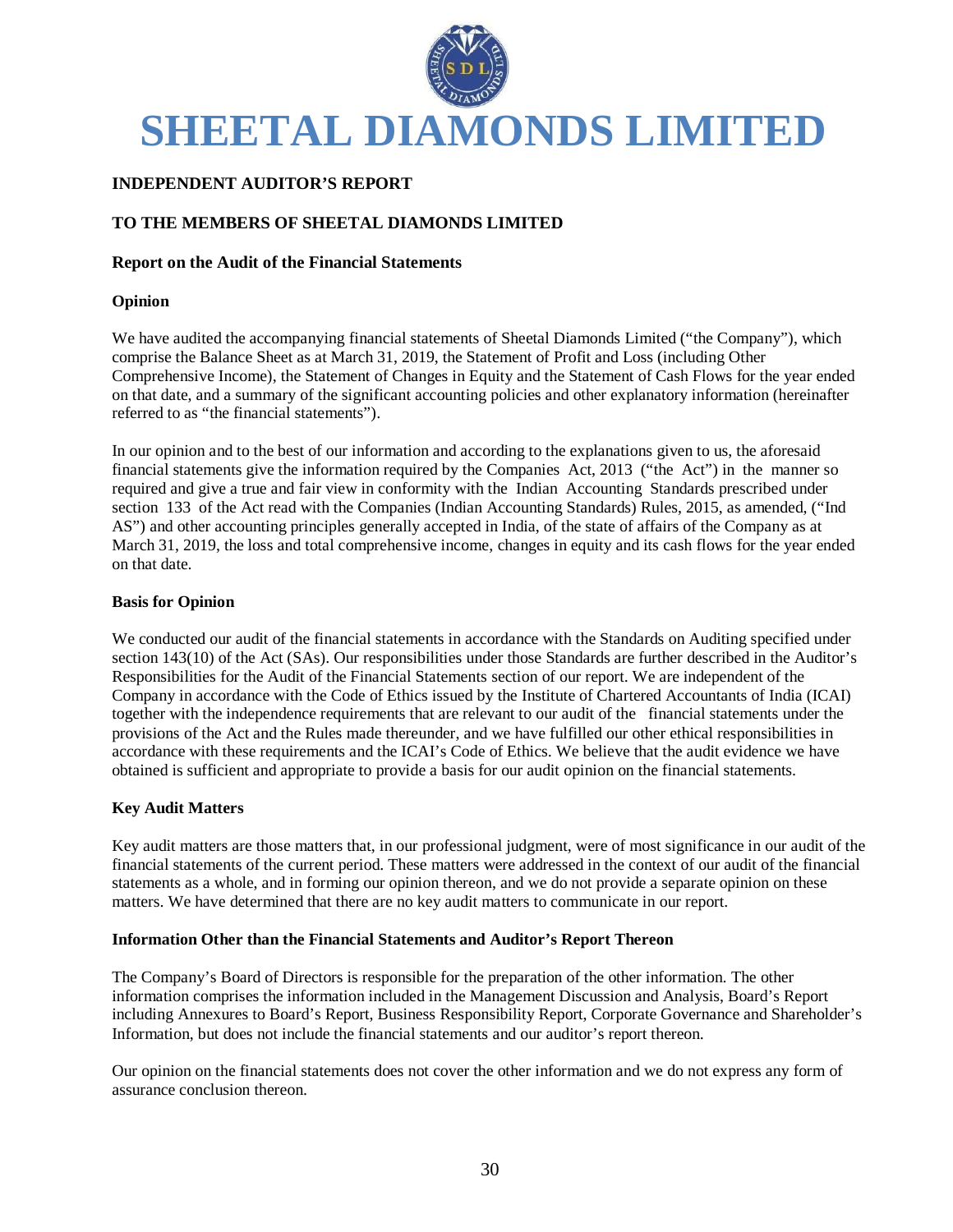

In connection with our audit of the financial statements, our responsibility is to read the other information and, in doing so, consider whether the other information is materially inconsistent with the financial statements or our knowledge obtained during the course of our audit or otherwise appears to be materially misstated.

If, based on the work we have performed, we conclude that there is a material misstatement of this other information, we are required to report that fact. We have nothing to report in this regard.

# **Management's Responsibility for the Financial Statements**

The Company's Board of Directors is responsible for the matters stated in section 134(5) of the Act with respect to the preparation of these financial statements that give a true and fair view of the financial position, financial performance, total comprehensive income, changes in equity and cash flows of the Company in accordance with the Ind AS and other accounting principles generally accepted in India. This responsibility also includes maintenance of adequate accounting records in accordance with the provisions of the Act for safeguarding the assets of the Company and for preventing and detecting frauds and other irregularities; selection and application of appropriate accounting policies; making judgments and estimates that are reasonable and prudent; and design, implementation and maintenance of adequate internal financial controls, that were operating effectively for ensuring the accuracy and completeness of the accounting records, relevant to the preparation and presentation of the financial statements that give a true and fair view and are free from material misstatement, whether due to fraud or error.

In preparing the financial statements, management is responsible for assessing the Company's ability to continue as a going concern, disclosing, as applicable, matters related to going concern and using the going concern basis of accounting unless management either intends to liquidate the Company or to cease operations, or has no realistic alternative but to do so.

The Board of Directors are responsible for overseeing the Company's financial reporting process.

# **Auditor's Responsibilities for the Audit of the Financial Statements**

Our objectives are to obtain reasonable assurance about whether the financial statements as a whole are free from material misstatement, whether due to fraud or error, and to issue an auditor's report that includes our opinion. Reasonable assurance is a high level of assurance, but is not a guarantee that an audit conducted in accordance with SAs will always detect a material misstatement when it exists. Misstatements can arise from fraud or error and are considered material if, individually or in the aggregate, they could reasonably be expected to influence the economic decisions of users taken on the basis of these financial statements. As part of an audit in accordance with SAs, we exercise professional judgment and maintain professional skepticism throughout the audit. We also:

•Identify and assess the risks of material misstatement of the financial statements, whether due to fraud or error, design and perform audit procedures responsive to those risks, and obtain audit evidence that is sufficient and appropriate to provide a basis for our opinion. The risk of not detecting a material misstatement resulting from fraud is higher than for one resulting from error, as fraud may involve collusion, forgery, intentional omissions, misrepresentations, or the override of internal control.

•Obtain an understanding of internal financial controls relevant to the audit in order to design audit procedures that are appropriate in the circumstances. Under section  $143(3)(i)$  of the Act, we are also responsible for expressing our opinion on whether the Company has adequate internal financial controls system in place and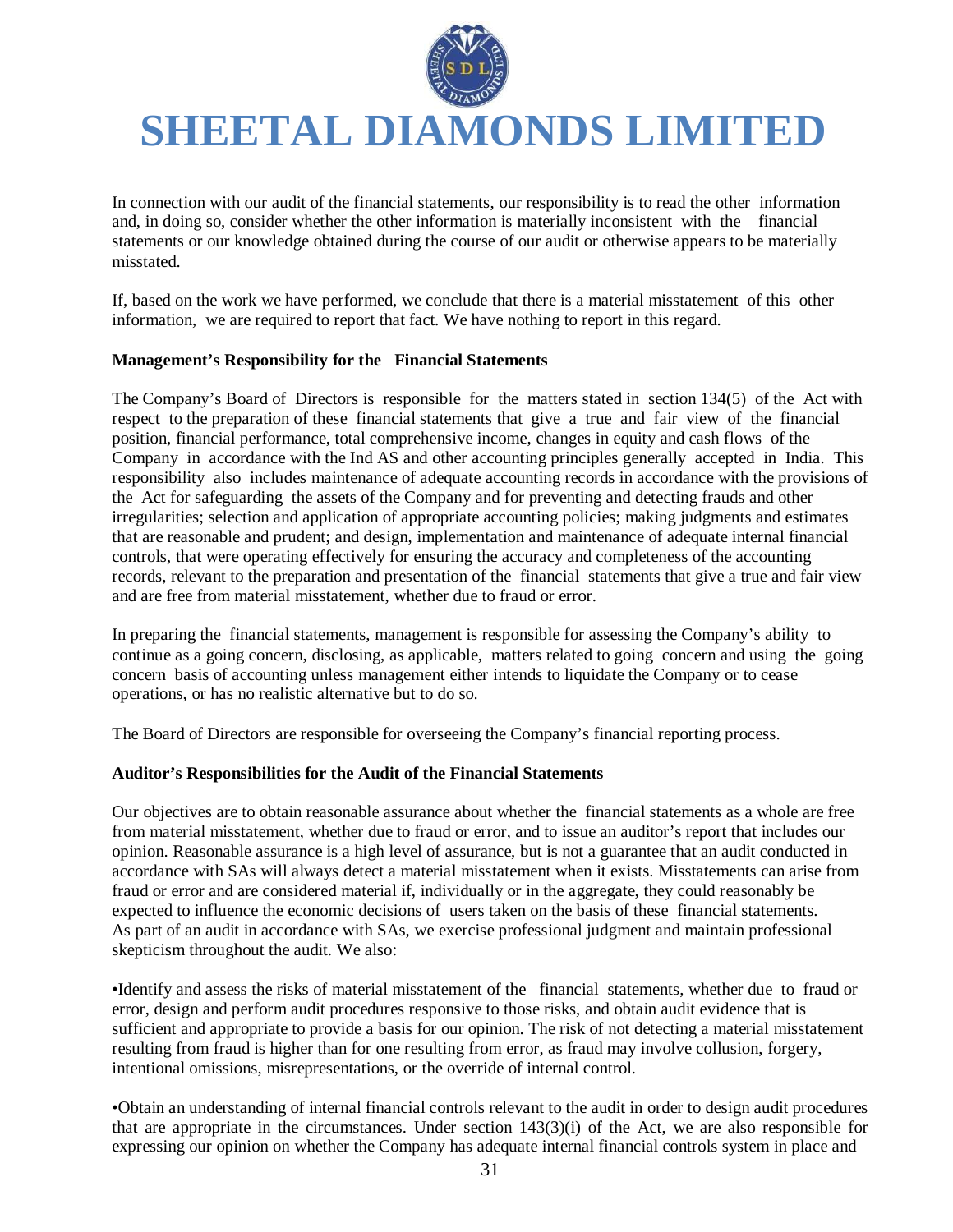

the operating effectiveness of such controls.

- Evaluate the appropriateness of accounting policies used and the reasonableness of accounting estimates and related disclosures made by management.
- Conclude on the appropriateness of management's use of the going concern basis of accounting and, based on the audit evidence obtained, whether a material uncertainty exists related to events or conditions that may cast significant doubt on the Company's ability to continue as a going concern. If we conclude that a material uncertainty exists, we are required to draw attention in our auditor's report to the related disclosures in the financial statements or, if such disclosures are inadequate, to modify our opinion. Our conclusions are based on the audit evidence obtained up to the date of our auditor's report. However, future events or conditions may cause the Company to cease to continue as a going concern.
- Evaluate the overall presentation, structure and content of the financial statements, including the disclosures, and whether the financial statements represent the underlying transactions and events in a manner that achieves fair presentation.

Materiality is the magnitude of misstatements in the financial statements that, individually or in aggregate, makes it probable that the economic decisions of a reasonably knowledgeable user of the financial statements may be influenced. We consider quantitative materiality and qualitative factors in (i) planning the scope of our audit work and in evaluating the results of our work; and (ii) to evaluate the effect of any identified misstatements in the financial statements.

We communicate with those charged with governance regarding, among other matters, the planned scope and timing of the audit and significant audit findings, including any significant deficiencies in internal control that we identify during our audit.

We also provide those charged with governance with a statement that we have complied with relevant ethical requirements regarding independence, and to communicate with them all relationships and other matters that may reasonably be thought to bear on our independence, and where applicable, related safeguards.

From the matters communicated with those charged with governance, we determine those matters that were of most significance in the audit of the financial statements of the current period and are therefore the key audit matters. We describe these matters in our auditor's report unless law or regulation precludes public disclosure about the matter or when, in extremely rare circumstances, we determine that a matter should not be communicated in our report because the adverse consequences of doing so would reasonably be expected to outweigh the public interest benefits of such communication.

# **Report on Other Legal and Regulatory Requirements**

- 1. As required by the Companies (Auditor's Report) Order, 2016 ("the Order") issued by the Central Government in terms of Section 143(11) of the Act, we give in "Annexure A" a statement on the matters specified in paragraphs 3 and 4 of the Order.
- 2. As required by Section 143(3) of the Act, based on our audit we report that:
	- a) We have sought and obtained all the information and explanations which to the best of our knowledge and belief were necessary for the purposes of our audit.
	- b) In our opinion, proper books of account as required by law have been kept by the Company so far as it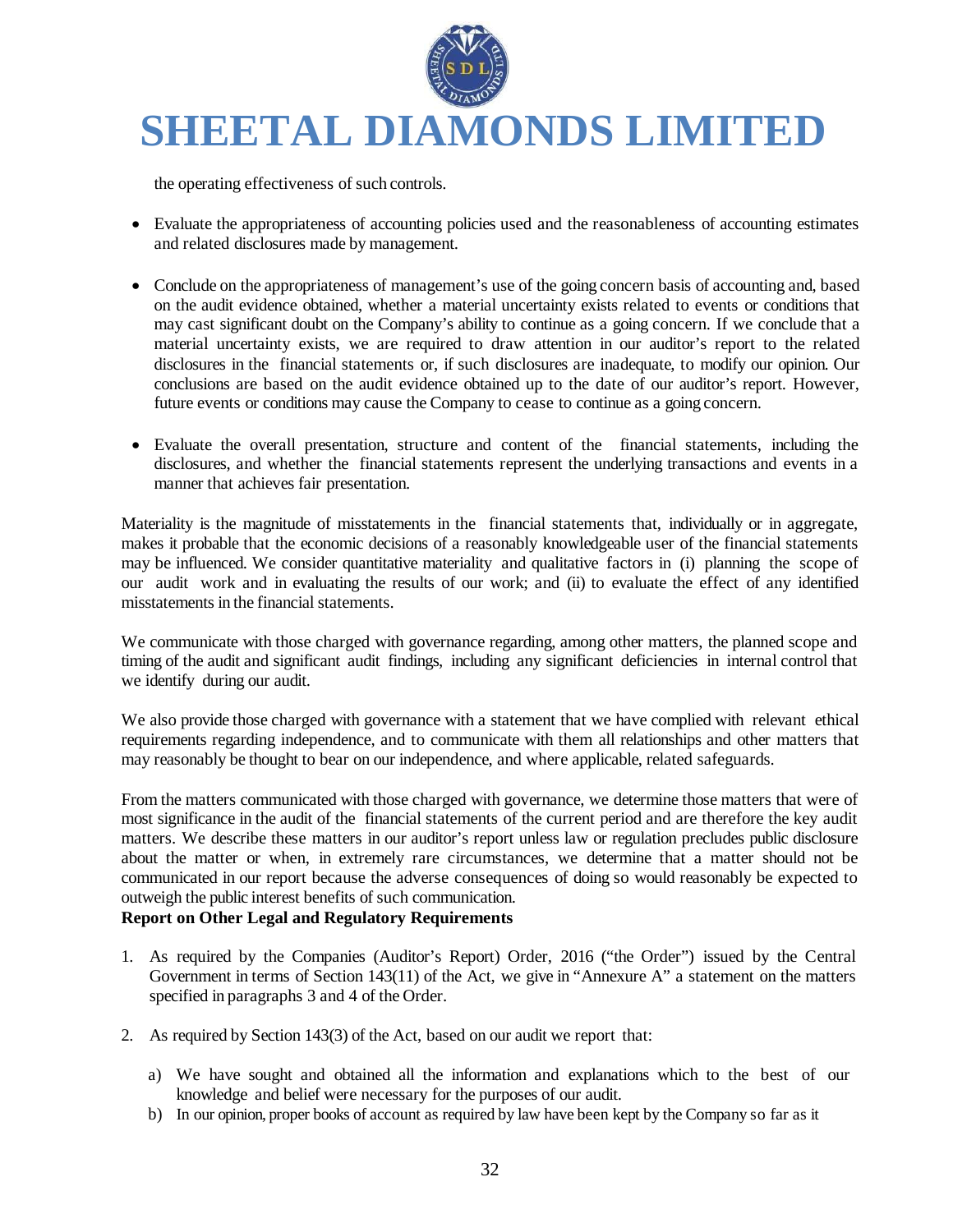

appears from our examination of those books.

- c) The Balance Sheet, the Statement of Profit and Loss including Other Comprehensive Income, Statement of Changes in Equity and the Statement of Cash Flow dealt with by this Report are in agreement with the relevant books of account.
- d) In our opinion, the aforesaid financial statements comply with the Ind AS specified under Section 133 of the Act, read with Rule 7 of the Companies (Accounts) Rules, 2014.
- e) On the basis of the written representations received from the directors as on March 31, 2019 taken on record by the Board of Directors, none of the directors is disqualified as on March 31, 2019 from being appointed as a director in terms of Section 164 (2) of the Act.
- f) With respect to the adequacy of the internal financial controls over financial reporting of the Company and the operating effectiveness of such controls, refer to our separate Report in "Annexure B". Our report expresses an unmodified opinion on the adequacy and operating effectiveness of the Company's internal financial controls over financial reporting.
- g) With respect to the other matters to be included in the Auditor's Report in accordance with the requirements of section 197(16) of the Act, as amended: In our opinion and to the best of our information and according to the explanations given to us, the remuneration paid by the Company to its directors during the year is in accordance with the provisions of section 197 of the Act.
- h) With respect to the other matters to be included in the Auditor's Report in accordance with Rule 11 of the Companies (Audit and Auditors) Rules, 2014, as amended in our opinion and to the best of our information and according to the explanations given to us:
	- i. The Company does not have any pending litigations which would impact its financial position.
	- ii. The Company did not have any long-term contracts including derivative contracts for which there were any material foreseeable losses.
	- iii. There were no amounts which were required to be transferred to the Investor Education and Protection Fund by the Company.

**For M/s. A.T.Jain & Co.** Chartered Accountants FRN Number: 103886W

 $SD/-$ **(Sushil T. Jain)** Partner Membership No. 33809 Place : Mumbai Date : 22/05/2019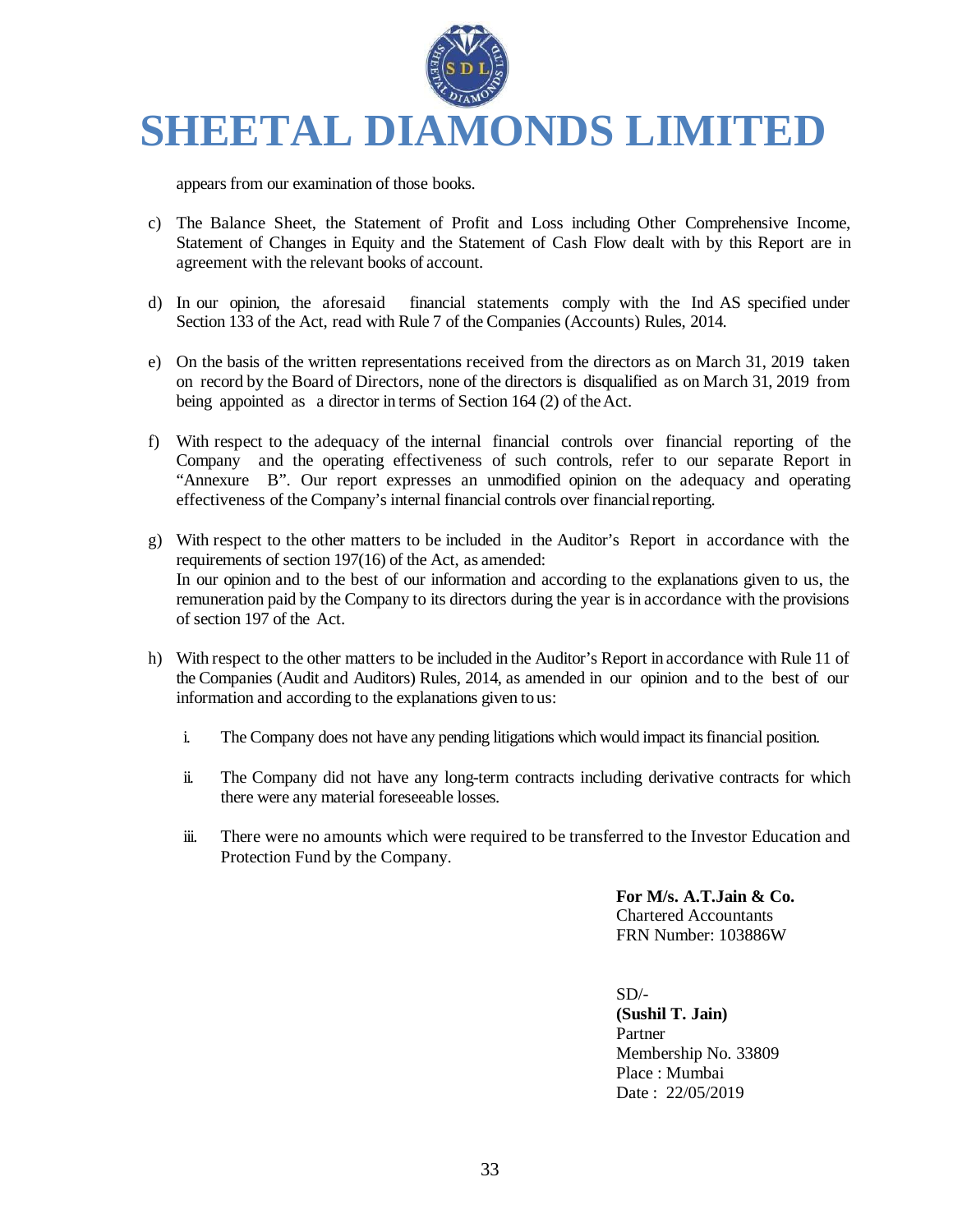

**Balance Sheet as at 31st March, 2019**

|                                         |              |                            | (Amount in Rs.)            |
|-----------------------------------------|--------------|----------------------------|----------------------------|
| <b>Particulars</b>                      | <b>Notes</b> | As at                      | As at                      |
|                                         |              | 31st March, 2019           | 31st March, 2018           |
| <b>ASSETS</b>                           |              |                            |                            |
| 1) NON - CURRENT ASSETS                 |              |                            |                            |
| (a) Property, Plant & Equipment         | 3            | 985,162                    | 1,241,561                  |
| (b) Financial assets                    |              |                            |                            |
| (i) Deposits                            | 4            | 22,000                     | 22,000                     |
| (c) Deferred Tax Assets (Net)           |              | 169,877                    | 269,267                    |
| (d) Other non current assets            | 5            |                            | 113,090                    |
| <b>TOTAL NON- CURRENT ASSETS</b>        |              | 1,177,039                  | 1,645,918                  |
| 2) CURRENT ASSETS                       |              |                            |                            |
| (a) Inventories                         | 6            | 7,298,190                  | 18,793,350                 |
| (b) Financial assets                    |              |                            |                            |
| (i) Trade receivables                   | 7            | 27,569,726                 | 14,529,465                 |
| (ii) cash & cash equivalents            | 8            | 433,566                    | 6,158,383                  |
| (iii) Loans & Advances                  | 9            |                            | 40,245                     |
| c) Other current assets                 | 10           | 2,169,056                  | 3,301,514                  |
| <b>TOTAL CURRENT ASSETS</b>             |              | 37,470,538                 | 42,822,957                 |
|                                         |              |                            |                            |
| <b>TOTAL ASSETS</b>                     |              | 38,647,577                 | 44,468,875                 |
|                                         |              |                            |                            |
| <b>Particulars</b>                      | Note No.     | As at                      | As at                      |
|                                         |              | 31st March, 2019           | 31st March, 2018           |
| <b>EQUITY AND LIABILTIES</b>            |              |                            |                            |
| 1) EQUITY                               |              | 50,000,000                 |                            |
| (a) Equity share capital                | 11<br>12     |                            | 50,000,000                 |
| (b) Other equity<br><b>TOTAL EQUITY</b> |              | (16,607,506)<br>33,392,494 | (14,600,119)<br>35,399,881 |
|                                         |              |                            |                            |
| 2) NON- CURRENT LIABILITIES             |              |                            |                            |
| (a) Financial liablities                |              |                            |                            |
| (i) Borrowings                          | 13           |                            | 980,000                    |
| <b>TOTAL NON- CURRENT LIABILITIES</b>   |              |                            | 980,000                    |
| 3) CURRENT LIABILITIES                  |              |                            |                            |
| (a) Financial liablities                |              |                            |                            |
| (i)Trade payables                       | 14           | 4,472,826                  | 2,730,177                  |
| (b) Other current liabilities           | 15           | 782,257                    | 5,358,817                  |
| <b>TOTAL CURRENT LIABILITIES</b>        |              | 5,255,083                  | 8,088,994                  |
| <b>TOTAL EQUITY AND LIABILITIES</b>     |              | 38,647,577                 | 44,468,875                 |

The accompanying notes are an integral part of the financial statements.

As per our report of even date **A.T.Jain & Co. For and on behalf of the Board of Chartered Accountants SHEETAL DIAMONDS LIMITED**

Firm Reg No:- 103886W

| SD/-                    | $SD/-$                                                       | $SD/-$ | $SD/-$                   |
|-------------------------|--------------------------------------------------------------|--------|--------------------------|
| Sushil Jain             | Vinita Rathod Pankaj Shah                                    |        | <b>Vinod Shah</b>        |
| Partner                 | Company Secretary as<br>Compliance Officer<br>Director & CFO |        | <b>Managing Director</b> |
| Membership No: - 033809 | PAN: AMQPR3191R DIN: 03579870                                |        | DIN: 01859634            |
| Place: Mumbai           | Place: Mumbai Place: Mumbai                                  |        | Place: Mumbai            |
| Date: 22/05/2019        | Date: $22/05/2019$ Date: $22/05/2019$                        |        | Date: 22/05/2019         |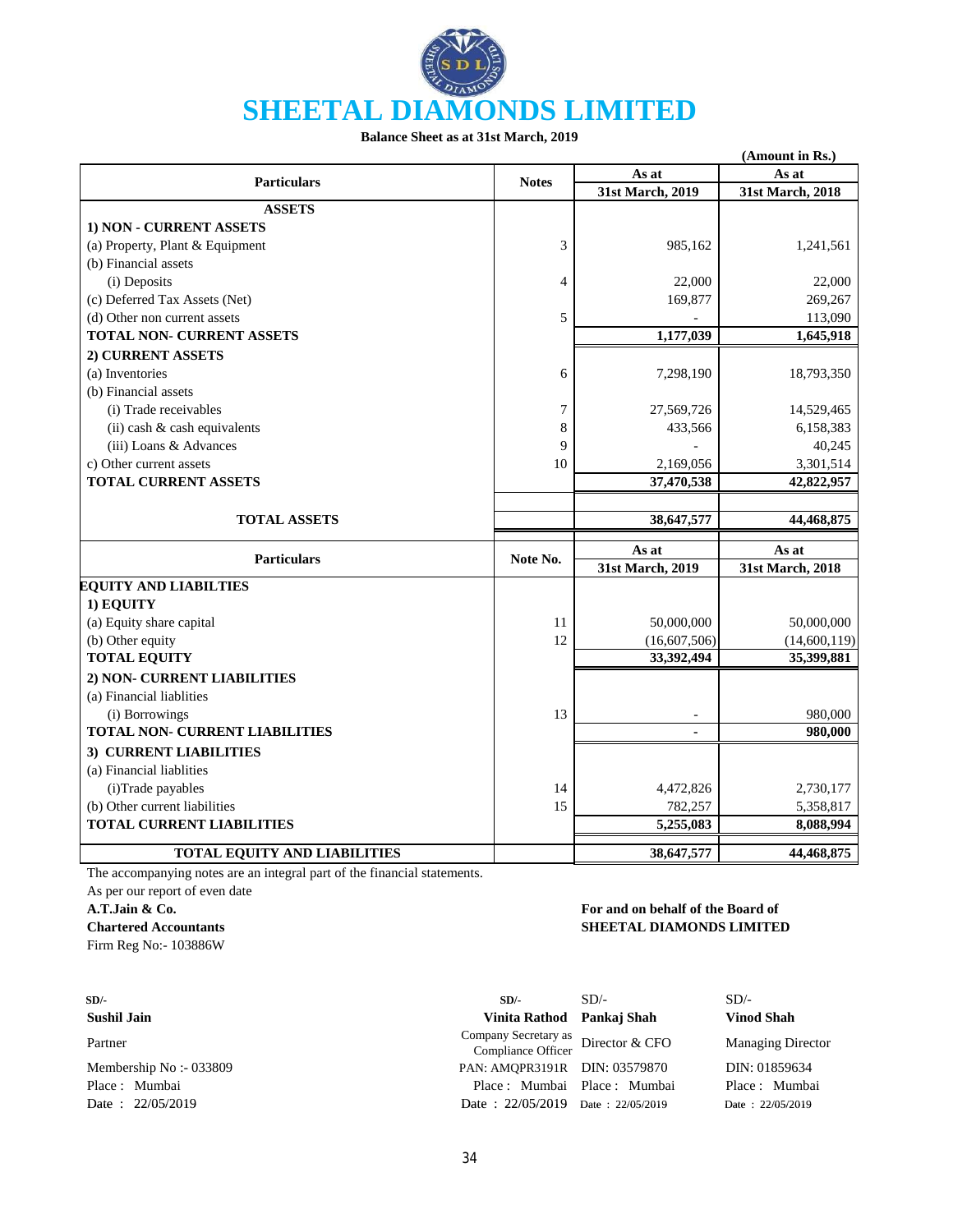

**Statement of Profit and Loss for the year ended 31st March, 2019**

|                                         |              |                    | (Amount in Rs.)    |
|-----------------------------------------|--------------|--------------------|--------------------|
| <b>Particulars</b>                      | <b>Notes</b> | For the Year ended | For the Year ended |
|                                         |              | 31st March, 2019   | 31st March, 2018   |
| <b>Revenue</b>                          |              |                    |                    |
| Revenue from operations                 | 16           | 201,046,570        | 185,059,407        |
| Other income                            | 17           | 3,981,066          | 444,549            |
| <b>Total revenue</b>                    |              | 205,027,636        | 185,503,956        |
| <b>Expenses</b>                         |              |                    |                    |
| Purchase of stock-in-trade              |              | 185,403,380        | 180,466,297        |
| Changes in inventories                  | 18           | 11,495,160         | (3,013,596)        |
| Employee benefit expenses               | 19           | 2,664,944          | 1,927,653          |
| Depreciation and amortization expenses  | 3            | 271,649            | 356,697            |
| Other expenses                          | 20           | 7,100,501          | 5,350,393          |
| <b>Total expenses</b>                   |              | 206,935,633        | 185,087,444        |
| Profit before exceptional items and tax |              | (1,907,997)        | 416,512            |
| Exceptional items                       |              |                    |                    |
| Profit before tax                       |              | (1,907,997)        | 416,512            |
| <b>Tax expenses</b>                     |              |                    |                    |
| Deferred tax                            |              | 99,390             | (269, 267)         |
| Profit(Loss) for the year               |              | (2,007,387)        | 685,779            |
| Other Comprehensive Income              |              |                    |                    |
| <b>Total Comprehensive Income</b>       |              | (2,007,387)        | 685,779            |
| <b>Earning per share</b>                |              |                    |                    |
| <b>Basic</b>                            |              | (0.40)             | 0.14               |
| Diluted                                 |              | (0.40)             | 0.14               |

The accompanying notes are an integral part of the financial statements.

As per our report of even date **A.T.Jain & Co. Chartered Accountants** Firm Reg No:- 103886W

# **For and on behalf of the Board of SHEETAL DIAMONDS LIMITED**

| $SD/-$                   | $SD/-$                                     | $SD/-$           | $SD/-$                   |
|--------------------------|--------------------------------------------|------------------|--------------------------|
| <b>Sushil Jain</b>       | Vinita Rathod                              | Pankaj Shah      | <b>Vinod Shah</b>        |
| Partner                  | Company Secretary as<br>Compliance Officer | Director & CFO   | <b>Managing Director</b> |
| Membership No: $-033809$ | PAN: AMOPR3191R                            | DIN: 03579870    | DIN: 01859634            |
| Place: Mumbai            | Place: Mumbai                              | Place: Mumbai    | Place: Mumbai            |
| Date: $22/05/2019$       | Date: 22/05/2019                           | Date: 22/05/2019 | Date: 22/05/2019         |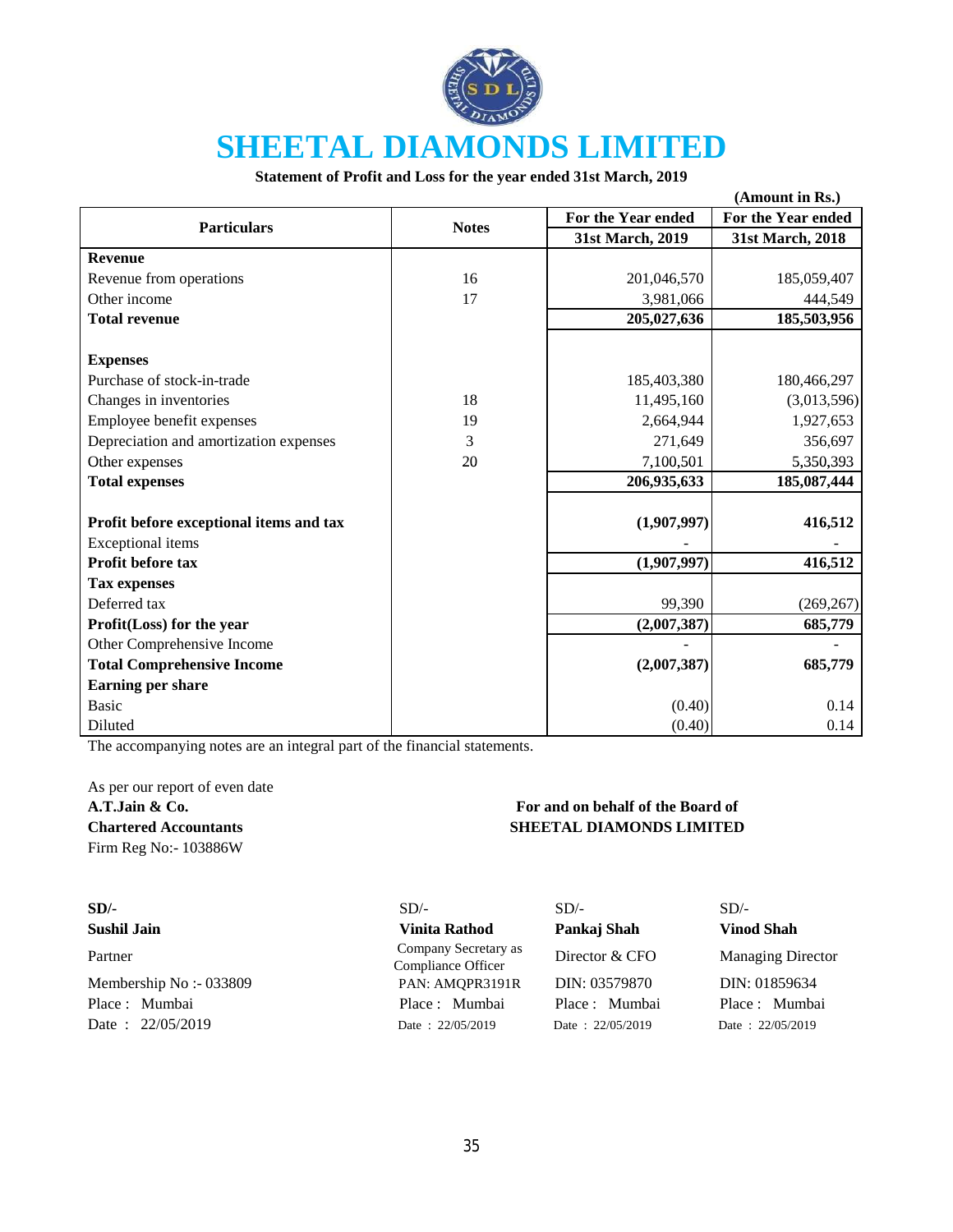

#### **Cash flow statement for the year ended 31st March, 2019**

|              |                                                   |                    |             |             | (Amount in Rs.)    |  |  |
|--------------|---------------------------------------------------|--------------------|-------------|-------------|--------------------|--|--|
|              | <b>Particulars</b>                                | For the Year ended |             |             | For the Year ended |  |  |
|              |                                                   | 31st March, 2019   |             |             | 31st March, 2018   |  |  |
| A)           | Cash flow from operating activities :-            |                    |             |             |                    |  |  |
|              | Net Profit before tax                             |                    | (1,907,997) |             | 416,512            |  |  |
|              | <b>Adjustment for:</b>                            |                    |             |             |                    |  |  |
|              | Depreciation                                      | 271,649            |             | 356,697     |                    |  |  |
|              |                                                   |                    | 271,649     |             | 356,697            |  |  |
|              | Operating Cashflow before working Capital changes |                    | (1,636,348) |             | 773,209            |  |  |
|              | <b>Adjustment for working capital changes</b>     |                    |             |             |                    |  |  |
|              | Trade Receivable                                  | (13,040,261)       |             | 5,654,762   |                    |  |  |
|              | <b>Trade Payable</b>                              | 1,742,649          |             | (1,377,113) |                    |  |  |
|              | Inventory                                         | 11,495,160         |             | (3,013,596) |                    |  |  |
|              | <b>Other Current Liabilities</b>                  | (4,576,560)        |             | (15, 458)   |                    |  |  |
|              | Short Term Loans & Advances                       | 40,245             |             | (645,792)   |                    |  |  |
|              | <b>Other Current Assets</b>                       | 1,132,458          |             |             |                    |  |  |
|              | <b>Borrowings</b>                                 | (980,000)          |             |             |                    |  |  |
|              |                                                   |                    | (4,186,309) |             | 602,804            |  |  |
|              | <b>Cash generated from operation</b>              |                    | (5,822,657) |             | 1,376,012          |  |  |
|              | Less: Taxes Paid                                  |                    |             |             |                    |  |  |
|              |                                                   |                    | (5,822,657) |             | 1,376,012          |  |  |
| $\bf{B}$     | Cash flow from Investing activities :-            |                    |             |             |                    |  |  |
|              | Purchase of Fixed Assets                          | (15,250)           |             | (72, 035)   |                    |  |  |
|              | Sale of Fixed Assets                              |                    |             | 51,600      |                    |  |  |
|              | Other Inflow / (Outflows) of cash                 | 113,090            |             | 18,848      |                    |  |  |
|              | <b>Cash generated from Investing Activities</b>   |                    | 97,840      |             | (1,587)            |  |  |
| $\mathbf{C}$ | <b>Cash flow from Financing activities :-</b>     |                    |             |             |                    |  |  |
|              | <b>Cash generated from Financing Activities</b>   |                    |             |             |                    |  |  |
|              | Net Increase/Decrease in cash or cash             |                    | (5,724,817) |             | 1,374,425          |  |  |
|              | equivalent $(A+B+C)$                              |                    |             |             |                    |  |  |
|              | Cash & cash equivalent as at Opening Date         |                    | 6,158,383   |             | 4,783,958          |  |  |
|              | Cash & cash equivalent as at Closing Date         |                    | 433,566     |             | 6,158,383          |  |  |

As per our report of even date<br>A.T.Jain & Co. **Chartered Accountants** Firm Reg No:- 103886W

#### **A.T.Jain & Co. For and on behalf of the Board of SHEETAL DIAMONDS LIMITED**

| SD/-                    | $SD/-$                                                    | $SD/-$                      | $SD/-$                   |
|-------------------------|-----------------------------------------------------------|-----------------------------|--------------------------|
| Sushil Jain             | <b>Vinita Rathod</b>                                      | Pankai Shah                 | <b>Vinod Shah</b>        |
| Partner                 | Company Secretary as Director & CFO<br>Compliance Officer |                             | <b>Managing Director</b> |
| Membership No :- 033809 | PAN: AMOPR3191R                                           | DIN: 03579870               | DIN: 01859634            |
| Place : Mumbai          | Place: Mumbai                                             | Place: Mumbai Place: Mumbai |                          |
| Date: 22/05/2019        | Date: 22/05/2019                                          | Date: 22/05/2019            | Date: 22/05/2019         |

### 36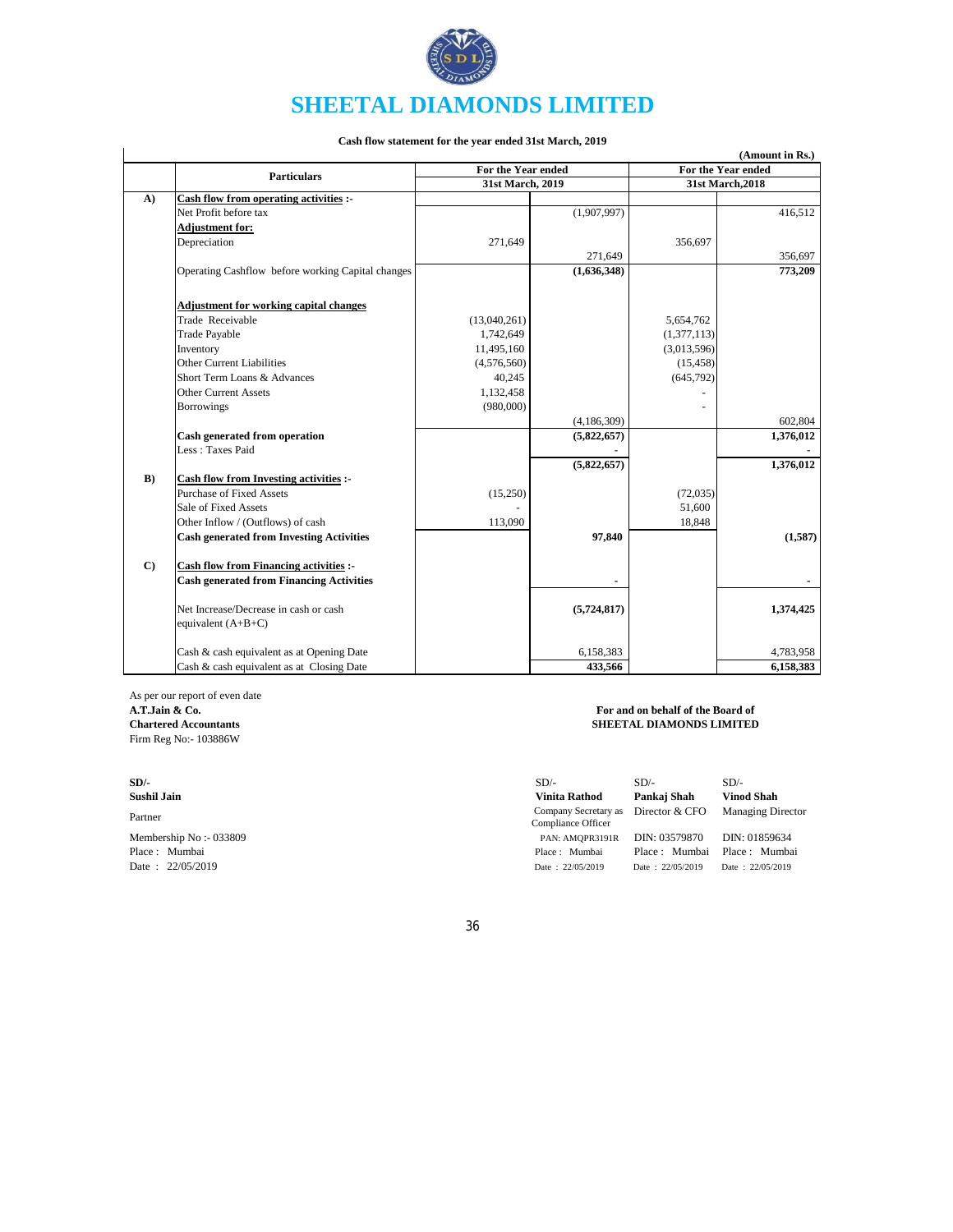

**Cash flow statement for the year ended 31st March, 2019**

|                                             | <b>Balance as on 31st</b> | <b>Balance as on 31st</b> |  |
|---------------------------------------------|---------------------------|---------------------------|--|
|                                             | <b>March, 2019</b>        | <b>March, 2018</b>        |  |
| <b>EQUITY SHARE CAPITAL</b>                 | 50,000,000                | 50,000,000                |  |
| <b>TOTAL</b>                                | 50,000,000                | 50,000,000                |  |
|                                             |                           |                           |  |
|                                             |                           |                           |  |
| <b>OTHER EQUITY</b>                         | <b>Balance as on 31st</b> | <b>Balance as on 31st</b> |  |
|                                             | <b>March 2019</b>         | <b>March 2018</b>         |  |
| <b>Reserve and Surplus</b>                  |                           |                           |  |
| <b>Opening Balance</b>                      | (14,600,119)              | (15, 285, 898)            |  |
| $Add/(Less)$ : profit/(loss) for the period | (2,007,387)               | 685,779                   |  |
| Add: transferred from reserves.             |                           |                           |  |
| Add: Transf. from Deferred Tax              |                           |                           |  |
| <b>Balance carried to Balance sheet</b>     | (16,607,506)              | (14,600,119)              |  |

As per our report of even date **A.T.Jain & Co. Chartered Accountants** Firm Reg No:- 103886W

# **SHEETAL DIAMONDS LIMITED For and on behalf of the Board of**

| $SD/-$<br><b>Sushil Jain</b> | $SD/-$<br><b>Vinita Rathod</b>             | $SD/-$<br>Pankaj Shah | $SD/-$<br><b>Vinod Shah</b> |
|------------------------------|--------------------------------------------|-----------------------|-----------------------------|
| Partner                      | Company Secretary as<br>Compliance Officer | Director & CFO        | <b>Managing Director</b>    |
| Membership No: - 033809      | PAN: AMOPR3191R                            | DIN: 03579870         | DIN: 01859634               |
| Place : Mumbai               | Place: Mumbai                              | Place: Mumbai         | Place: Mumbai               |
| Date: $22/05/2019$           | Date: $22/05/2019$                         | Date: $22/05/2019$    | Date: 22/05/2019            |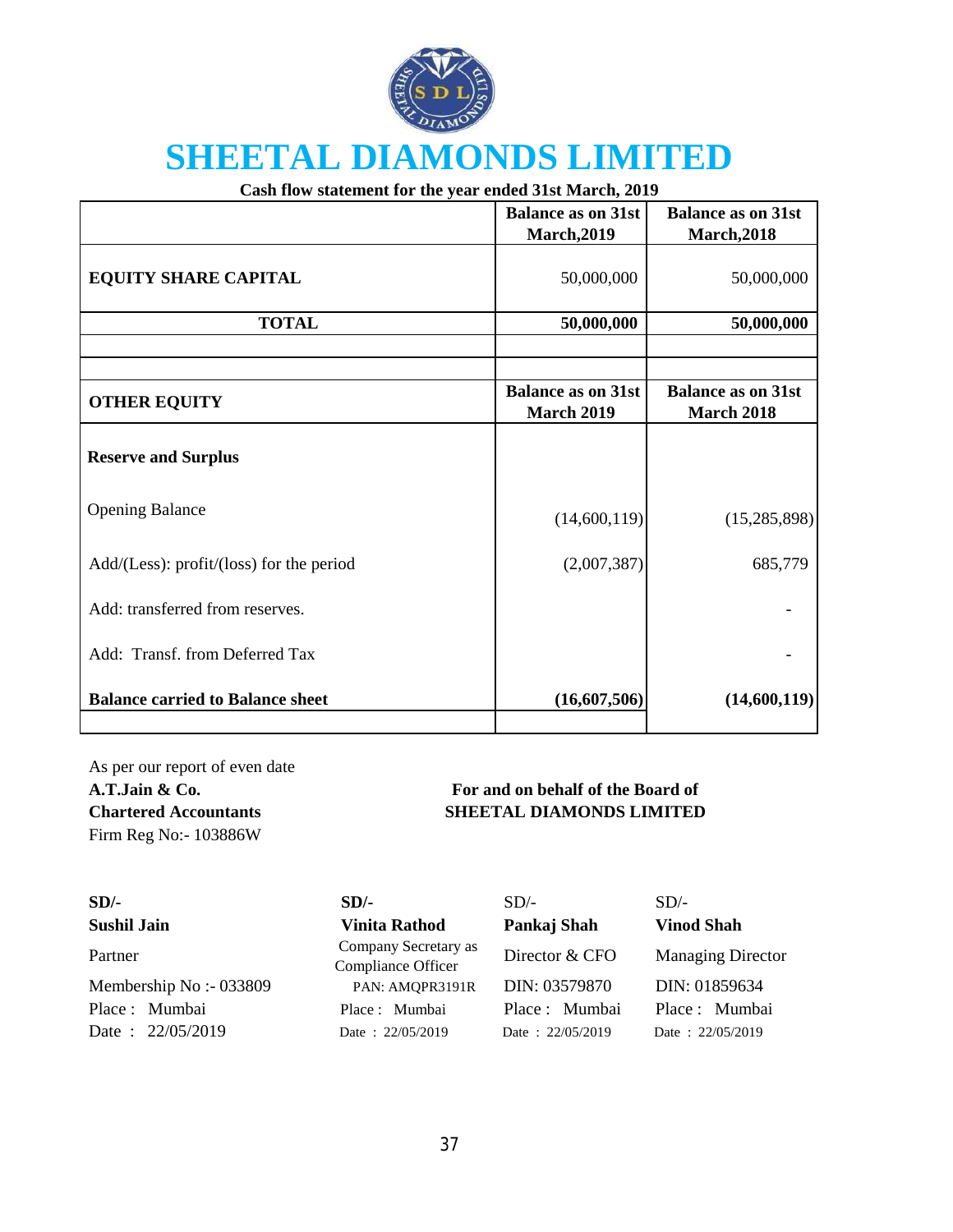

# **Notes to the Financial Statements for the year ended March 31, 2019**

# 1. **Corporate Information**

SHEETAL DIAMONDS LIMITED ("the company") is engaged in the trading of Loose Diamonds  $\&$ Jewellery.

# **2. Significant Accounting Policies**

# **Basis of preparation of Financial Statements**

These financial statements are prepared in accordance with Indian Accounting Standards (Ind AS) under the historical cost convention on the accrual basis except for certain financial instruments which are measured at fair values. The Ind AS are prescribed under Section 133 of the Act read with Rule 3 of the Companies (Indian Accounting Standards) Rules, 2015 and Companies (Indian Accounting Standards) Amendment Rules, 2016.

All amounts included in the financial statements are presented in Indian rupees ('INR').

# **Use of estimates and judgment**

The preparation of financial statements requires management to make estimates and assumptions that affect the reported amounts of assets and liabilities and the disclosure of contingent liabilities on the date of the financial statements. The estimates and assumptions used in the accompanying financial statements are based upon management's evaluation of the relevant facts and circumstances as of the date of the financial statements. Actual results could differ from those estimates. Any revision to accounting estimates is recognised prospectively in current and future periods.

# **Current versus non-current classification**

The company presents assets and liabilities in the balance sheet based on current/ non-current classification. An asset is treated as current when it is:

Expected to be realized or intended to be sold or consumed in normal operating cycle

Held primarily for the purpose of trading

Expected to be realized within twelve months after the reporting period, or

Cash or cash equivalent unless restricted from being exchanged or used to settle a liability for at least twelve months after the reporting period.

All other assets are classified as non-current.

A liability is current when:

It is expected to be settled in normal operating cycle

It is held primarily for the purpose of trading

It is due to be settled within twelve months after the reporting period, or

There is no unconditional right to defer the settlement of the liability for at least twelve months after the reporting period

The company classifies all other liabilities as non-current.

Deferred tax assets and liabilities are classified as non-current.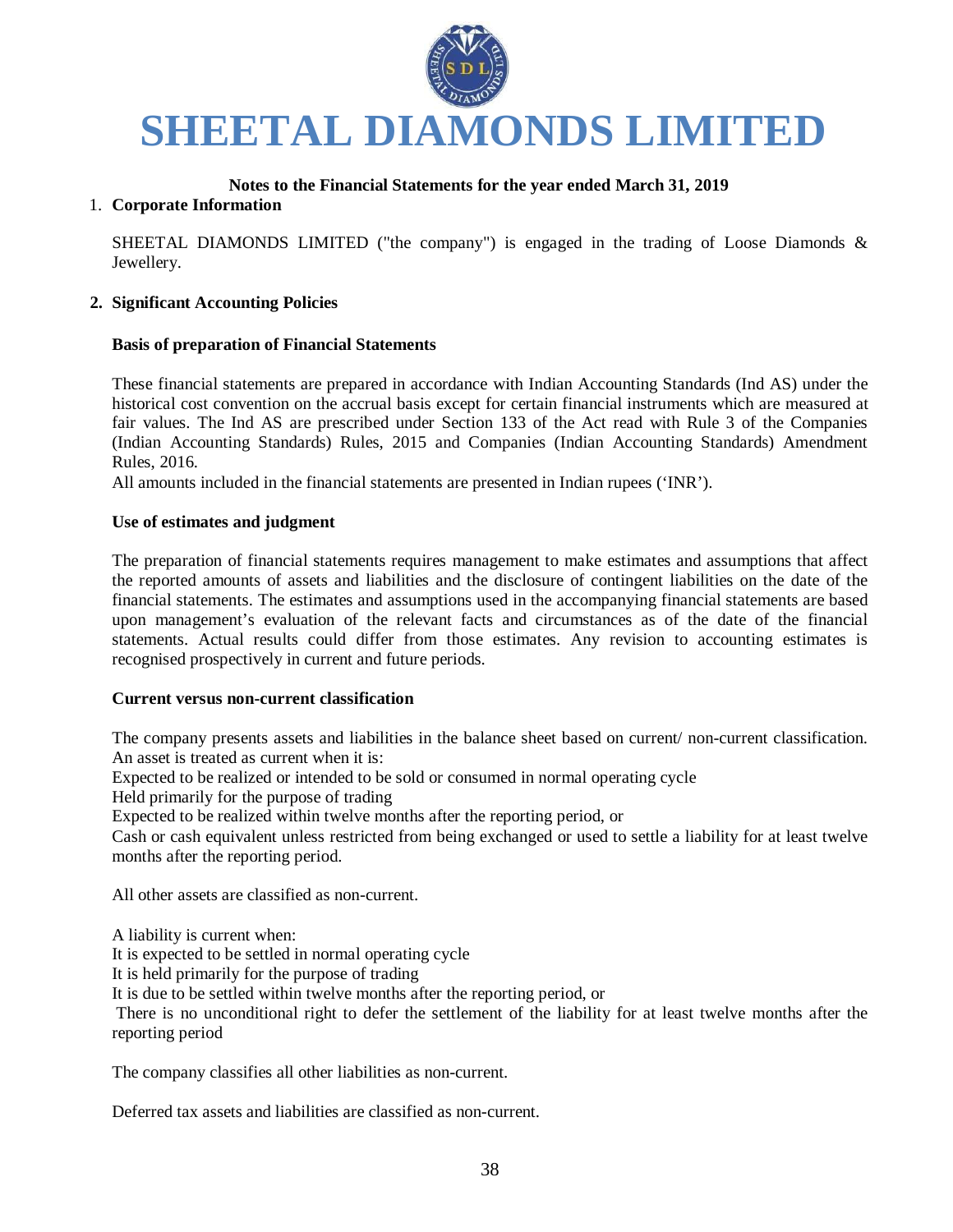

# **Revenue Recognition**

# *Sale of Goods:*

Sales are recorded net of trade discounts, sales tax/ value added tax, rebates and excise duty. Revenue from sale of products is recognised when the significant risks and rewards of ownership of the goods have passed to the buyer. Revenue is recognised to the extent that it is probable that the economic benefits will flow to the Company and can be reliably measured.

# *Interest Income*

Interest income is recognised on a time proportion basis.

# **Property, Plant and Equipment**

All Property, Plant and Equipment (PPE) are stated at carrying value i.e. original cost net of tax / duty credit availed, less accumulated depreciation and accumulated impairment losses.

The cost of an item of property, plant and equipment is recognized as an asset if, and only if it is probable that future economic benefits associated with the item will flow to the company and the cost of the item can be measured reliably. The cost of an item of PPE is the cash price equivalent at the recognition date. The cost of an item of PPE comprises:

Purchase price, including import duties and non-refundable purchase taxes, after deducting trade discounts, rebates,

Costs directly attributable to bringing the PPE to the location and condition necessary for it to be capable of operating in the manner intended by management.

The company has chosen the cost model for recognition and this model is applied to all class of assets. After recognition as an asset, an item of PPE is carried at its cost less any accumulated depreciation and any accumulated impairment losses.

Property, plant and equipment are eliminated from financial statement on disposal. Gains or losses arising from disposal of property, plant and equipment are recognized in the statement of profit and loss in the year of occurrence.

# **Depreciation and Amortization**

The depreciable amount of an item of Property, Plant and Equipment (PPE) is allocated on a straight line basis over its useful life. The residual value and the useful life of an asset are reviewed at each financial yearend. The Company depreciates it's property, plant and equipment over the useful life in the manner prescribed in Schedule II to the Companies Act, 2013 or on the basis of useful lives of the assets as estimated by management, whichever is lower. The residual value of all the assets is taken 5% of the cost of assets.

# **Borrowing Costs**

The Company capitalises borrowing costs that are directly attributable to the acquisition, construction or production of qualifying asset as a part of the cost of the asset. The Company recognises other borrowing costs as an expense in the period in which it incurs.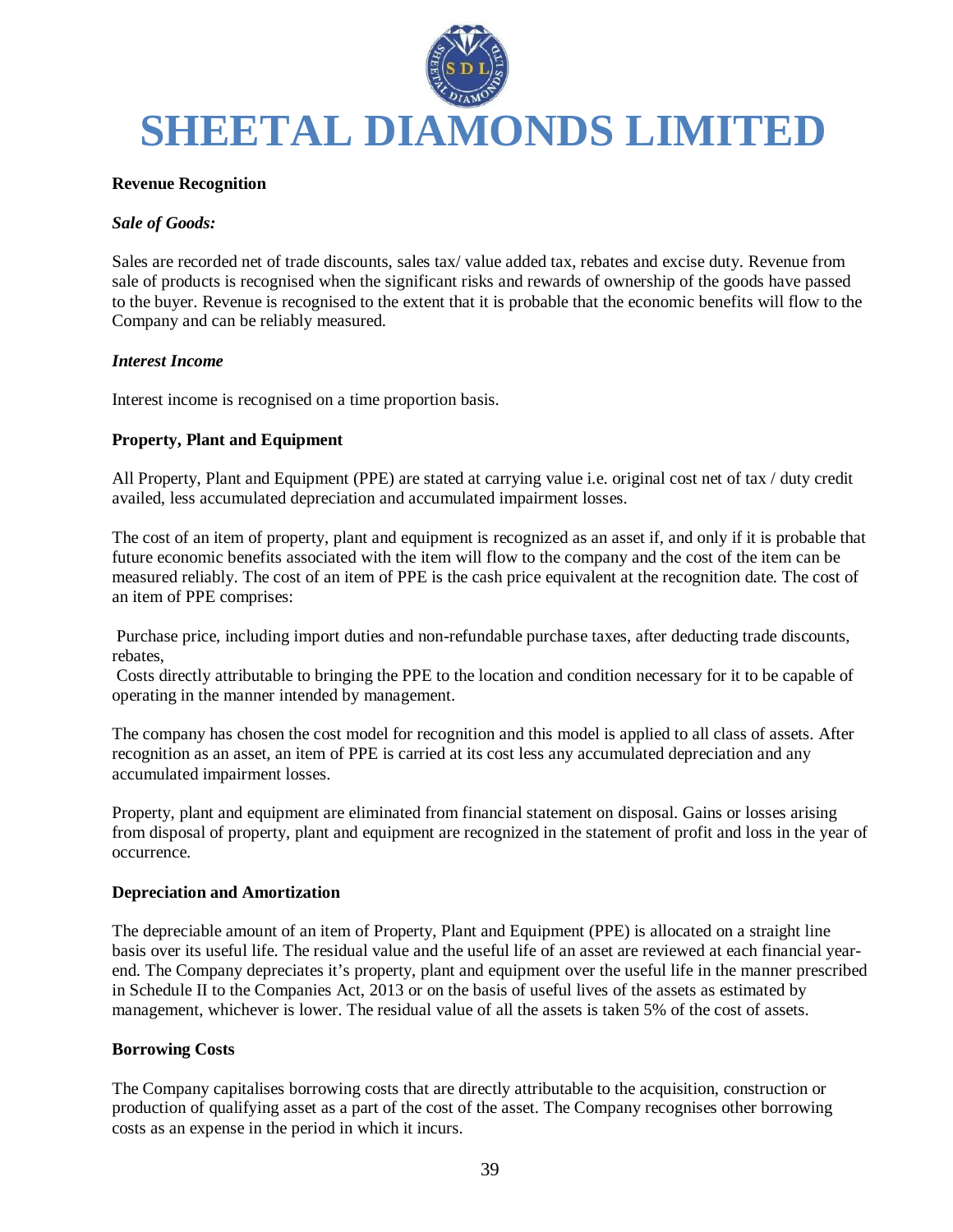

# **Foreign Currency Transactions:**

Transactions in currencies other than the functional currency are recognized at the rates of exchange prevailing at the dates of the transactions.

At the end of each reporting period, monetary items denominated in foreign currencies are retranslated at the rates prevailing at that date. Differences arising on settlement or translation of monetary items are recognized in profit or loss.

# **Inventories**

Inventories are valued at cost or net realizable value whichever is lower. Cost is determined on FIFO basis.

# **Provisions**

Provisions are recognized when the company has a present obligation (legal or constructive) as a result of a past event, it is probable that an outflow of economic benefits will be required to settle the obligation and a reliable estimate can be made of the amount of the obligation.

# **Contingent Liabilities / Assets**

# *Contingent Liabilities*

Contingent liabilities are not recognized but disclosed in Notes to the Accounts when the company has possible obligation due to past events and existence of the obligation depends upon occurrence or nonoccurrence of future events not wholly within the control of the company.

Contingent liabilities are assessed continuously to determine whether outflow of economic resources have become probable. If the outflow becomes probable then relative provision is recognized in the financial statements.

Contingent Liabilities are disclosed in the General Notes forming part of the accounts.

# *Contingent Assets*

Contingent Assets are not recognised in the financial statements. Such contingent assets are assessed continuously and are disclosed in Notes when the inflow of economic benefits becomes probable. If it is certain that inflow of economic benefit will arise then such asset and the relative income shall be recognised in financial statements.

# **Taxation**

Income tax expense represents the sum of the tax currently payable and deferred tax.

# *Current tax*

The tax currently payable is based on taxable profit for the year. Taxable profit differs from 'profit before tax' as reported in the statement of profit or loss and other comprehensive income/statement of profit or loss because of items of income or expense that are taxable or deductible in other years and items that are never taxable or deductible. The Company's current tax is calculated using tax rates that have been enacted or substantively enacted by the end of the reporting period.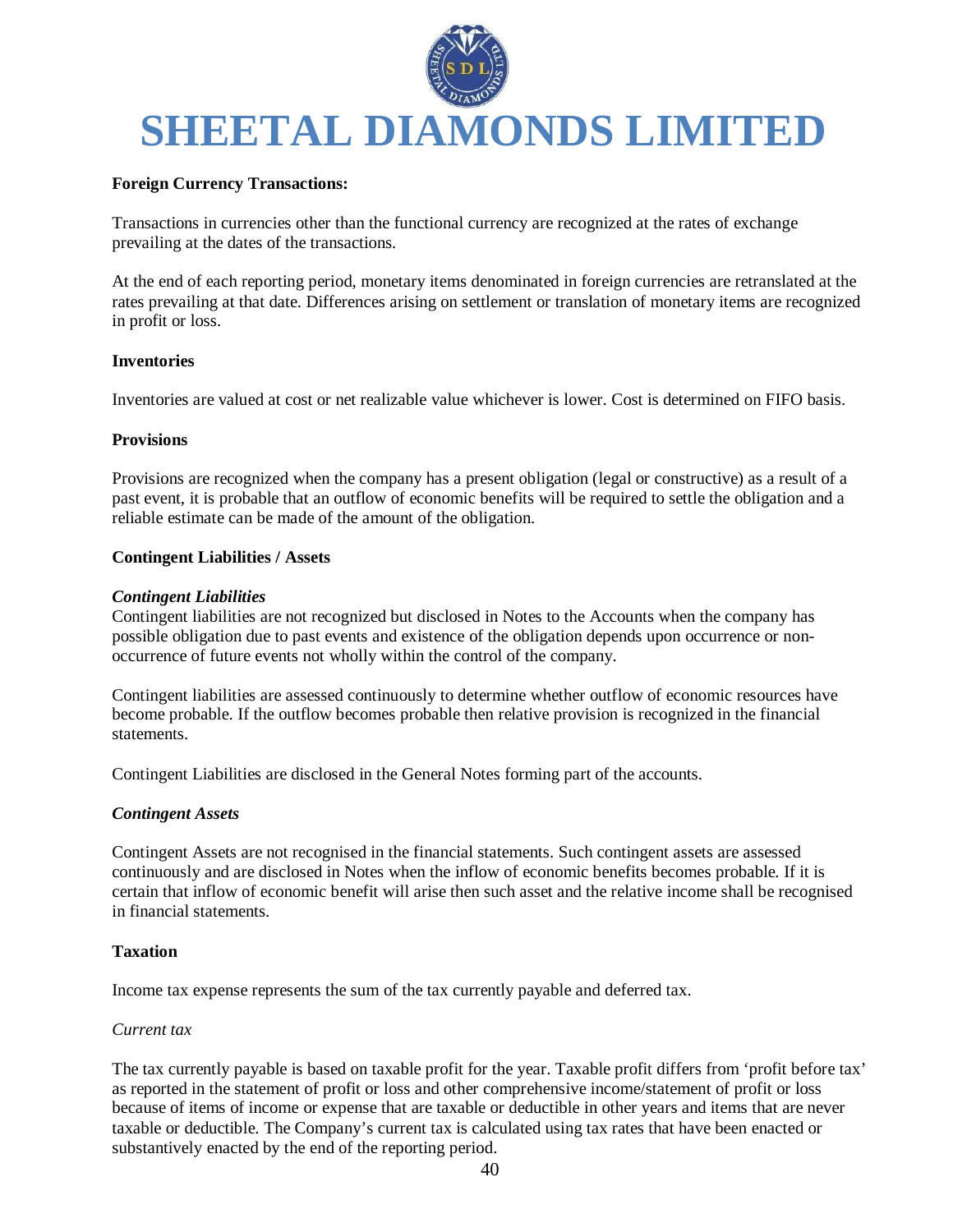

# *Deferred tax*

Deferred tax is recognized on temporary differences between the carrying amounts of assets and liabilities in the financial statements and the corresponding tax bases used in the computation of taxable profit. Deferred tax liabilities are generally recognized for all taxable temporary differences. Deferred tax assets are generally recognized for all deductible temporary differences to the extent that it is probable that taxable profits will be available against which those deductible temporary differences can be utilized.

The carrying amount of deferred tax assets is reviewed at the end of each reporting period and reduced to the extent that it is no longer probable that sufficient taxable profits will be available to allow all or part of the asset to be recovered.

Deferred tax liabilities and assets are measured at the tax rates that are expected to apply in the period in which the liability is settled or the asset realised, based on tax rates (and tax laws) that have been enacted or substantively enacted by the end of the reporting period.

# *Current and deferred tax for the year*

Current and deferred tax are recognized in profit or loss, except when they relate to items that are recognized in other comprehensive income or directly in equity, in which case, the current and deferred tax are also recognized in other comprehensive income or directly in equity respectively.

# **Financial instruments**

# Financial instruments consist of:

Financial assets, which include cash and cash equivalents, trade receivables, unbilled revenues, finance lease receivables, employee and other advances, investments in equity and debt securities and eligible current and non-current assets;

Financial liabilities, which include long and short-term loans and borrowings, bank overdrafts, trade payables, eligible current and non-current liabilities.

Financial instruments are recognized initially at fair value including any directly attributable transaction costs. Subsequent to initial recognition, financial instruments are measured as described below:

# *Cash and cash equivalents*

For the purposes of the cash flow statement, cash and cash equivalents include cash in hand, at banks and demand deposits with banks, net of outstanding bank overdrafts that are repayable on demand and are considered part of the Company's cash management system. In the statement of financial position, bank overdrafts are presented under borrowings within current liabilities.

# *Investments in Equity Securities*

Investments in equity securities (other than those in Subsidiaries, Joint Venture and Associates) are valued at their fair value. These investments are measured at fair value and changes therein, other than impairment losses, are recognized in Other Comprehensive Income. The impairment losses, if any, are reclassified from equity into statement of profit and loss. On de-recognition of such assets, the related cumulative gain or losses recognised in other comprehensive income are transferred within equity.

# *Loans and receivables*

Loans and receivables are non-derivative financial assets with fixed or determinable payments that are not quoted in an active market. They are presented as current assets, except for those maturing later than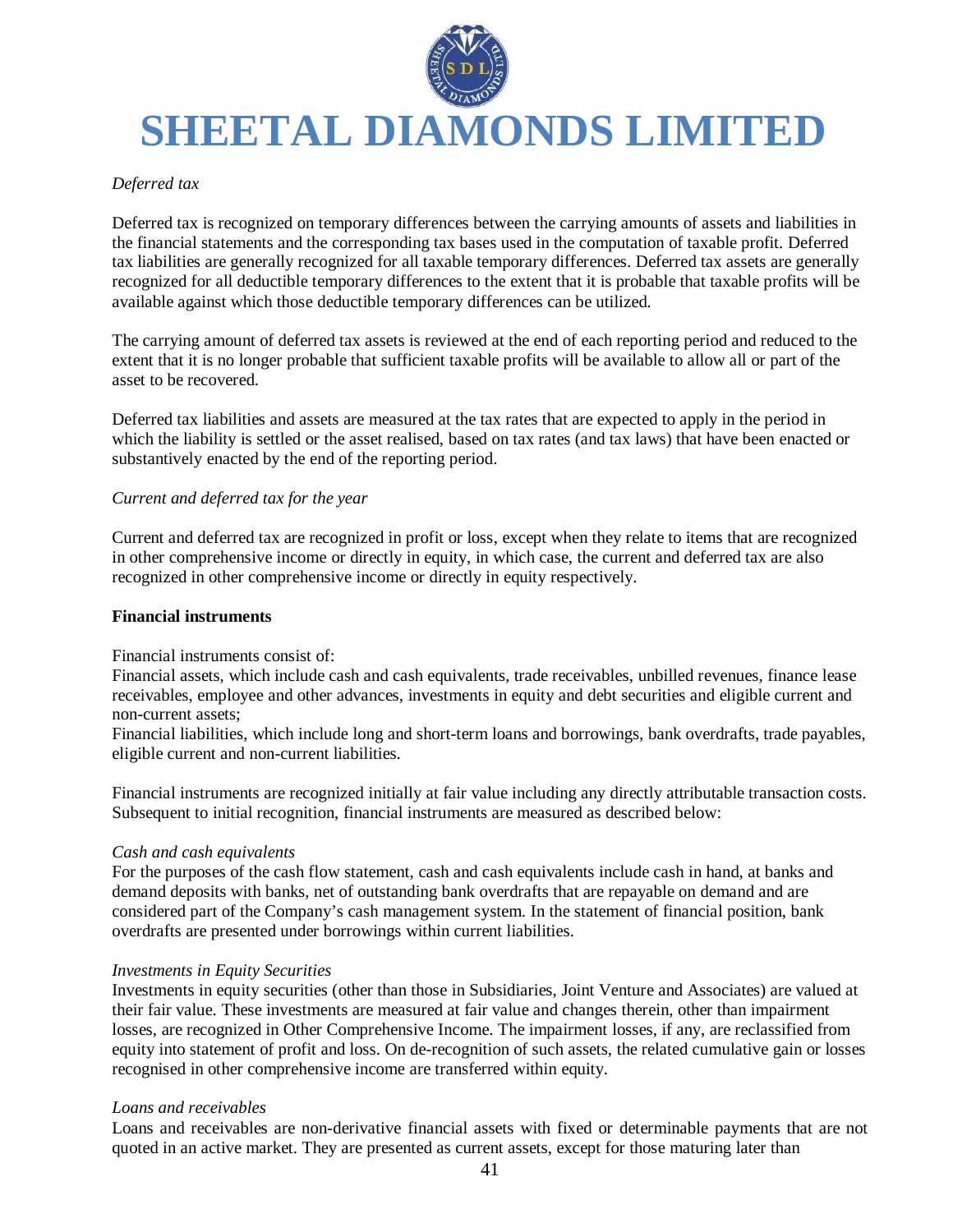

12 months after the reporting date which are presented as non-current assets. Loans and receivables are initially recognized at fair value plus directly attributable transaction costs and subsequently measured at amortized cost using the effective interest method, less any impairment losses. Loans and receivables comprise trade receivables, unbilled revenues and other assets. The company estimates the un-collectability of accounts receivable by analysing historical payment patterns, customer concentrations, customer creditworthiness and current economic trends. If the financial condition of a customer deteriorates, additional allowances may be required.

# *Trade and other payables*

Trade and other payables are initially recognized at fair value, and subsequently carried at amortized cost using the effective interest method. For these financial instruments, the carrying amounts approximate fair value due to the short term maturity of these instruments.

# **Impairment**

An asset is treated as impaired when the carrying cost of asset exceeds its recoverable value. An Impairment Loss is charged to the Profit & Loss Account in the year in which the asset is identified as impaired. The impairment loss recognized in prior accounting year is reversed if there has been a change in the estimate of recoverable amount.

# *Impairment of financial assets:*

The amount of expected credit losses (or reversal) that is required to adjust the loss allowance at the reporting date to the amount that is required to be recognised is recognized as an impairment gain or loss in profit or loss.

# *Impairment of non- financial assets:*

As at each balance sheet date, the Company assesses whether there is an indication that an asset may be impaired and also whether there is an indication of reversal of impairment loss recognised in the previous periods. If any indication exists, or when annual impairment testing for an asset is required, if any, the Company determines the recoverable amount and impairment loss is recognised when the carrying amount of an asset exceeds its recoverable amount.

# Recoverable amount is determined:

In the case of an individual asset, at the higher of the fair value less cost to sell and the value in use and In the case of cash generating unit (a group of assets that generates identified, independent cash flows), at the higher of the cash generating unit's fair value less cost to sell and the value in use.

In assessing value in use, the estimated future cash flows are discounted to their present value using a pre-tax discount rate that reflects current market assessments of the time value of money and the risks specific to the asset. In determining fair value less costs of disposal, recent market transactions are taken into account. If no such transactions can be identified, an appropriate valuation model is used. These calculations are corroborated by valuation multiples, quoted share prices for publicly traded companies or other available fair value indicators. Impairment losses of continuing operations, including impairment on inventories, are recognised in profit and loss section of the statement of profit and loss, except for properties previously revalued with the revaluation taken to Other Comprehensive Income (the 'OCI'). For such properties, the impairment is recognised in OCI up to the amount of any previous revaluation.

# **Earnings per share**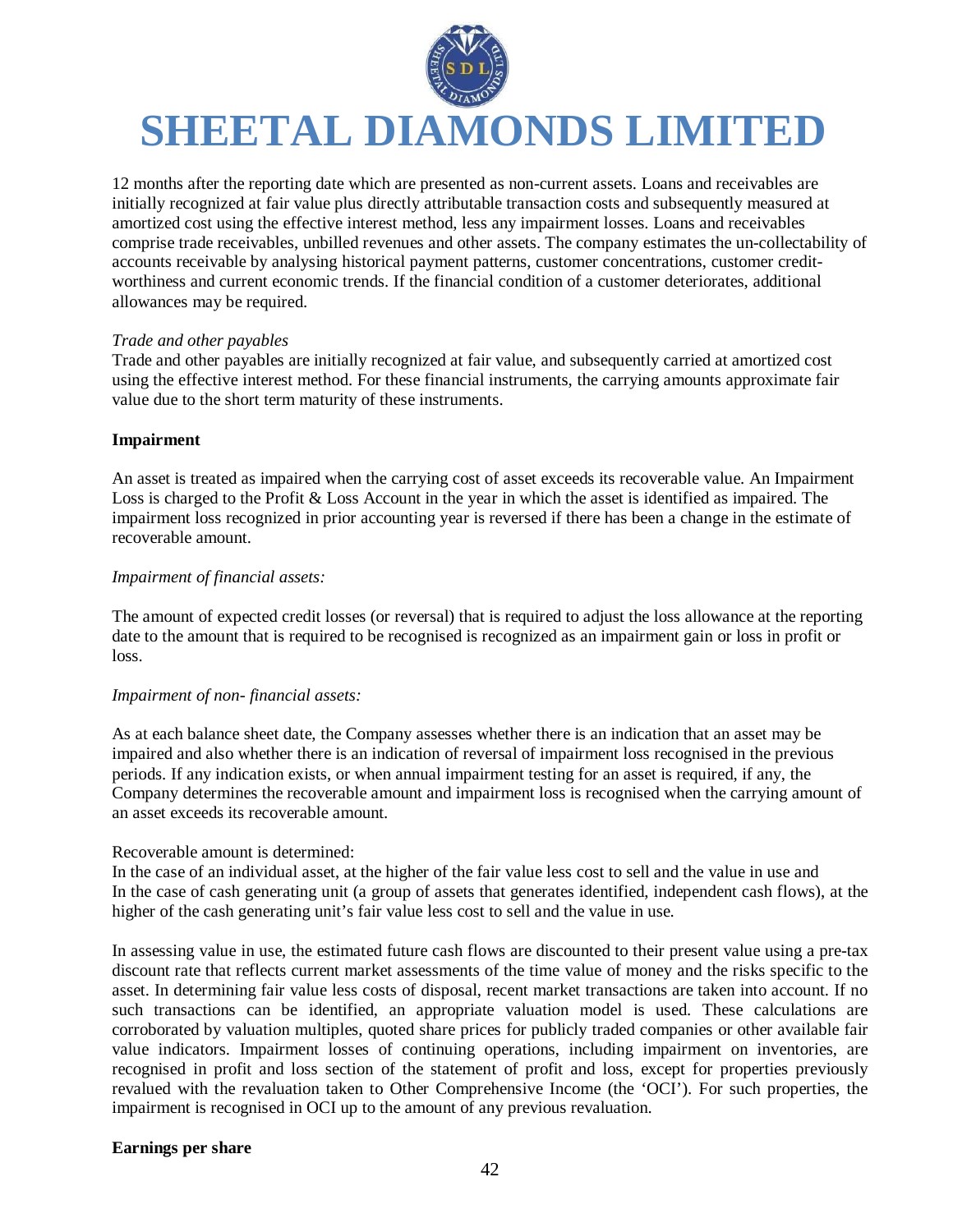

A basic earnings per share is computed by dividing the net profit attributable to the equity shareholders of the company by the weighted average number of equity shares outstanding during the year. Diluted earnings per share adjusts the figures used in the determination of basic earnings per share to take into account the after income tax effect of interest and other financing costs associated with dilutive potential equity shares, and the weighted average number of additional equity shares that would have been outstanding assuming the conversion of all dilutive potential equity shares.

# **Fair Value Measurement**

The Company measures financial instruments, such as, derivatives at fair value at each balance sheet date. Fair value is the price that would be received to sell an asset or paid to transfer a liability in an orderly transaction between market participants at the measurement date. The fair value measurement is based on the presumption that the transaction to sell the asset or transfer the liability takes place either: In the principal market for the asset or liability, or In the absence of a principal market, in the most advantageous market for the asset or liability

The principal or the most advantageous market must be accessible by the Company. The fair value of an asset or a liability is measured using the assumptions that market participants would use when pricing the asset or liability, assuming that market participants act in their economic best interest.

A fair value measurement of a non-financial asset takes into account a market participant's ability to generate economic benefits by using the asset in its highest and best use or by selling it to another market participant that would use the asset in its highest and best use.

The company uses valuation techniques that are appropriate in the circumstances and for which sufficient data are available to measure fair value, maximizing the use of relevant observable inputs and minimizing the use of unobservable inputs.

# **Cash and cash equivalents**

Cash and cash equivalents comprise cash on hand and demand deposits with banks which are short-term, highly liquid investments that are readily convertible into known amounts of cash and which are subject to insignificant risk of changes in value.

# **Cash flow statement**

Cash flows are reported using the indirect method, whereby profit for the period is adjusted for the effects of transactions of a non-cash nature, any deferrals or accruals of past or future operating cash receipts or payments and item of income or expenses associated with investing or financing cash flows. The cash flows from operating, investing and financing activities of the Company are segregated.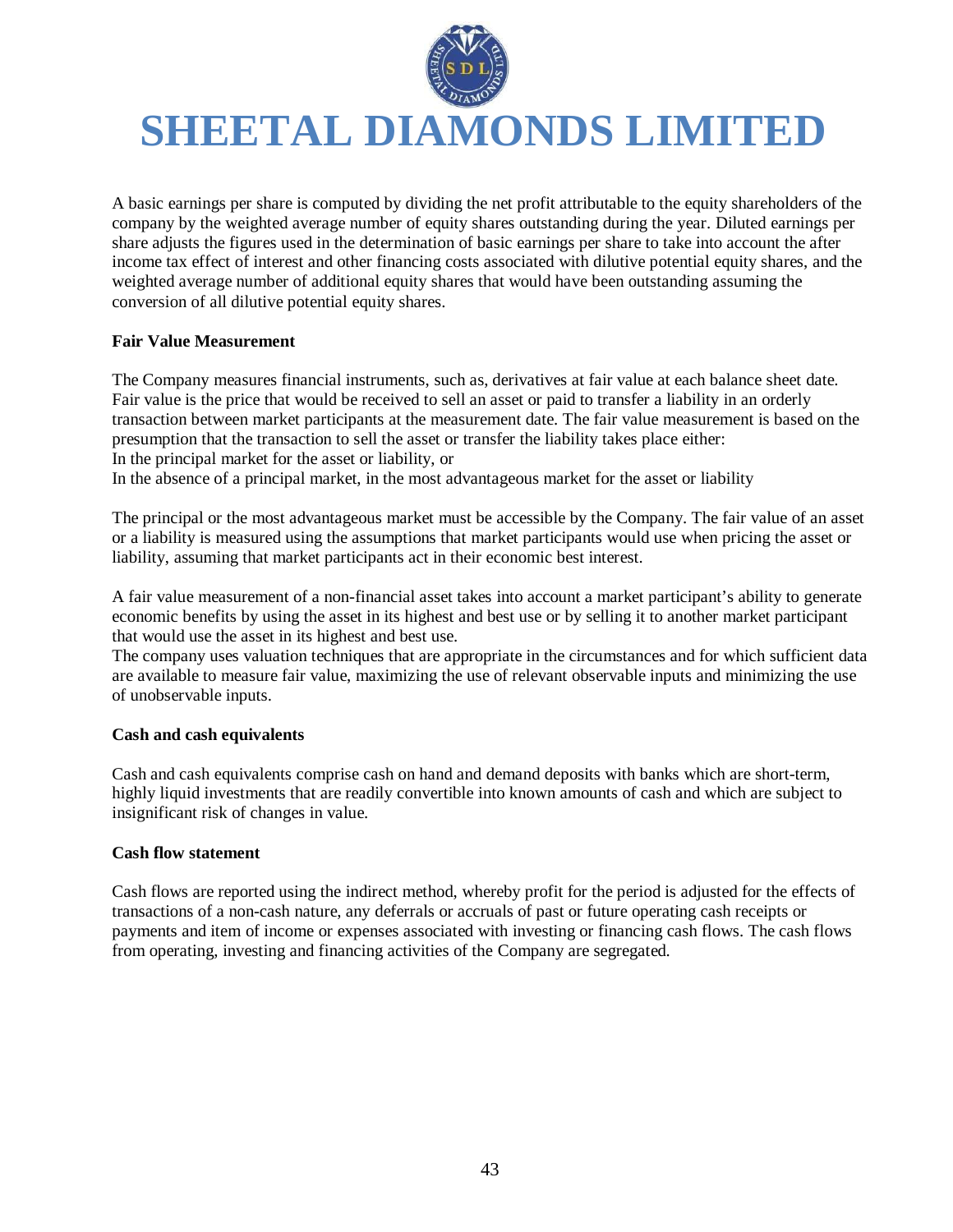

| Notes forming part of the financial statements |                                        |                                              |                               |                                         |                                        |                                                            |                          |                                            |                                                |                                            |
|------------------------------------------------|----------------------------------------|----------------------------------------------|-------------------------------|-----------------------------------------|----------------------------------------|------------------------------------------------------------|--------------------------|--------------------------------------------|------------------------------------------------|--------------------------------------------|
| Note 3: Property, Plant & Equipment            |                                        |                                              |                               |                                         |                                        |                                                            |                          |                                            | (Amount in Rs.)                                |                                            |
|                                                |                                        | <b>Gross Block</b>                           |                               |                                         |                                        | <b>Accumulated Depreciation</b>                            |                          |                                            | <b>Net Block</b>                               |                                            |
| <b>Particulars</b>                             | <b>Balance as at 1st</b><br>April 2018 | <b>Additions</b> /<br><b>Capitalisations</b> | Disposal /<br><b>Transfer</b> | <b>Balance</b> as at<br>31st March 2019 | <b>Balance as at</b><br>1st April 2018 | <b>Depreciation</b><br>charge for the On disposals<br>year |                          | <b>Balance as at</b><br>31st March<br>2019 | <b>Balance as at 31st</b><br><b>March 2019</b> | <b>Balance as at</b><br>31st March<br>2018 |
| <b>Tangible Assets</b>                         |                                        |                                              |                               |                                         |                                        |                                                            |                          |                                            |                                                |                                            |
| Furniture and Fixture                          | 618,052                                |                                              |                               | 618,052                                 | 500,468                                | 86,777                                                     |                          | 587,245                                    | 30,807                                         | 117,584                                    |
| Plant and Machinery                            | 3,565,831                              |                                              |                               | 3,565,831                               | 2,444,828                              | 181,944                                                    |                          | 2,626,771                                  | 939,060                                        | 1,121,004                                  |
| <b>Computer System</b>                         | 225,265                                | 11,500                                       |                               | 236,765                                 | 222,291                                | 2,734                                                      |                          | 225,025                                    | 11,740                                         | 2,974                                      |
| Office Equipments                              | $\blacksquare$                         | 3,750                                        |                               | 3,750                                   |                                        | 195                                                        |                          | 195                                        | 3,555                                          |                                            |
| <b>Total F.Y. 2018-19</b>                      | 4,409,148                              | 15,250                                       |                               | 4,424,398                               | 3,167,587                              | 271,649                                                    |                          | 3,439,236                                  | 985,162                                        | 1,241,561                                  |
| <b>Total F.Y. 2017-18</b>                      | 4,388,713                              | 72,035                                       | 51,600                        | 4,409,147.88                            | 2,810,890                              | 356,697                                                    |                          | 3,167,587                                  | 1,241,561.38                                   | 1,577,823                                  |
|                                                |                                        |                                              |                               |                                         |                                        |                                                            |                          |                                            |                                                |                                            |
|                                                |                                        | <b>Gross Block</b>                           |                               |                                         |                                        | <b>Accumulated Depreciation</b>                            |                          |                                            | <b>Net Block</b>                               |                                            |
| <b>Particulars</b>                             | <b>Balance as at 1st</b><br>April 2017 | <b>Additions</b> /<br><b>Capitalisations</b> | Disposal /<br><b>Transfer</b> | <b>Balance as at</b><br>31st March 2018 | <b>Balance as at</b><br>1st April 2017 | <b>Depreciation</b><br>charge for the On disposals<br>vear |                          | <b>Balance</b> as at<br>31st March<br>2018 | <b>Balance as at 31st</b><br><b>March 2018</b> | <b>Balance as at</b><br>31st March<br>2017 |
| <b>Tangible Assets</b>                         |                                        |                                              |                               |                                         |                                        |                                                            |                          |                                            |                                                |                                            |
| Furniture and Fixture                          | 618,052                                |                                              | $\overline{a}$                | 618,052                                 | 459,392                                | 41,076                                                     |                          | 500,468                                    | 117,584                                        | 158,660                                    |
| Plant and Machinery                            | 3,565,831                              |                                              | $\blacksquare$                | 3,565,831                               | 2,154,708                              | 290,120                                                    |                          | 2,444,828                                  | 1,121,004                                      | 1,411,123                                  |
| <b>Computer System</b>                         | 204,830                                | 72,035                                       | 51,600                        | 225,265                                 | 196,790                                | 25,501                                                     | $\overline{\phantom{a}}$ | 222,291                                    | 2.974                                          | 8,040                                      |
| <b>Total F.Y. 2017-18</b>                      | 4,388,713                              | 72,035                                       | 51,600                        | 4,409,148                               | 2,810,890                              | 356,697                                                    |                          | 3,167,587                                  | 1,241,561                                      | 1,577,823                                  |
| <b>Total F.Y. 2016-17</b>                      | 4,337,413                              | 51,300                                       | $\blacksquare$                | 4,388,713                               | 2,358,743                              | 452,147                                                    |                          | 2,810,890                                  | 1,577,823                                      | 1,978,670                                  |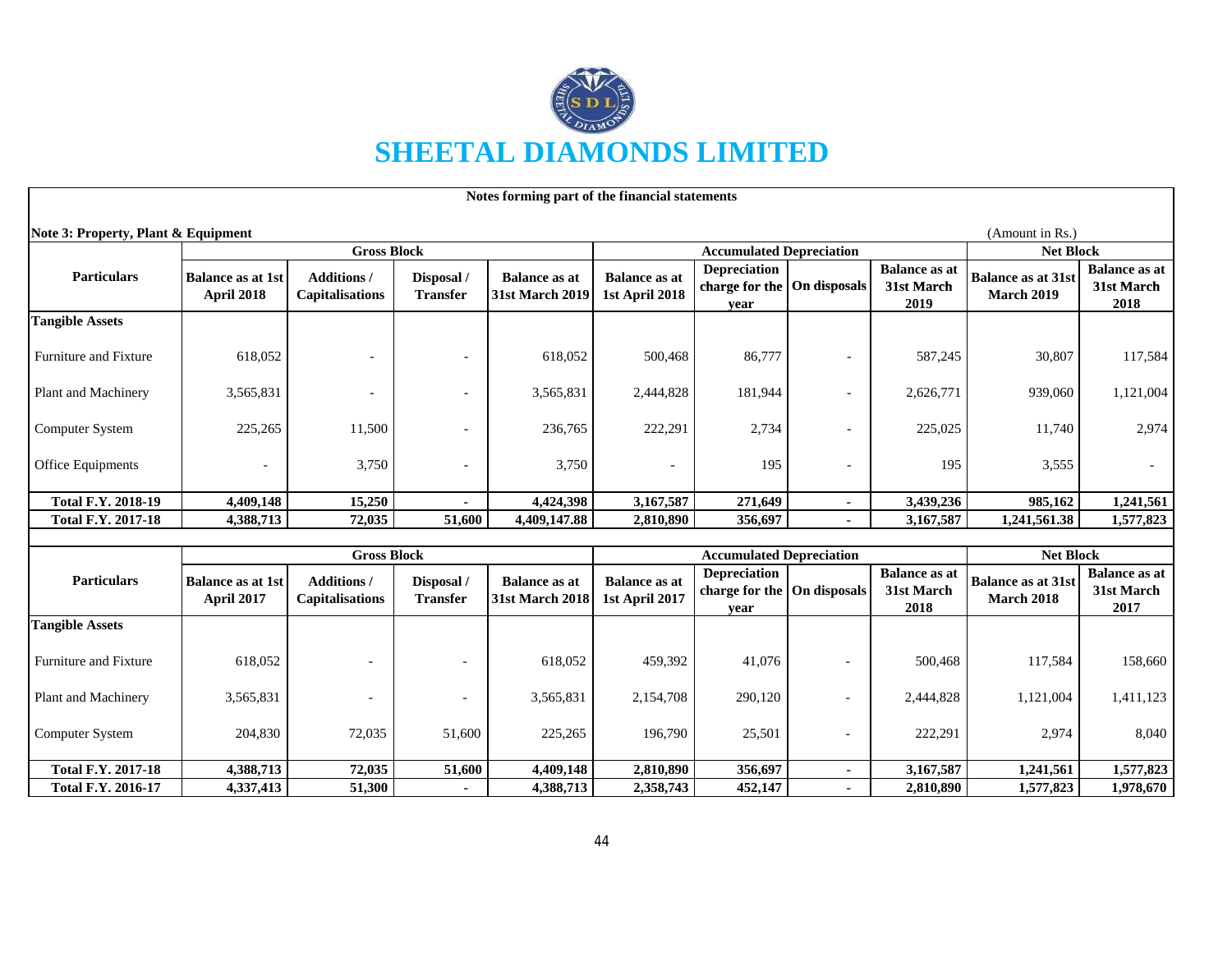

# **Notes forming part of the financial statements**

| <b>Note 4 :- Deposits</b> |                  |                  |  |  |  |
|---------------------------|------------------|------------------|--|--|--|
| <b>Particulars</b>        | As at 31-03-2019 | As at 31-03-2018 |  |  |  |
| Interco System Deposit    | 2,000            | 2,000            |  |  |  |
| Sales Tax Deposit         | 20,000           | 20,000           |  |  |  |
| <b>Total</b>              | 22,000           | 22,000           |  |  |  |

# **Note 5 :- Other Non Current Assets**

| <b>Particulars</b>                        | As at 31-03-2019 | As at 31-03-2018 |
|-------------------------------------------|------------------|------------------|
| Miscellaneous expenditure not written off | -                | 13.090           |
| <b>Total</b>                              |                  | 113.090          |

### **Note 6 :- Inventories**

| <b>Particulars</b>    | As at 31-03-2019 | As at 31-03-2018 |
|-----------------------|------------------|------------------|
| <b>Finished Goods</b> | 7,298,190        | 18,793,350       |
| <b>Total</b>          | 7,298,190        | 18,793,350       |

### **Note No. 7 :- Trade Receivables**

| <b>Particulars</b>         | As at 31-03-2019 | As at 31-03-2018 |  |
|----------------------------|------------------|------------------|--|
| Less than six months       |                  |                  |  |
| Unsecured. Considered Good | 27.569.726       | 14.529.465       |  |
| <b>Total</b>               | 27,569,726       | 14,529,465       |  |

# **Note No. 8 :- Cash & Cash Equivalents**

| <b>Particulars</b>        | As at 31-03-2019 | As at 31-03-2018 |
|---------------------------|------------------|------------------|
| <b>Balance with Banks</b> | 322,876          | 5,936,956        |
| Cash on Hand              | 110.691          | 221.427          |
| <b>Total</b>              | 433,567          | 6,158,383        |

# **Note No. 9 :- Short term Loans & Advances**

| <b>Particulars</b> | As at 31-03-2019 | As at 31-03-2018 |
|--------------------|------------------|------------------|
| Paypal Account     | -                | 40.245           |
| <b>Total</b>       | ۰                | 40,245           |

# **Note No. 10 :- Other Current Assets**

| <b>Particulars</b>                              | As at 31-03-2019 | As at 31-03-2018 |
|-------------------------------------------------|------------------|------------------|
| Prepaid expense                                 | 8,555            |                  |
| <b>VAT</b> Receivable                           | 287,764          | 993,926          |
| Bajaj Allianz General Insurance Company Limited |                  | 40,833           |
| <b>IGST</b> Receivable                          | 1,212,355        | 2,266,755        |
| <b>Advance to Suppliers</b>                     | 660,383          |                  |
| <b>Total</b>                                    | 2,169,056        | 3,301,514        |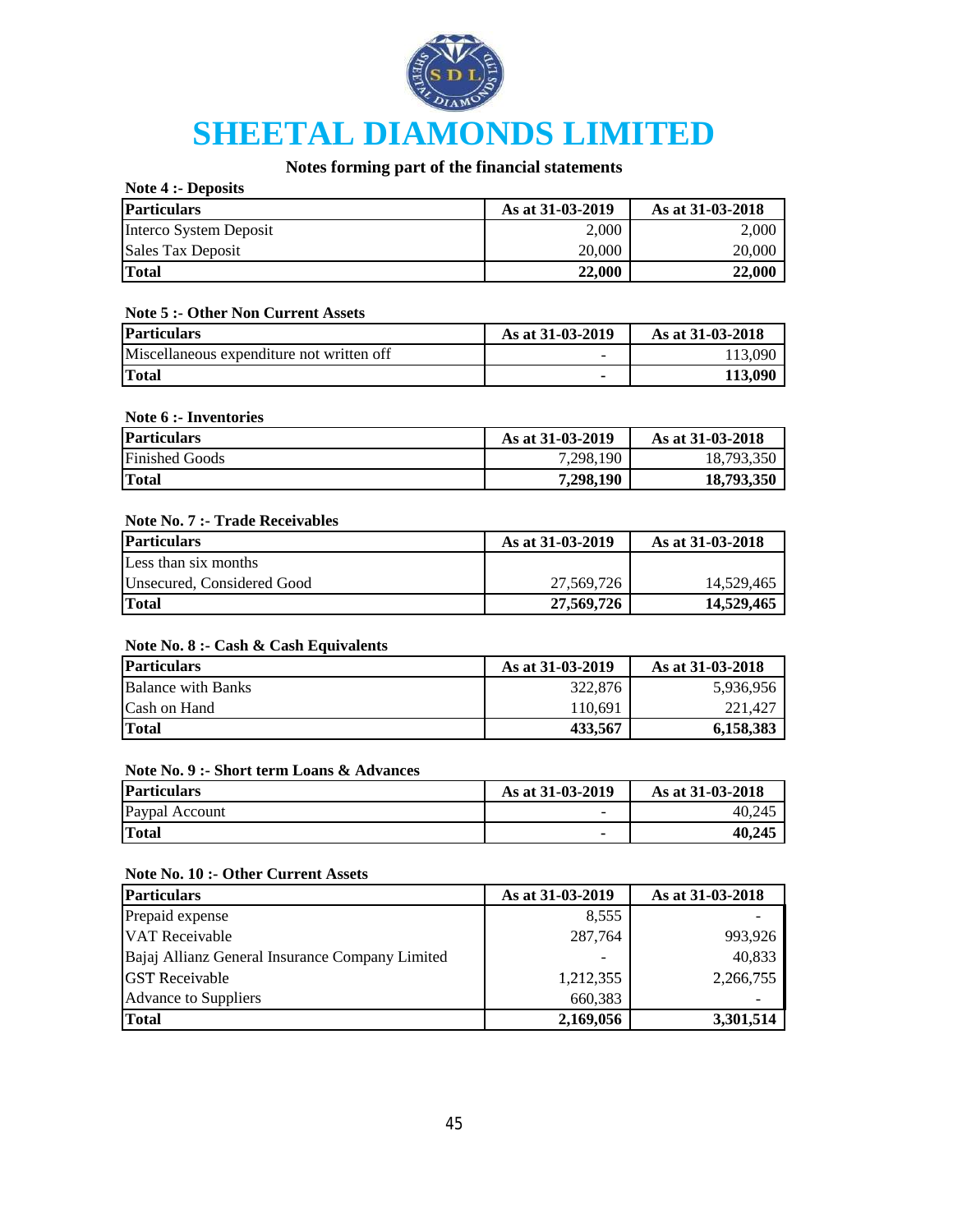

# **Notes forming part of the financial statements**

# **Note 11 :- Share Capital**

| <b>Particulars</b>                     | As at 31-03-2019 | As at 31-03-2018 |
|----------------------------------------|------------------|------------------|
| Authorised:                            |                  |                  |
| 6000000 Equity shares of Rs. 10/- each | 60,000,000       | 60,000,000       |
| <b>Issued:</b>                         |                  |                  |
| 5000000 Equity Shares of Rs. 10/- each | 50,000,000       | 50,000,000       |
| Subscribed and paid-up:                |                  |                  |
| 5000000 Equity Shares of Rs. 10/- each | 50,000,000       | 50,000,000       |
| <b>Total</b>                           | 50,000,000       | 50,000,000       |

### Equity Shares

| <b>Particulars</b>                        | As at 31-03-2019 |            | As at 31-03-2018 |            |
|-------------------------------------------|------------------|------------|------------------|------------|
|                                           | No. of Shares    | Amount     | No. of Shares    | Amount     |
| At the Beginning of the period            | 5,000,000        | 50,000,000 | 5,000,000        | 50,000,000 |
| Issued during the period                  |                  |            |                  |            |
| Redeemed or bought back during the period |                  |            |                  |            |
| Outstanding at end of the period          | 5,000,000        | 50,000,000 | 5,000,000        | 50,000,000 |

# **Note 12 :- Reserves & Surplus**

| <b>Particulars</b>                     | As at 31-03-2019 | As at 31-03-2018 |
|----------------------------------------|------------------|------------------|
| <b>Surplus</b>                         |                  |                  |
| <b>Opening Balance</b>                 | (14,600,119)     | (15, 285, 898)   |
| Add: Profit for the year               |                  | 685,779          |
| Less: Loss for the year                | (2,007,387)      |                  |
| <b>Balace carried to Balance Sheet</b> | (16,607,506)     | (14,600,119)     |

### **Note 13:- Borrowings**

| <b>Particulars</b>     | As at 31-03-2019 | As at 31-03-2018 |
|------------------------|------------------|------------------|
| Triial Industries Ltd. |                  | 980,000          |
| <b>Total</b>           | -                | 980,000          |

### **Note 14:- Trade Payables**

| <b>Particulars</b>    | As at 31-03-2019 | As at 31-03-2018 |
|-----------------------|------------------|------------------|
| <b>Trade Payables</b> | 4.472.826        | 2.730.177        |
| <b>Total</b>          | 4.472.826        | 2,730,177        |

# **Note 15:- Other Current Liabilities**

| <b>Particulars</b>             | As at 31-03-2019 | As at 31-03-2018 |
|--------------------------------|------------------|------------------|
| <b>Other Payables</b>          |                  |                  |
| <b>Statutory Dues</b>          | 7.851            | 8,047            |
| <b>Salary Payable</b>          | 238,282          |                  |
| Advance received against sales | 536,124          | 5,350,770        |
| Total                          | 782,257          | 5,358,817        |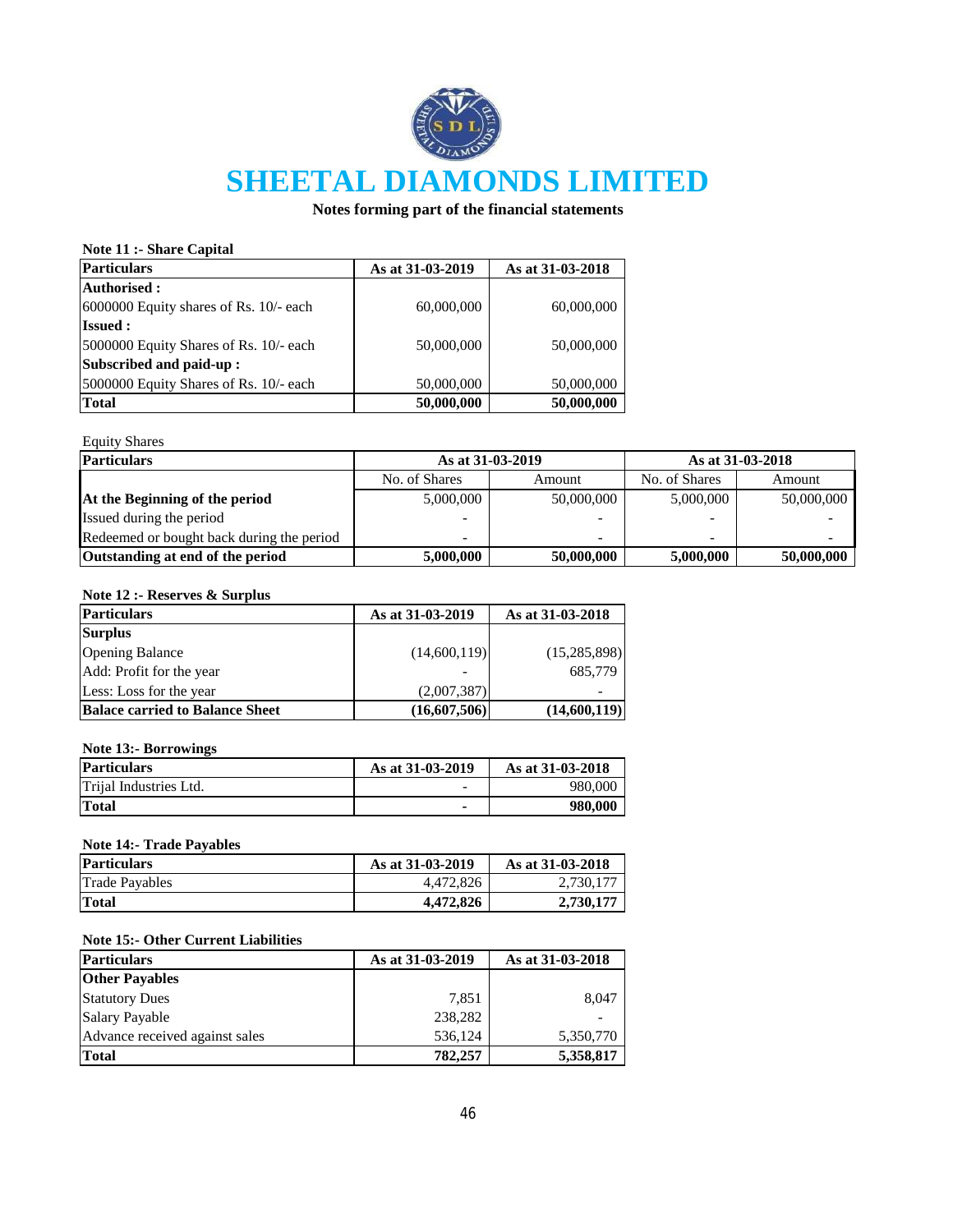

**Notes forming part of the financial statements**

### **Note 16:- Revenue from Operations**

| <b>Particulars</b>             | for the year ended<br>31-03-2019 | for the year ended<br>31-03-2018 |
|--------------------------------|----------------------------------|----------------------------------|
| Sale of products               | 201,046,570                      | 185,059,407                      |
| <b>Revenue from operations</b> | 201,046,570                      | 185,059,407                      |

#### **Note 17:- Other Income**

| <b>Particulars</b>                | for the year ended<br>31-03-2019 | for the year ended<br>31-03-2018 |
|-----------------------------------|----------------------------------|----------------------------------|
| <b>Other Non-operating Income</b> |                                  |                                  |
| Foreign Exchange Differene Income | 2,969,971                        | 331,115                          |
| Freight & Insurance               | 923,994                          | 61,944                           |
| VAT Interest received             | 21,346                           | 51,490                           |
| Amount written back               | 65,756                           |                                  |
| <b>Total</b>                      | 3,981,066                        | 444.549                          |

# **Note 18:- Changes in Inventory**

| <b>Particulars</b>                     | for the year ended<br>31-03-2019 | for the year ended<br>31-03-2018 |
|----------------------------------------|----------------------------------|----------------------------------|
| Inventory at the end of the year       | 7,298,190                        | 18,793,350                       |
| Inventory at the beginning of the year | 18,793,350                       | 15,779,754                       |
| (Increase)/Decrease in Inventories     | 11,495,160                       | (3,013,596)                      |
| Total                                  | 11,495,160                       | (3,013,596)                      |

### **Note 19:- Employee Benefit Expense**

| <b>Particulars</b> | for the year ended<br>31-03-2019 | for the year ended<br>31-03-2018 |
|--------------------|----------------------------------|----------------------------------|
| Salaries & Wages   | 2.664.944                        | 1,927,653                        |
| Total              | 2,664,944                        | 1,927,653                        |

### **Note 20:- Other Expenses**

|                                      | for the year ended | for the year ended |
|--------------------------------------|--------------------|--------------------|
| <b>Particulars</b>                   | 31-03-2019         | 31-03-2018         |
| Rent                                 | 168,000            | 191,971            |
| Motor Car expense                    | 56,671             | 83,242             |
| <b>Travelling Expense</b>            | 1,774,198          | 1,243,149          |
| Printing & Stationery                | 29,081             | 82,439             |
| Legal & Professional fees            | 439,700            | 479,736            |
| <b>Audit Fees</b>                    | 45,000             | 10,000             |
| Director Remuneration & Sitting Fees | 495,000            | 491,000            |
| Office Expense                       | 1,073,110          | 1,333,217          |
| <b>Electricity Expense</b>           | 57,963             | 36,602             |
| Telephone & Internet                 | 106,325            | 195,210            |
| Sundry Balance w/off                 | 154,017            | 81                 |
| Membership Fees                      | 276,965            | 134,561            |
| Preliminary Expense                  | 113,090            | 18,848             |
| <b>Exhibition Expense</b>            | 572,652            | 723,352            |
| Bank charges                         | 130,660            | 326,985            |
| Clearing & Forwarding                | 1,115,050          |                    |
| Interest on TDS                      | 3,451              |                    |
| Interest on others                   | 2,196              |                    |
| Penalty charges                      | 76,000             |                    |
| Miscellaneous expenses               | 411,371            |                    |
| <b>Total</b>                         | 7,100,501          | 5,350,393          |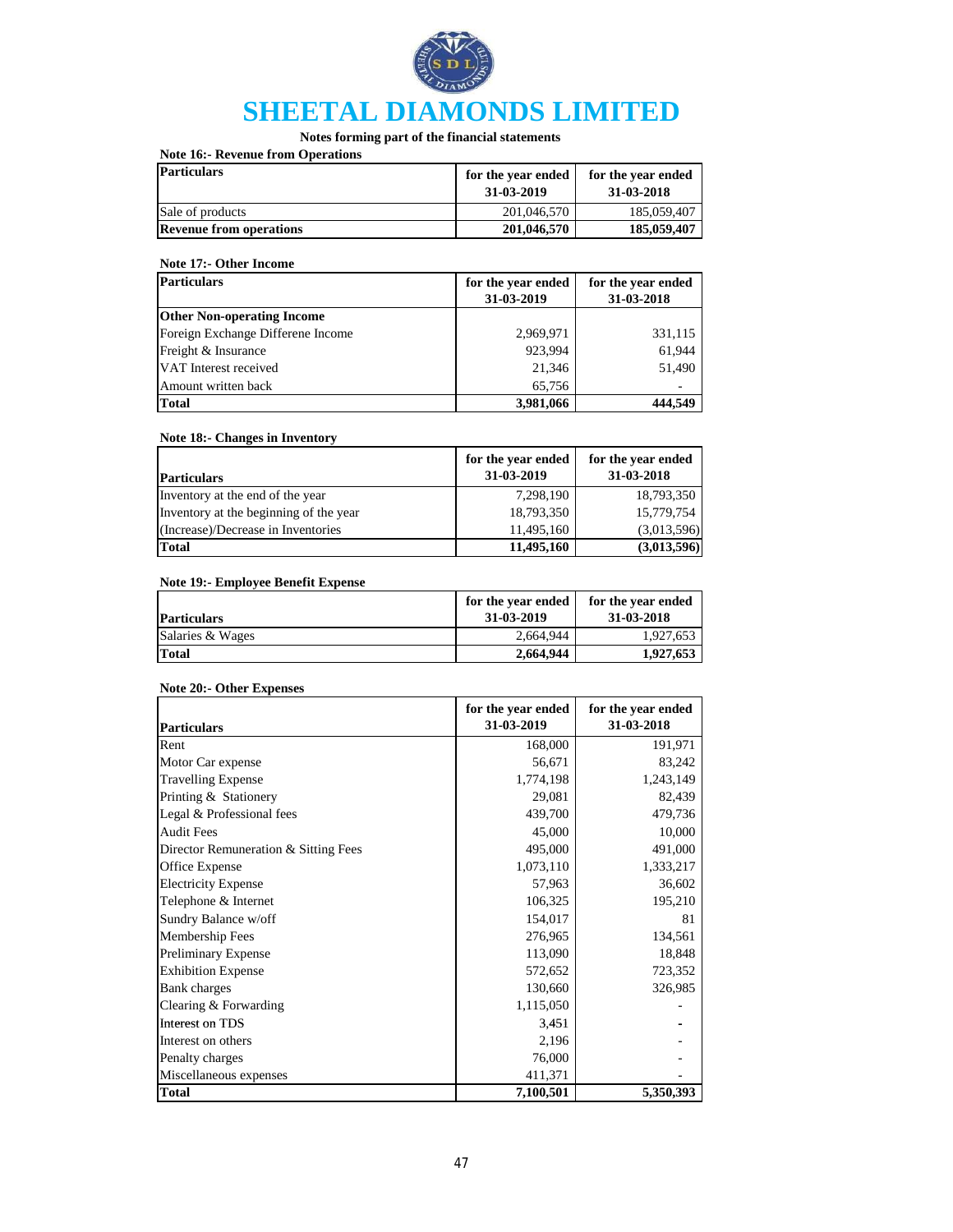

**Notes forming part of the financial statements**

| <b>Note 21: Auditors Remuneration</b> |                                                          |         |
|---------------------------------------|----------------------------------------------------------|---------|
| <b>Particulars</b>                    | for the year ended 31- for the year ended 31-<br>03-2019 | 03-2018 |
| <b>Audit Fees</b>                     | 45,000                                                   | 10.000  |
| <b>Total</b>                          | 45,000                                                   | 10.000  |

**Note 22: Related party disclosures (as identified by the management)**

| Note 22.1: Relationships during the year |                           |                                                    |                          |  |  |
|------------------------------------------|---------------------------|----------------------------------------------------|--------------------------|--|--|
| Sr No                                    | Name of the Related Party |                                                    | <b>Relationship</b>      |  |  |
|                                          | Vinod T Shah              | <b>MANAGING DIRECTOR</b>                           |                          |  |  |
|                                          | Pankaj V Shah             | DIRECTOR & CFO                                     |                          |  |  |
|                                          | Nita P Shah               | <b>DIRECTOR</b>                                    | Key Management Personnel |  |  |
|                                          |                           | Vinita Rathod Company Secretary & Complice officer |                          |  |  |

# **Note 22.2: Transactions with related parties during the year :**

|              |                                         | Previous Year's Figures are given in brackets |  |  |
|--------------|-----------------------------------------|-----------------------------------------------|--|--|
|              |                                         | 2018-2019                                     |  |  |
| Sr No        | <b>Particulars</b>                      | <b>Key Managerial Personnel</b>               |  |  |
|              |                                         |                                               |  |  |
| 1            | <b>MD</b> Remuneration                  |                                               |  |  |
|              | (I) Vinod T Shah                        | 480,000                                       |  |  |
|              |                                         | (480,000)                                     |  |  |
| $\mathbf{2}$ | <b>Director's Sitting Fees</b>          |                                               |  |  |
|              | (I) Pankaj V Shah                       | 7,500                                         |  |  |
|              |                                         | (5,000)                                       |  |  |
|              | (II) Nita P Shah                        | 7,500                                         |  |  |
|              |                                         | (5,000)                                       |  |  |
| 3            | Company Secretary as Compliance Officer |                                               |  |  |
|              | (I) Vinita P. Rathod                    | 12,000                                        |  |  |

#### **Note 23: Earnings per share (EPS) - (Ind AS 33)**

| <b>Particulars</b>                                       | <b>March 31st, 2019</b> | <b>March 31st, 2018</b> |
|----------------------------------------------------------|-------------------------|-------------------------|
| Net profit after tax as per statement of profit and loss | (2,007,387)             | 685,779                 |
| Weighted average number of equity shares outstanding     | 5,000,000               | 5,000,000               |
| Nominal value per equity share                           | 10                      | 10                      |
| <b>Basic and diluted earnings per share</b>              | (0.40)                  | 0.14                    |

**Note 24:** Balances of Sundry Debtors, Sundry Creditors, Deposits, Loans and Advances are subjected to reconciliation and confirmation, necessary adjustment if required, will be made after reconciliation. The management does not expect any material difference affecting the current year's financial statements.

**Note 25**: In the opinion of the Board and to the best of their knowledge and belief all the Current Assets, Loans and Advances have value on realisation at least of an amount at which they are stated in Balance Sheet.

#### **Note 26: Previous Year figures**

Figures of previous year are regrouped, rearranged and reclassified wherever necessary to correspond to figures of the current year.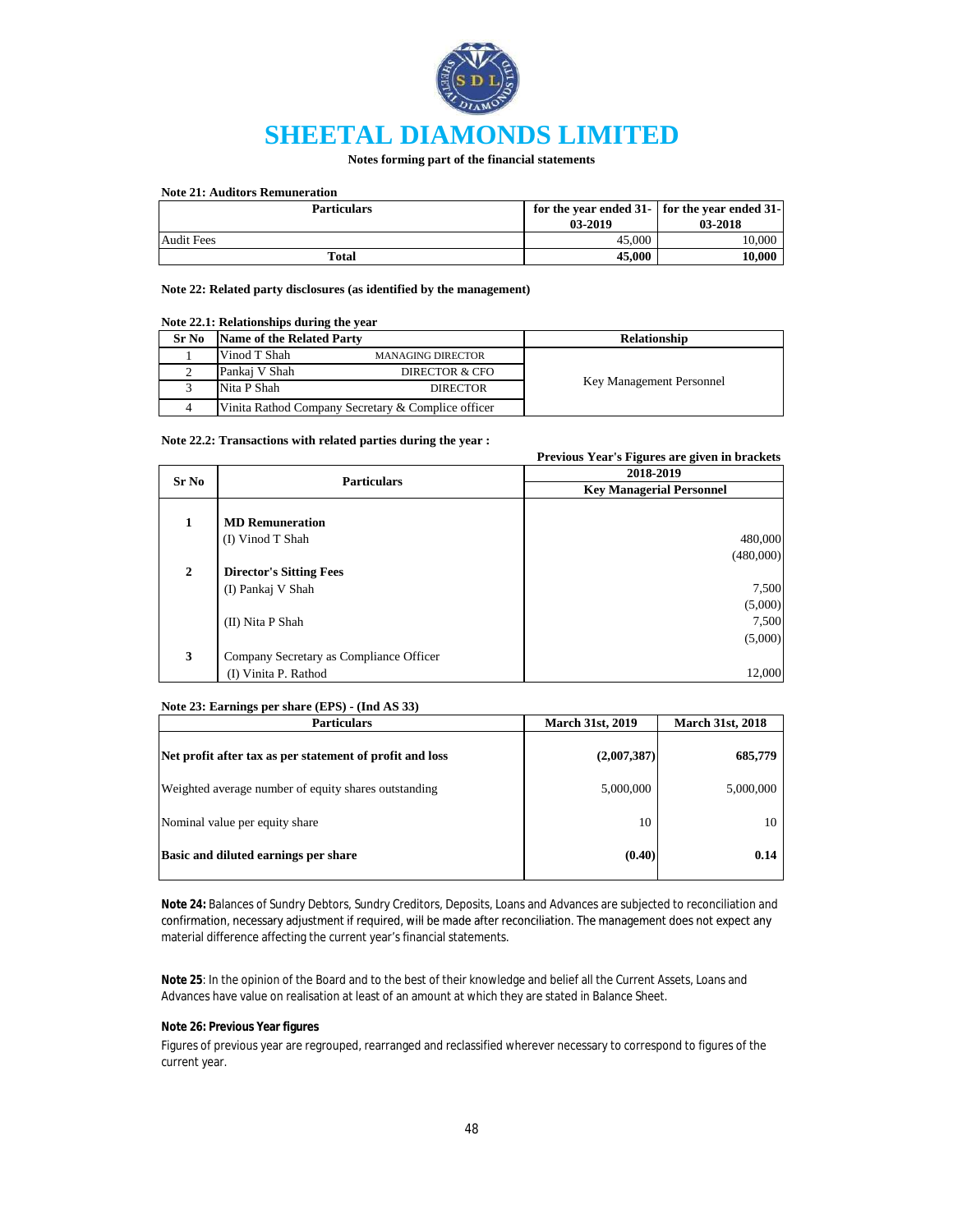

# **SHEETAL DIAMONDS LIMITED Notes forming part of the Financial Statements**

# **27. Fair Value Measurement**

Financial Instrument by category and hierarchy:

The fair values of the financial assets and liabilities are included at the amount at which the instrument could be exchanged in a current transaction between willing parties, other than in a forced or liquidation sale.

The following methods and assumptions were used to estimate the fair values:

1. Fair value of cash and short-term deposits, trade and other short term receivables, trade payables, other current liabilities, short term loans from banks and other financial institutions approximate their carrying amounts largely due to short term maturities of these instruments.

2. Financial instruments with fixed and variable interest rates are evaluated by the Company based on parameters such as interest rates and individual credit worthiness of the counterparty. Based on this evaluation, allowances are taken to account for expected losses of these receivables. Accordingly, fair value of such instruments is not materially different from their carrying amounts.

The Company uses the following hierarchy for determining and disclosing the fair value of financial instruments by valuation technique:

Level 1: quoted (unadjusted) prices in active markets for identical assets or liabilities.

Level 2: other techniques for which all inputs which have a significant effect on the recorded fair value are observable, either directly or indirectly.

Level 3: techniques which use inputs that have a significant effect on the recorded fair value that are not based on observable market data

|                                                |                              |                          | $\Gamma$       |                          |
|------------------------------------------------|------------------------------|--------------------------|----------------|--------------------------|
| <b>Particulars</b>                             | <b>Carrying Amount as at</b> | <b>Fair value</b>        |                |                          |
|                                                | 31 <sup>st</sup> March 2019  | Level 1                  | <b>Level 2</b> | Level 3                  |
| <b>Financial Assets at Amortised cost</b>      |                              |                          |                |                          |
| Trade receivables                              | 2,75,69,726                  | -                        |                | 2,75,69,726              |
| Cash and cash equivalents                      | 4,33,566                     |                          |                | 4,33,566                 |
| Loans and Advances (Current)                   | -                            | -                        |                | $\overline{\phantom{a}}$ |
| Other current assets                           | 21,69,056                    | -                        |                | 21,69,056                |
| <b>Total</b>                                   | 3,01,72,348                  | ۰.                       | Ξ.             | 3,01,72,348              |
| <b>Financial Liabilities at Amortised cost</b> |                              |                          |                |                          |
| Trade payables                                 | 44,72,826                    | -                        | Ξ.             | 44,72,826                |
| Other current liabilities                      | 7,82,257                     | $\overline{\phantom{0}}$ |                | 7,82,257                 |
| <b>Total</b>                                   | 52,55,083                    | ۰                        | ۰              | 52,55,083                |

 $(4$  mount in Rs.)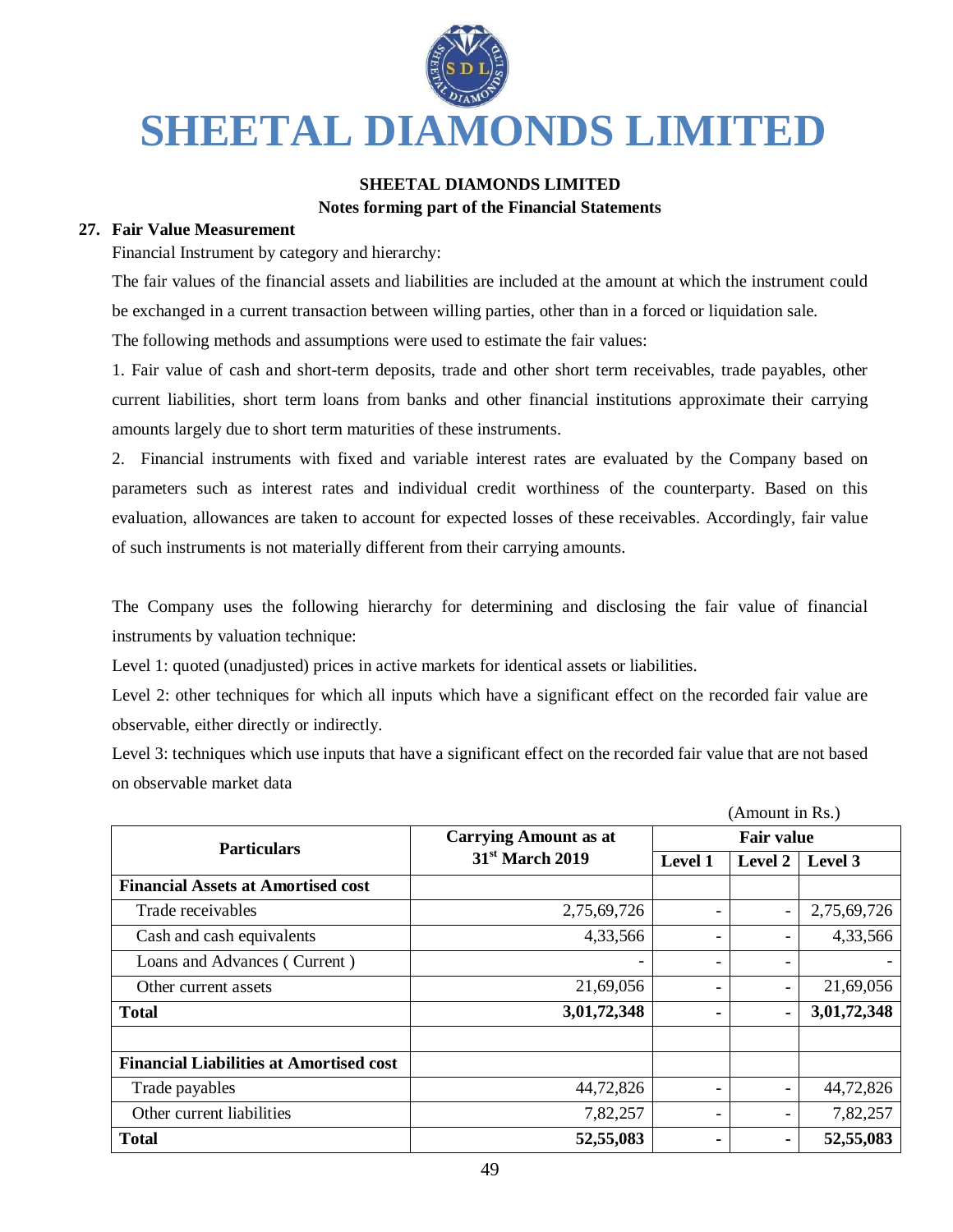

|                                                |                              |                          | (Amount in Rs.) |             |
|------------------------------------------------|------------------------------|--------------------------|-----------------|-------------|
| <b>Particulars</b>                             | <b>Carrying Amount as at</b> | <b>Fair value</b>        |                 |             |
|                                                | 31 <sup>st</sup> March 2018  | <b>Level 1</b>           | Level 2         | Level 3     |
| <b>Financial Assets at Amortised cost</b>      |                              |                          |                 |             |
| Trade receivables                              | 1,45,29,465                  | ۰                        | $\blacksquare$  | 1,45,29,465 |
| Cash and cash equivalents                      | 61,58,383                    | $\overline{\phantom{a}}$ | ۰.              | 61,58,383   |
| Loans and Advances (Current)                   | 40,245                       | -                        | -               | 40,245      |
| Other current assets                           | 33,01,514                    |                          | Ξ.              | 33,01,514   |
| <b>Total</b>                                   | 2,40,29,607                  | ۰                        | ٠               | 2,40,29,607 |
|                                                |                              |                          |                 |             |
| <b>Financial Liabilities at Amortised cost</b> |                              |                          |                 |             |
| Trade payables                                 | 27, 30, 177                  | ٠                        | ۰               | 27,30,177   |
| Other current liabilities                      | 53,58,817                    | $\overline{\phantom{0}}$ | ۰.              | 53,58,817   |
| <b>Total</b>                                   | 80,88,994                    | ٠                        | ۰               | 80,88,994   |

### **28. Financial Risk Management Objectives and Policies**

The Company's financial risk management is an integral part of how to plan and execute its business strategies. The Company's financial risk management policy is set by the Management Board.

Market Risk is the risk of loss of future earning, fair values or future cash flow that may result from a change in the price of a financial instrument. The value of a financial instrument may change as a result of changes in the interest rates, foreign currency exchange rates, equity prices and other market changes that affect market risk sensitive instruments. Market Risk is attributable to all market risk sensitive financial instruments including investment and deposits, foreign currency receivables, payables and loans and borrowings.

The Company manages market risk through its finance department, which evaluate and exercises independent control over the entire process of market risk management. The activities of this department include management of cash resources, implementing hedging strategies for foreign currency exposures, borrowing strategies, and ensuring compliance with market risk limits and policies.

### **Interest Rate Risk**

The Company is not exposed to significant interest rate risk as at the respective reporting dates.

### **Foreign Currency Risk**

The Company is not exposed to significant foreign currency risk as at the respective reporting dates.

### **Liquidity Risk**

Liquidity Risk is defined as the risk that the Company will not be able to settle or meet its obligations on time or at a reasonable price. The Company's finance department is responsible for liquidity, funding as well as settlement management. In addition, processes and policies related to such risks are overseen by senior management. Management monitors the Company's net liquidity through rolling forecasts on the basis of expected cash flows.

# **Credit Risk**

Credit risk arises from the possibility that counter party may not be able to settle their obligation as agreed. To manage this, the Company periodically assesses the financial reliability of customers, taking in to account the financial condition,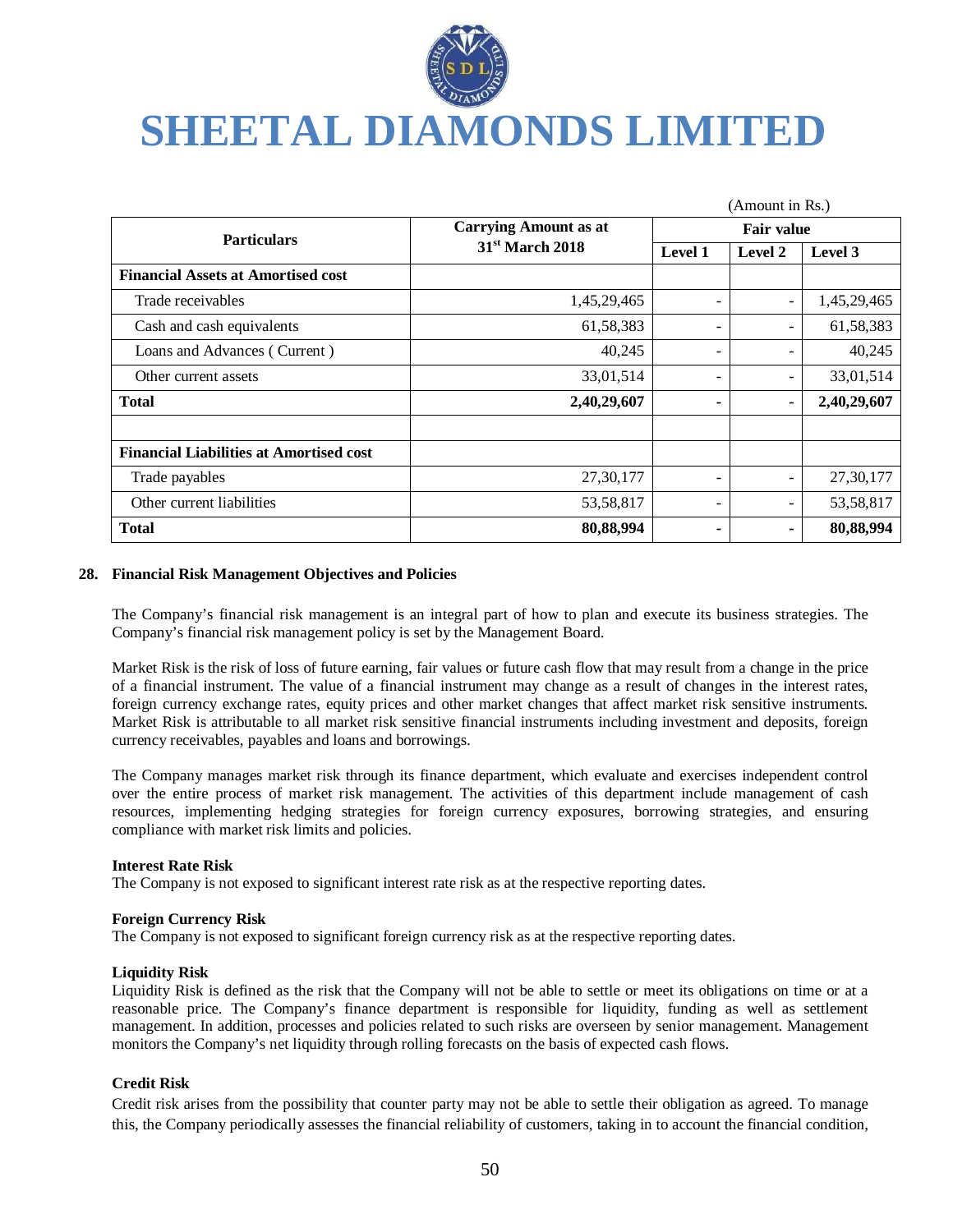

current economic trends, and analysis of historical bad debts and ageing of accounts receivable. Individual risk limit are set accordingly.

# **29. Capital Risk Management**

The Company aims to manage its capital efficiently so as to safeguard its ability to continue as a going concern and to optimise returns to our shareholders.

As per our report of even date Firm Reg No:- 103886W

# **A.T.Jain & Co. For and on behalf of the Board of Chartered Accountants SHEETAL DIAMONDS LIMITED**

| $SD/-$                  | $SD/-$                        | $SD/-$             | $SD/-$                   |  |
|-------------------------|-------------------------------|--------------------|--------------------------|--|
| <b>Sushil Jain</b>      | <b>Vinita Rathod</b>          | Pankaj Shah        | <b>Vinod Shah</b>        |  |
|                         | <b>Company Secretary</b>      |                    |                          |  |
|                         | as Compliance                 |                    |                          |  |
| Partner                 | Officer                       | Director & CFO     | <b>Managing Director</b> |  |
| Membership No: - 033809 | PAN: AMQPR3191R DIN: 03579870 |                    | DIN: 01859634            |  |
| Place: Mumbai           | Place: Mumbai                 | Place: Mumbai      | Place: Mumbai            |  |
| Date:<br>22/05/2019     | Date: $22/05/2019$            | Date: $22/05/2019$ | Date: $22/05/2019$       |  |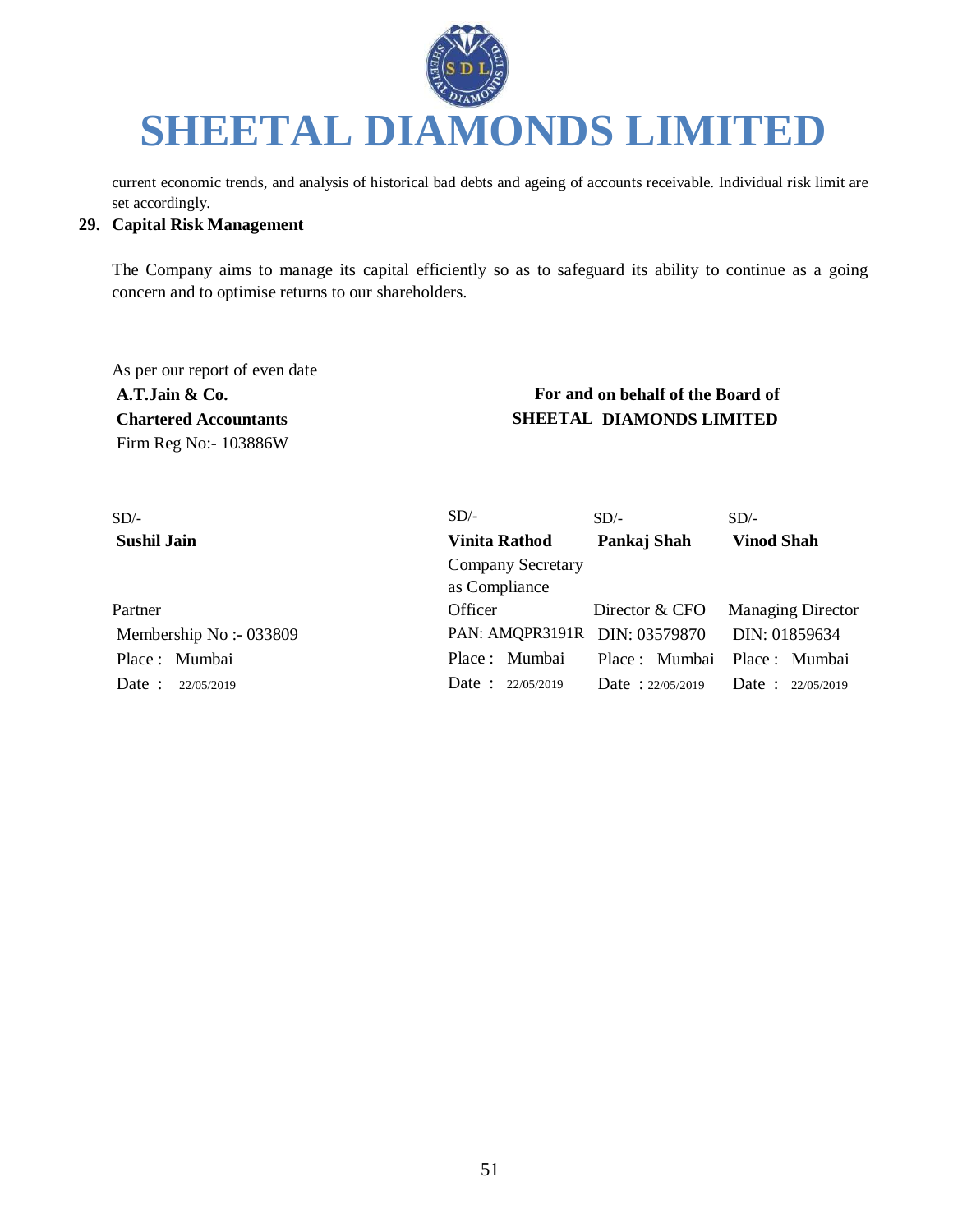# **GENERAL INSTRUCTIONS TO SHAREHOLDERS FOR FILLING IN THE POLL PAPER**

### **Regarding Putting (Tick) Mark**

- Please cast your vote by putting a  $\boxtimes$  mark in either of the boxes provided in the Poll Paper.
- If you want to cast your vote in favour of the resolution, you have to put a  $\boxtimes$  mark in the box "**For**".
- $\triangleright$  If you want to cast your vote against the resolution, you have to put a  $\boxtimes$  mark in the box "**Against**".
- $\triangleright$  If you put a  $\boxtimes$  mark in **both** the boxes, your vote will be treated as **invalid**.
- $\triangleright$  If you **do not** put a  $\boxtimes$  mark in either of the boxes, the Poll Paper will be treated as **invalid**.
- $\triangleright$  If you put any mark **other than a**  $\mathbb{Z}$  mark, say **X** (cross) etc., your vote will be treated as **invalid**.
- If you want to use your **vote differently**, you may cast your vote by using **separate Poll Paper** and mention therein the number of votes.

#### **Regarding Folio or Client Id / DP Id.**

- $\triangleright$  In case you hold Shares in physical form, please write your master Folio Number at the place provided for in the Poll Paper.
- $\triangleright$  In case you hold Shares in electronic form, please write your Client Id. Number and DP Id. Number at the place provided for in the Poll Paper.

### **Regarding Signing**

- After writing your Folio Number or Client Id. Number / DP Id. Number, as the case may be, **please** sign at the place provided for in the Poll Paper.
- In case you are **Voting in person**, you must sign as per the **specimen signature** lodged with Company. In such case please strike out the words "**Proxy/Authorized Representative of Corporate Body**".
- In case you are **voting as a Proxy,** then, after signing, strike out the words "**Member / Authorized Representative of Corporate Body**".
- In case you are **voting as Authorized Representative of Corporate Body**, then after signing, strike out the words "**Members/Proxy**".
- If you **do not sign** the Poll Paper your vote will be treated as **invalid.**
- $\triangleright$  Voting Rights : Shareholders holding equity shares shall have one vote per share as shown against their holding.

#### **Regarding Shareholding / Names**

- After writing the number of Shares held, please write your full name in **CAPITAL LETTERS.**
- $\triangleright$  In case you are a Proxy, write the name of the member in full in **CAPITAL LETTERS**, from whom you have obtained the Proxy.
- In case you are a representative of a Corporate Body, write the name of the Corporate Body whom you represent.
- After filling in the Poll Paper, please **deposit** the same **in the Box** at the Polling Booth.

#### **Joint Holder**

- Any of the joint holders is entitled to vote. However, if two or more joint holders are personally present at the meeting, then the Shareholder whose name stands first or higher (as the case may be) is alone entitled to vote.
- $\triangleright$  Joint holder attending the meeting should write the name of the first holder as also his name in item 1 of the poll paper.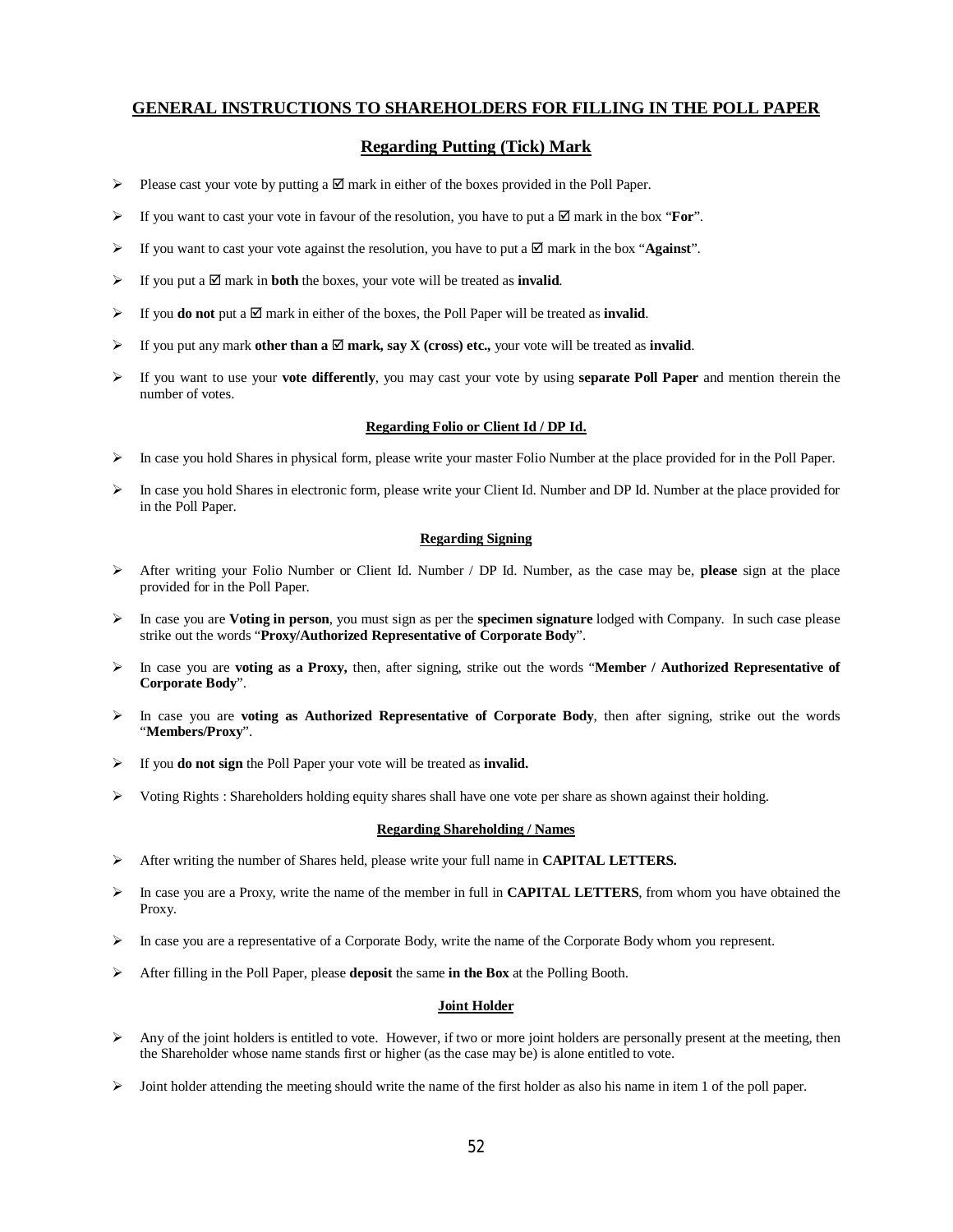# **FORM NO. MGT-12 Polling Paper**

**[Pursuant to section 109(5) of the Companies Act, 2013 and rule 21(1) (c) of the Companies (Management and Administration) Rules, 2014]**

Mumbai- 400051.

# Name of the Company : **SHEETAL DIAMONDS LIMITED**

Registered Office : Bw - 2030, Bharat Diamond Bourse, Bkc, Bandra East,

# **B A L L O T P A P E R**

| S.No. | <b>Particulars</b>                                                                                      | <b>Details</b>             |
|-------|---------------------------------------------------------------------------------------------------------|----------------------------|
|       | Name of the First Named Shareholder (in block letters)                                                  |                            |
|       | Postal address                                                                                          |                            |
|       | Registered folio No./*Client ID No. (*Applicable to<br>investors holding shares in dematerialized form) |                            |
|       | Class of Share                                                                                          | Equity Share Rs. 10/- each |

I hereby exercise my vote in respect of Ordinary / Special resolution enumerated below by recording my assent or dissent to the said resolution in the following manner:

| No.            | Item No.                                                                   | No. of<br>shares held<br>by me | I assent<br>to the<br>resolution<br>(For) | I dissent<br>from the<br>resolution<br>(Against) |
|----------------|----------------------------------------------------------------------------|--------------------------------|-------------------------------------------|--------------------------------------------------|
|                |                                                                            |                                |                                           |                                                  |
|                | Adoption of Financial Statement for the Year Ended March 31, 2019.         |                                |                                           |                                                  |
| $\overline{2}$ | Appointment of M/s. A. T. Jain & Co., Chartered Accountants as<br>Auditor. |                                |                                           |                                                  |
| 3              | Appointment of Mr. Atul Kothari as Director of the Company                 |                                |                                           |                                                  |

Place: MUMBAI

Date: 28 th September 2019 \_\_\_\_\_\_\_\_\_\_\_\_\_\_\_\_\_\_\_\_\_\_\_\_\_\_\_\_\_\_\_\_\_\_\_\_\_\_\_\_

(**Signature of the shareholder/Proxy/Authorized Representative of Corporate Body**)

**Please note that those shareholders, who casted their vote in e-voting process conducted between 23.09.2019 to 26.09.2019 at CDSL e-voting portal at www.evotingindia.com, need not to vote through this Ballot Paper again.** 

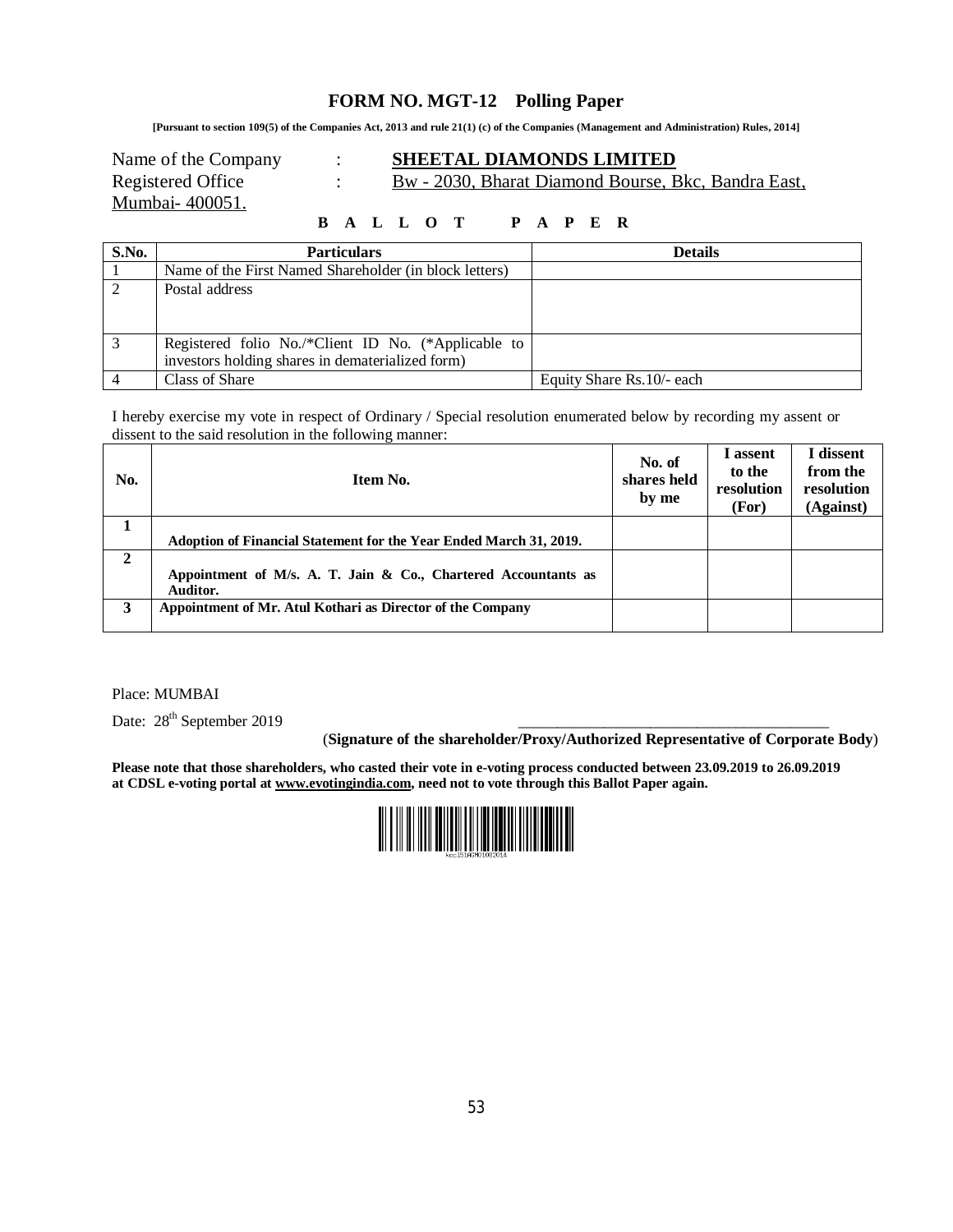

# **HEETAL DIAMONDS LIN**

Regd. Off :Office No. BW-2030 , Bharat Diamond Bourse , BandraKurla Complex , Bandra (E) , Mumbai-400 051 (INDIA)

CIN:L56912MH1994PLC083945 Tel No: 022 40102666;

Email id: sheetaldiamond@gmail.com, website: www.sheetaldiamonds.com

**ATTENDANCE SLIP**

### **25TH ANNUAL GENERAL MEETING ON 28TH SEPTEMBER 2019**

| Regd. Folio No                         |  |
|----------------------------------------|--|
| Client ID/D.P. ID                      |  |
| Name and address of the shareholder(s) |  |
| Joint Holder 1                         |  |
| Joint Holder 2                         |  |
| No. of Shares held                     |  |

I/we hereby record my/our presence at the 25<sup>TH</sup>ANNUAL GENERAL MEETING of the Company, to be held on Saturday, 28<sup>th</sup> September, 2019 at 4.30 p.m. at the BW-2030, Bharat Diamond Bourse, BandraKurla Complex, Bandra (East), Mumbai - 400 051.

Member's Folio/DP ID/Client ID No. Member's/Proxy's name Member's/Proxy's Signature (in Block Letters)

\_\_\_\_\_\_\_\_\_\_\_\_\_\_\_\_\_\_\_\_\_\_\_\_\_\_\_\_\_\_\_\_\_ \_\_\_\_\_\_\_\_\_\_\_\_\_\_\_\_\_\_\_\_ \_\_\_\_\_\_\_\_\_\_\_\_\_\_\_\_\_\_\_\_\_\_

#### **Note:**

1. Please fill in the Folio/DP ID-Client ID No., name and sign the Attendance Slip and hand it over at the Attendance Verification Counter at the **ENTRANCE OF THE MEETING HALL.**

Note: PLEASE BRING THE ABOVE ATTENDANCE SLIP TO THE MEETING HALL.

| <b>PROXY FORM</b> |  |
|-------------------|--|

**[**Pursuant to Section 105(6) of the Companies Act, 2013 and rule 19(3) of the Companies (Management and Administration) Rules, 2014] **25THANNUAL GENERAL MEETING ON 28 TH SEPTEMBER, 2019**

|               | Name of the Member (s)<br><b>Registered Address</b>           | <u> 1989 - Jan James James James James James James James James James James James James James James James James J</u>                                                                                                                          |
|---------------|---------------------------------------------------------------|-----------------------------------------------------------------------------------------------------------------------------------------------------------------------------------------------------------------------------------------------|
| DP ID         | Email Id<br><b>Folio No/Client Id</b>                         | <u> 1989 - Johann Stoff, deutscher Stoff, der Stoff, der Stoff, der Stoff, der Stoff, der Stoff, der Stoff, der S</u><br><u> 1980 - Jan James James James James James James James James James James James James James James James James J</u> |
|               |                                                               | I/We, being a Member (s) of electron electron contract the above named Company hereby appoint:                                                                                                                                                |
| $1_{-}$       |                                                               |                                                                                                                                                                                                                                               |
|               |                                                               |                                                                                                                                                                                                                                               |
|               |                                                               |                                                                                                                                                                                                                                               |
|               | Signature: ________________________________, or failing him   |                                                                                                                                                                                                                                               |
| 2.            |                                                               |                                                                                                                                                                                                                                               |
|               |                                                               |                                                                                                                                                                                                                                               |
|               |                                                               |                                                                                                                                                                                                                                               |
|               | Signature: __________________________________, or failing him |                                                                                                                                                                                                                                               |
| $\mathcal{R}$ |                                                               |                                                                                                                                                                                                                                               |
|               |                                                               |                                                                                                                                                                                                                                               |
|               |                                                               |                                                                                                                                                                                                                                               |
|               |                                                               |                                                                                                                                                                                                                                               |

as my/our proxy to attend and vote (on poll) for me/us on my /our behalf of at the 25<sup>TH</sup> Annual General Meeting of the Company to be held on Saturday, 28<sup>th</sup> September, 2019 at 4.30 p.m. at the Bw-2030, Bharat Diamond Bourse, BandraKurla Complex, Bandra (East), Mumbai - 400 051 and at any adjournment thereof in respect of such resolution as are indicated below: